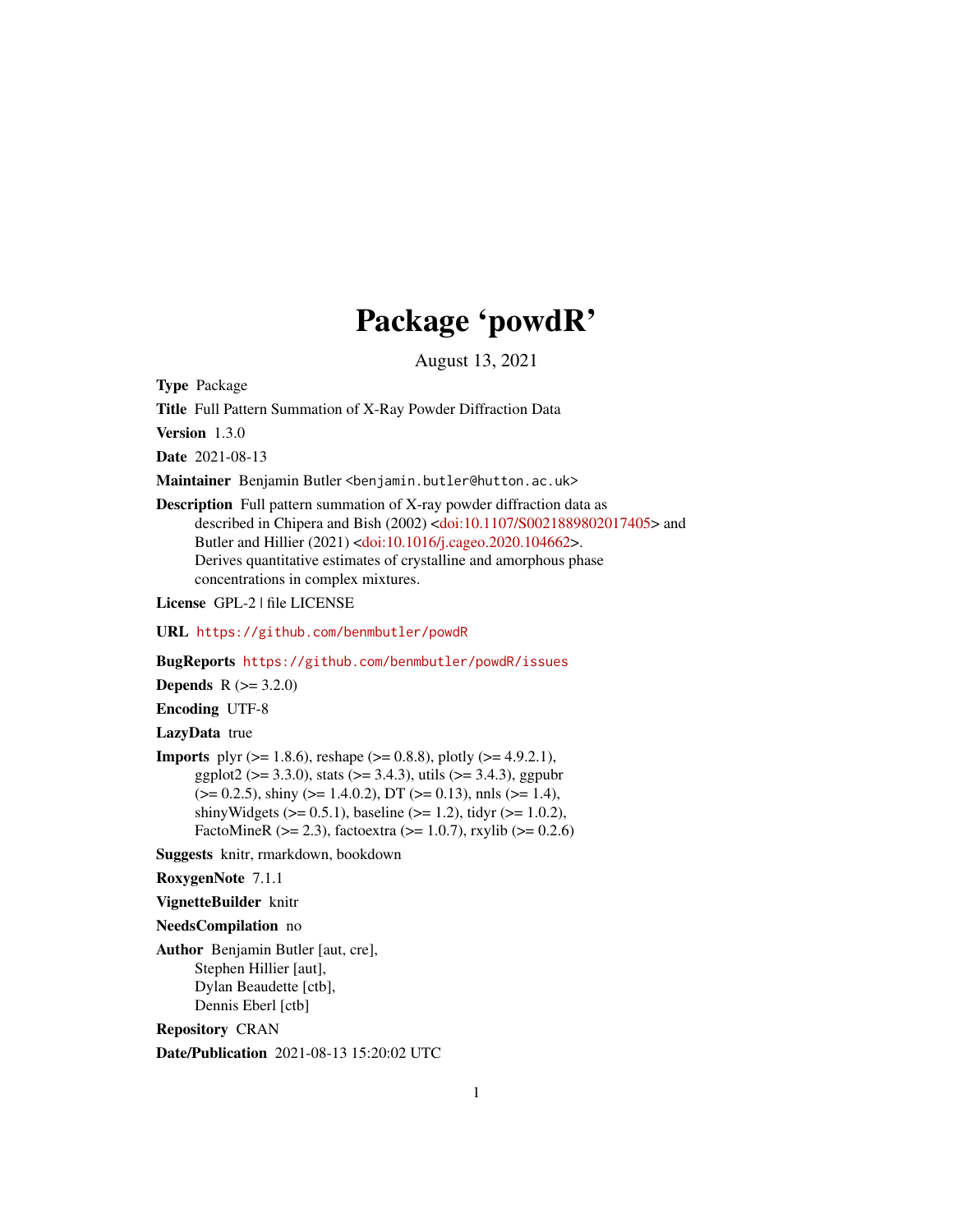# R topics documented:

|                | 3              |
|----------------|----------------|
|                | $\overline{7}$ |
|                | 12             |
|                | 12             |
|                | 13             |
|                | 13             |
|                | 15             |
|                | 16             |
|                | 17             |
|                | 18             |
|                | 19             |
|                | 20             |
|                | 21             |
|                | 22             |
|                | 23             |
|                | 24             |
|                |                |
|                |                |
|                |                |
|                |                |
|                |                |
|                |                |
|                | 41             |
|                | 42             |
|                | 43             |
|                | 43             |
|                | 44             |
|                | 45             |
|                | 45             |
|                | 46             |
|                | 46             |
|                | 47             |
|                | 47             |
|                | 48             |
|                | 49             |
|                | 51             |
|                | 52             |
| plot.powdRafps | 53             |
| plot.powdRbkg  | 54             |
|                | 55             |
| plot.powdRlib  | 56             |
| plot.powdRlm   | 57             |
|                | 58             |
| powdR          | 59             |
| powdRlib       | 60             |
|                | 61             |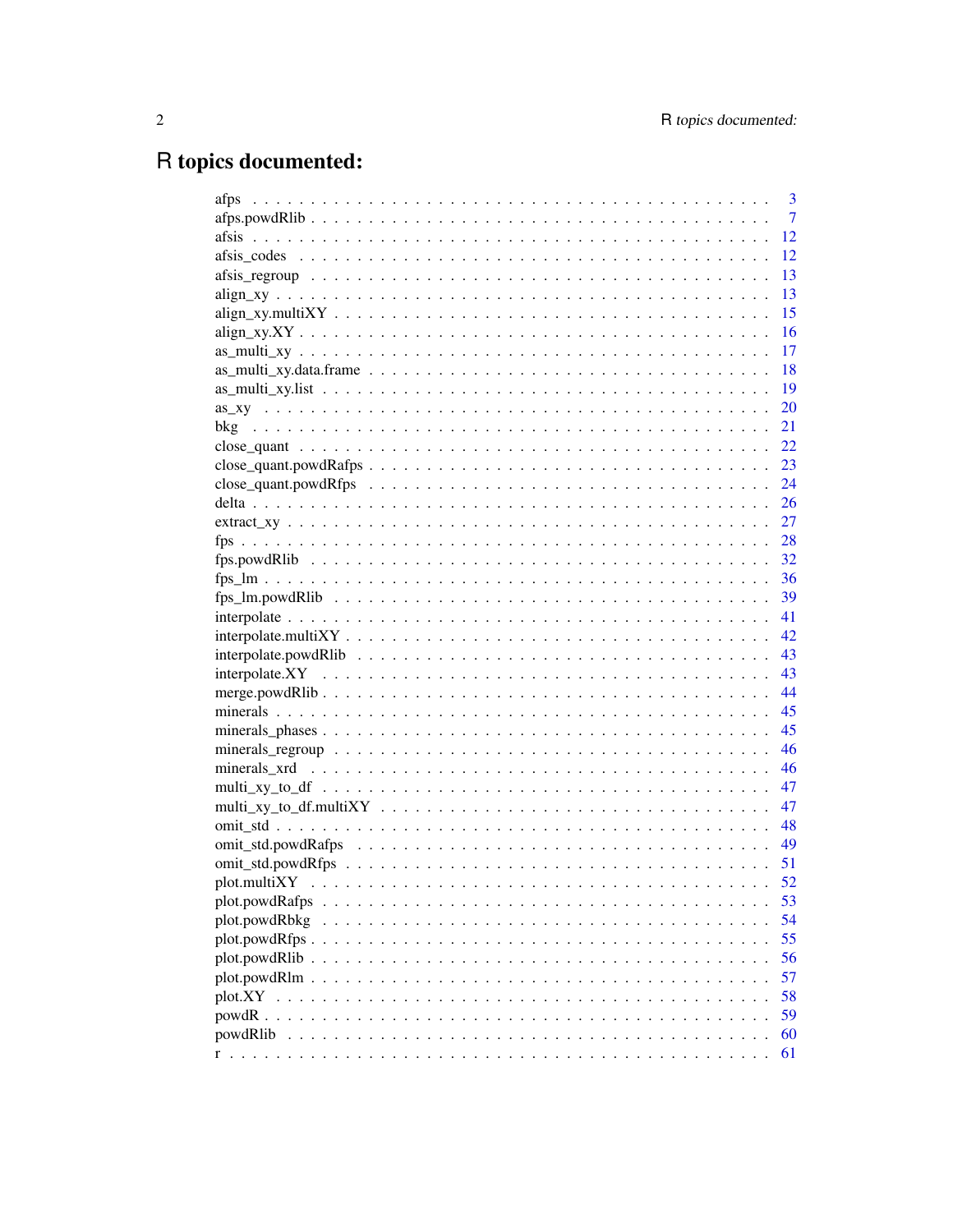<span id="page-2-0"></span>

| Index | 79 |
|-------|----|
|       |    |
|       |    |
|       |    |
|       |    |
|       |    |
|       |    |
|       |    |
|       |    |
|       |    |
|       |    |
|       |    |
|       |    |
|       |    |
|       |    |
|       |    |
|       |    |

afps *Automated full pattern summation*

# Description

afps returns estimates of phase concentrations using automated full pattern summation of X-ray powder diffraction data. It is designed for high-throughput cases involving mineral quantification from large reference libraries.

# Usage

afps( lib, smpl, harmonise, solver, obj, refs, std, force, std\_conc, omit\_std, closed, normalise, tth\_align, align, manual\_align, shift, tth\_fps,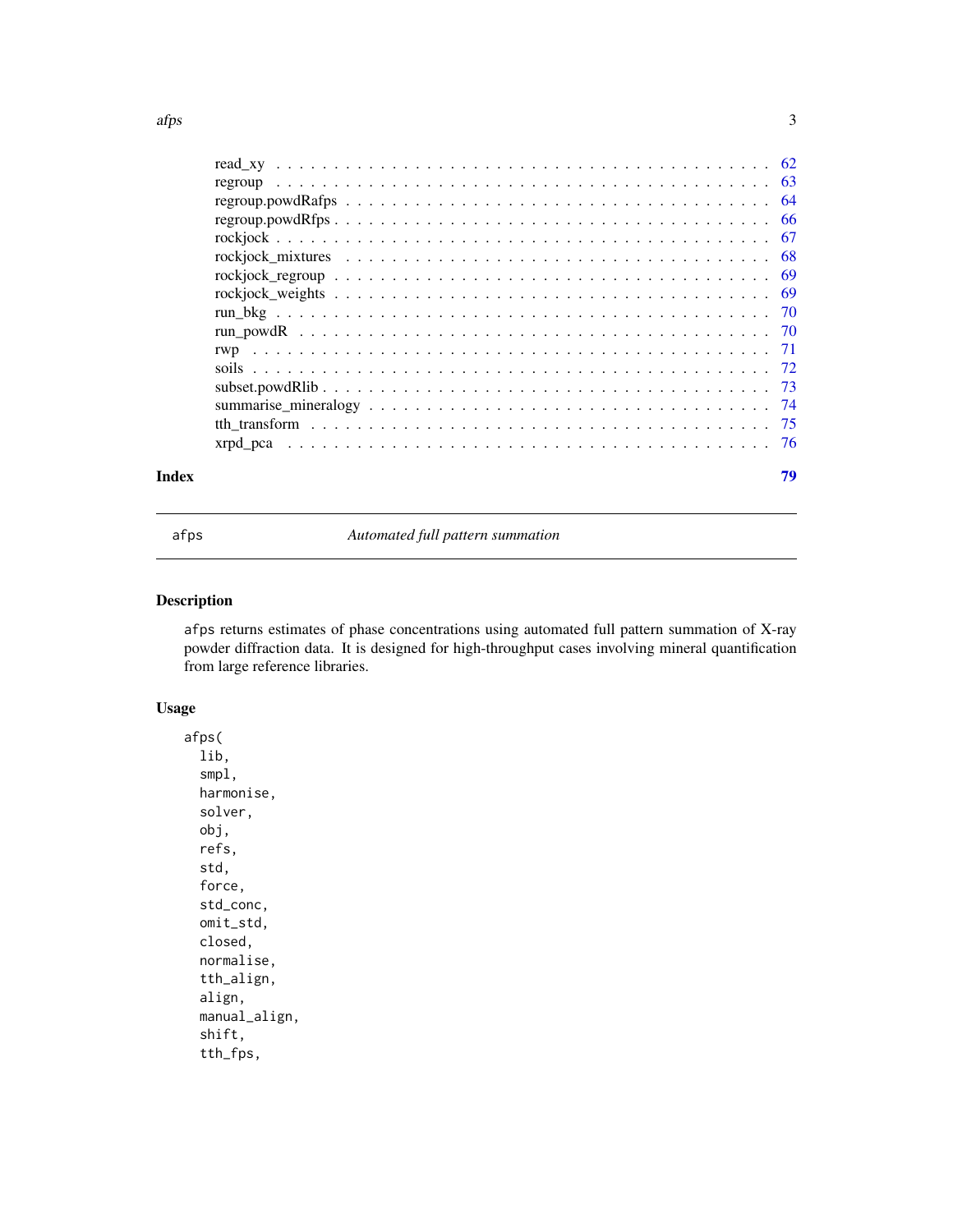```
lod,
  amorphous,
  amorphous_lod,
  weighting,
  ...
\mathcal{L}
```
# Arguments

| lib       | A powdRlib object representing the reference library. Created using the powdRlib<br>constructor function.                                                                                                                                                                                         |
|-----------|---------------------------------------------------------------------------------------------------------------------------------------------------------------------------------------------------------------------------------------------------------------------------------------------------|
| smpl      | A data frame. First column is 2theta, second column is counts                                                                                                                                                                                                                                     |
| harmonise | logical parameter defining whether to harmonise the lib and smpl. Default<br>= TRUE. Harmonises to the intersecting 2theta range at the coarsest resolution<br>available using natural splines.                                                                                                   |
| solver    | The optimisation routine to be used. One of "BFGS", "Nelder-Mead", or "CG".<br>Default $=$ "BFGS".                                                                                                                                                                                                |
| obj       | The objective function to minimise. One of "Delta", "R", "Rwp". Default =<br>"Rwp". See Chipera and Bish (2002) and page 247 of Bish and Post (1989) for<br>definitions of these functions.                                                                                                       |
| refs      | A character string of reference pattern IDs or names from the specified library.<br>The IDs or names supplied must be present within the lib\$phases\$phase_id<br>or lib\$phases\$phase_name columns. If missing from the function call then all<br>phases in the reference library will be used. |
| std       | The phase ID (e.g. "QUA.1") to be used as internal standard. Must match an ID<br>provided in the refs parameter.                                                                                                                                                                                  |
| force     | An optional string of phase ID's or names specifying which phases should be<br>forced to remain throughout the automated full pattern summation. The ID's or<br>names supplied must be present within the lib\$phases\$phase_id or lib\$phases\$phase_name<br>columns.                            |
| std_conc  | The concentration of the internal standard (if known) in weight percent. If un-<br>known then either omit the argument from the function call of use std_conc =<br>NA, in which case it will be assumed that all phases sum to 100 percent (default).                                             |
| omit_std  | A logical parameter to be used when the std_conc argument is defined. When<br>omit_std = TRUE the phase concentrations are recomputed to account for value<br>supplied in std_conc. Default = FALSE.                                                                                              |
| closed    | A logical parameter to be used when the std_conc argument is defined and<br>omit_std = TRUE. When closed = TRUE the internal standard concentration is<br>removed and the remaining phase concentrations closed to sum to 100 percent.<br>$Default = FALSE.$                                      |
| normalise | deprecated. Please use the omit_std and closed arguments instead.                                                                                                                                                                                                                                 |
| tth_align | A vector defining the minimum and maximum 2theta values to be used during<br>alignment (e.g. $c(5, 65)$ ). If not defined, then the full range is used.                                                                                                                                           |
| align     | The maximum shift that is allowed during initial 2theta alignment (degrees).<br>Default = $0.1$ .                                                                                                                                                                                                 |

4 afps and the state of the state of the state of the state of the state of the state of the state of the state of the state of the state of the state of the state of the state of the state of the state of the state of the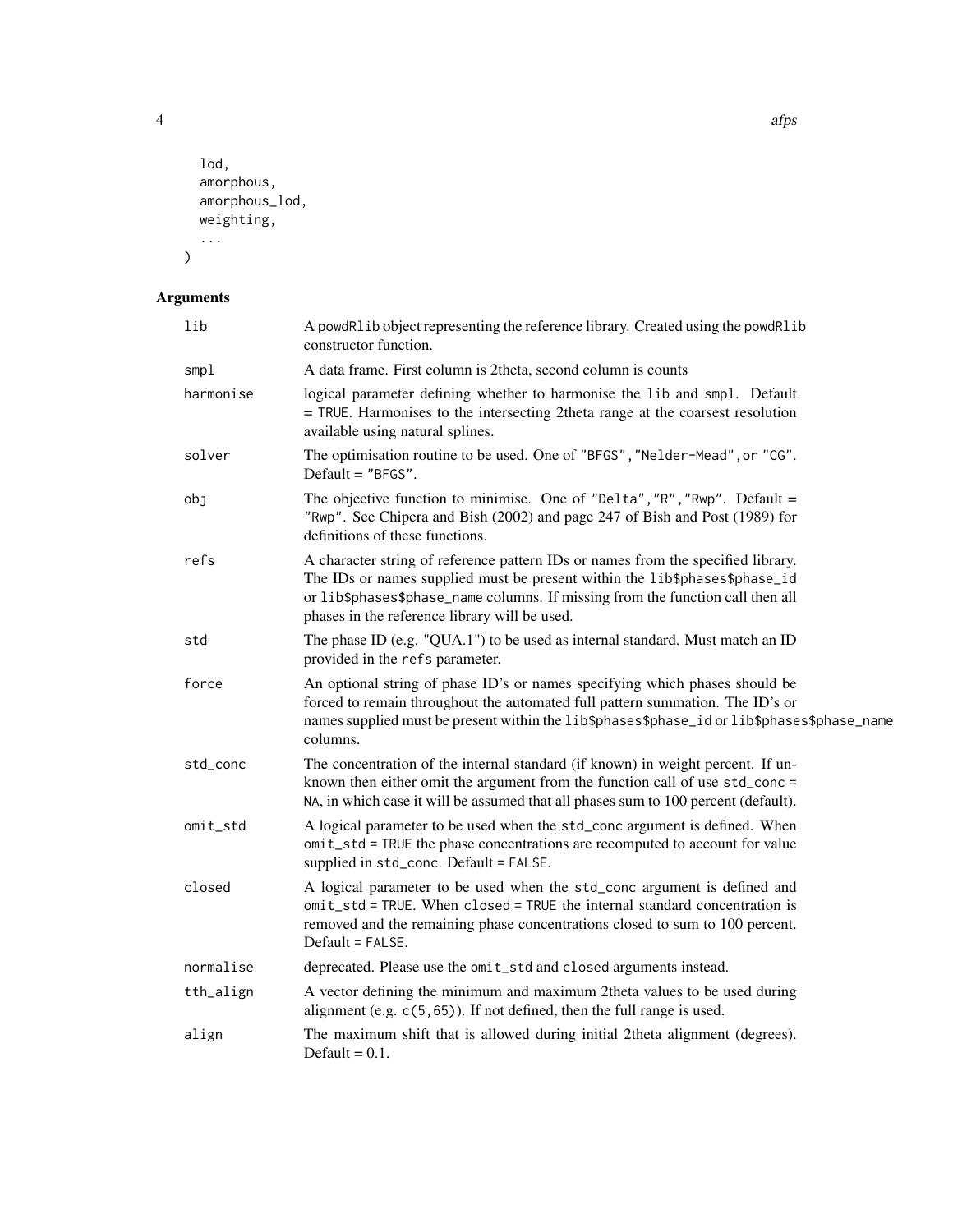| manual_align  | A logical operator denoting whether to optimise the alignment within the nega-<br>tive/position 2theta range defined in the align argument, or to use the specified<br>value of the align argument for alignment of the sample to the standards. De-<br>$fault = FALSE, i.e. alignment is optimised.$                                                                                                                                                                                          |
|---------------|------------------------------------------------------------------------------------------------------------------------------------------------------------------------------------------------------------------------------------------------------------------------------------------------------------------------------------------------------------------------------------------------------------------------------------------------------------------------------------------------|
| shift         | A single numeric value denoting the maximum (positive or negative) shift, in<br>degrees 2theta, that is allowed during the shifting of selected phases. Default =<br>0.                                                                                                                                                                                                                                                                                                                        |
| tth_fps       | A vector defining the minimum and maximum 2 theta values to be used during<br>automated full pattern summation (e.g. c(5,65)). If not defined, then the full<br>range is used.                                                                                                                                                                                                                                                                                                                 |
| lod           | Optional parameter used to define the limit of detection (in weight percent) of<br>the internal standard (i.e. the phase provided in the std argument). The lod<br>value is used to estimate the lod of other phases during the fitting process and<br>hence remove reference patterns that are considered below detection limit. De-<br>fault = $0.1$ . If $1od = 0$ then limits of detection are not computed.                                                                               |
| amorphous     | A character string of any phase IDs that should be treated as amorphous. These<br>must match phases present in lib\$phases\$phase_id.                                                                                                                                                                                                                                                                                                                                                          |
| amorphous_lod | Optional parameter used to exclude amorphous phases if they are below this<br>specified limit (percent). Must be between 0 and 100. Default = $0$ .                                                                                                                                                                                                                                                                                                                                            |
| weighting     | an optional 2 column data frame specifying the 2theta values in the first column<br>and a numeric weighting vector in the second column that specifies areas of the<br>pattern to either emphasise (values $> 1$ ) or omit (values = 0) when minimising the<br>objective function defined in the obj argument. Use this weighting parameter<br>with caution. The default is simply a weighting vector where all values are 1,<br>which hence has no effect on the computed objective function. |
|               | Other parameters passed to methods e.g. afps.powdRlib                                                                                                                                                                                                                                                                                                                                                                                                                                          |

# Details

Applies automated full pattern summation to an XRPD measurement to quantify phase concentrations. Requires a powdRlib library of reference patterns with reference intensity ratios in order to derive mineral concentrations. Details provided in Butler and Hillier (2021).

# Value

a powdRafps object with components:

| tth       | a vector of the 2theta scale of the fitted data                             |
|-----------|-----------------------------------------------------------------------------|
| fitted    | a vector of the count intensities of fitted XRPD pattern                    |
| measured  | a vector of the count intensities of original XRPD measurement (aligned)    |
| residuals | a vector of the residuals (measured minus fitted)                           |
| phases    | a data frame of the phases used to produce the fitted pattern               |
|           | phases_grouped the phases dataframe grouped and summed by phase_name        |
| obj       | named vector of the objective parameters summarising the quality of the fit |
|           |                                                                             |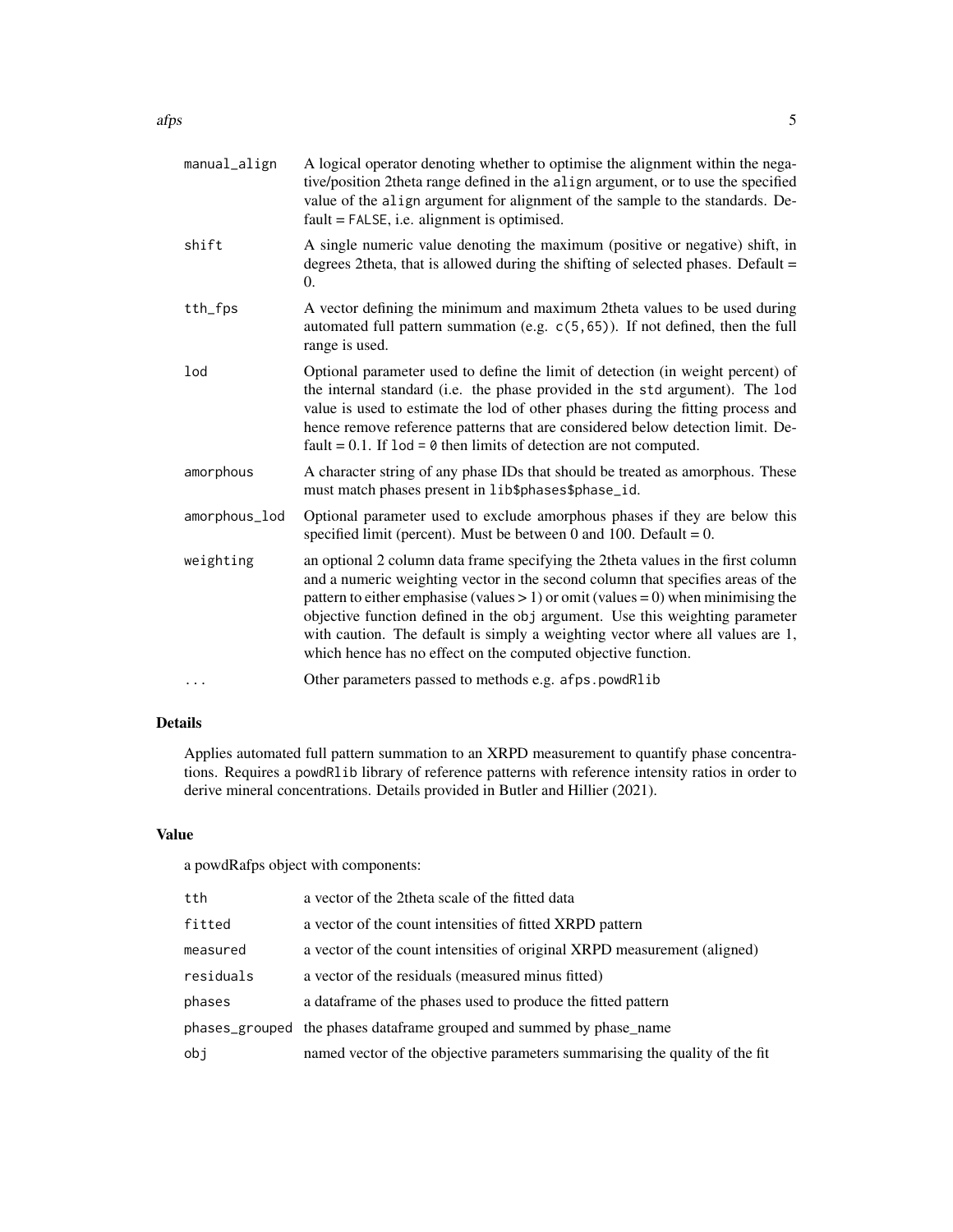| weighted_pure_patterns |                                                                                                                                                         |  |
|------------------------|---------------------------------------------------------------------------------------------------------------------------------------------------------|--|
|                        | a data frame of reference patterns used to produce the fitted pattern. All patterns<br>have been weighted according to the coefficients used in the fit |  |
| coefficients           | a named vector of coefficients used to produce the fitted pattern                                                                                       |  |
| inputs                 | a list of input arguments used in the function call                                                                                                     |  |

# References

Butler, B. M., Hillier, S., 2021.powdR: An R package for quantitative mineralogy using full pattern summation of X-ray powder diffraction data. Comp. Geo. 147, 104662. doi:10.1016/j.cageo.2020.104662

Chipera, S.J., Bish, D.L., 2013. Fitting Full X-Ray Diffraction Patterns for Quantitative Analysis: A Method for Readily Quantifying Crystalline and Disordered Phases. Adv. Mater. Phys. Chem. 03, 47-53. doi:10.4236/ampc.2013.31A007

Chipera, S.J., Bish, D.L., 2002. FULLPAT: A full-pattern quantitative analysis program for X-ray powder diffraction using measured and calculated patterns. J. Appl. Crystallogr. 35, 744-749. doi:10.1107/S0021889802017405

Eberl, D.D., 2003. User's guide to RockJock - A program for determining quantitative mineralogy from powder X-ray diffraction data. Boulder, CA.

#### Examples

```
#Load the minerals library
data(minerals)
# Load the soils data
data(soils)
## Not run:
afps\_sand \leftarrow afps(lib = minerals,smpl = soils$sandstone,
                 std = "QUA.2",align = 0.2,
                 1od = 0.2,
                 amorphous = "ORG",
                 amorphous_lod = 1)
afps_lime <- afps(lib = minerals,
                smpl = soils$limestone,
                std = "QUA.2",align = 0.2,
                1od = 0.2,
                amorphous = "ORG",
                amorphous_lod = 1)
afps_granite <- afps(lib = minerals,
                   smpl = soils$granite,
                   std = "QUA.2",align = 0.2,
                   lod = 0.2,amorphous = "ORG",
```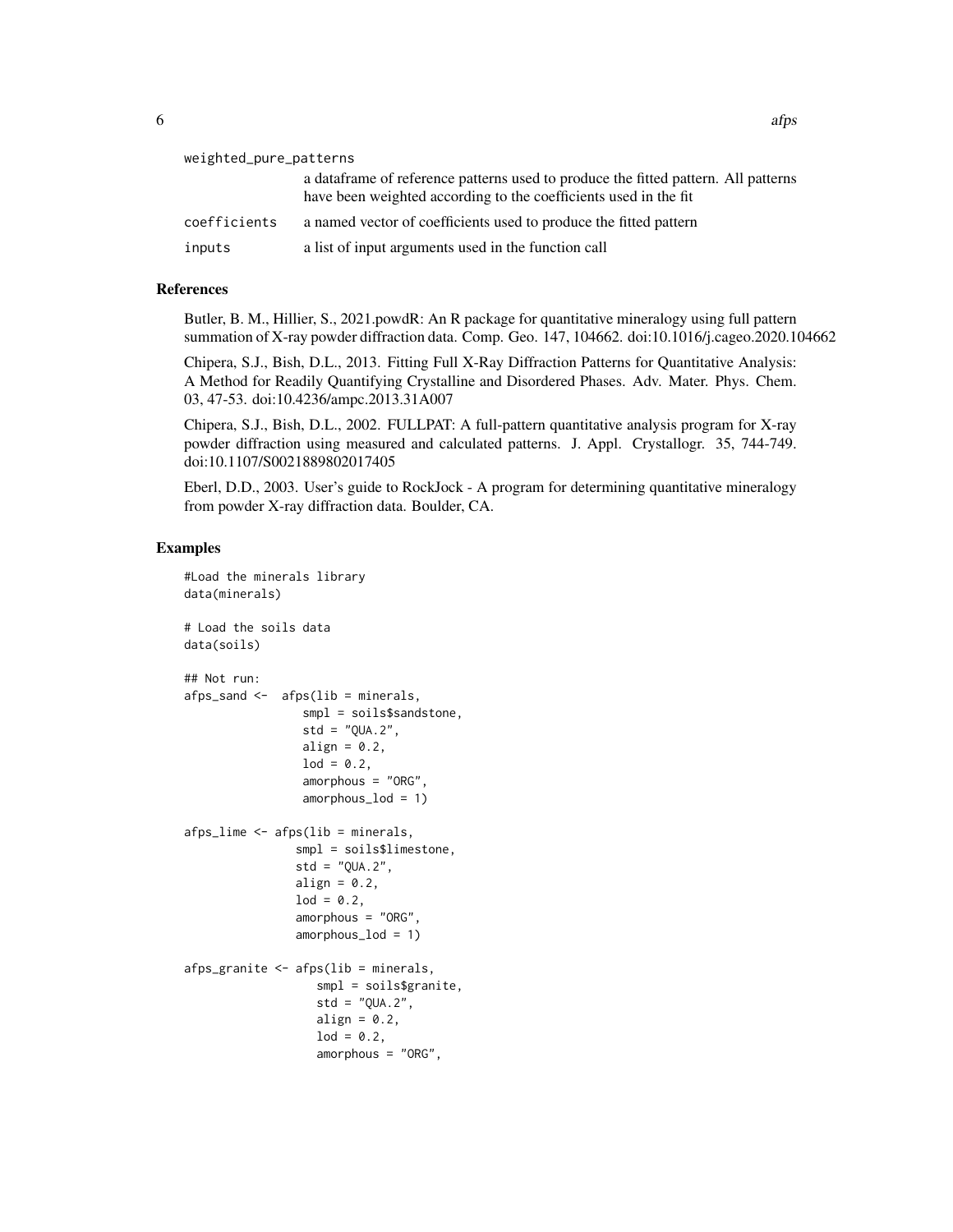```
amorphous_lod = 1)
#Alternatively run all 3 at once using lapply
afps_soils <- lapply(soils, afps,
                     lib = minerals,
                     std = "QUA.2",align = 0.2,
                     lod = 0.2,amorphous = "ORG",
                     amorphous_lod = 1)
#Automated quantification using the rockjock library
data(rockjock)
data(rockjock_mixtures)
#This takes a few minutes to run
rockjock_a1 <- afps(lib = rockjock,
                    smpl = rockjock_mixtures$Mix1,
                    std = "CORUNDUM",
                    align = 0.3,
                    1od = 1#Quantifying the same sample but defining the internal standard
#concentration (also takes a few minutes to run):
rockjock_a1s <- afps(lib = rockjock,
                     smpl = rockjock_mixtures$Mix1,
                     std = "CORUNDUM",
                     std_conc = 20,
                     align = 0.3,
                     \text{lod} = 1## End(Not run)
```

```
afps.powdRlib Automated full pattern summation
```
#### Description

afps returns estimates of phase concentrations using automated full pattern summation of X-ray powder diffraction data. It is designed for high-throughput cases involving mineral quantification from large reference libraries.

#### Usage

```
## S3 method for class 'powdRlib'
afps(
  lib,
```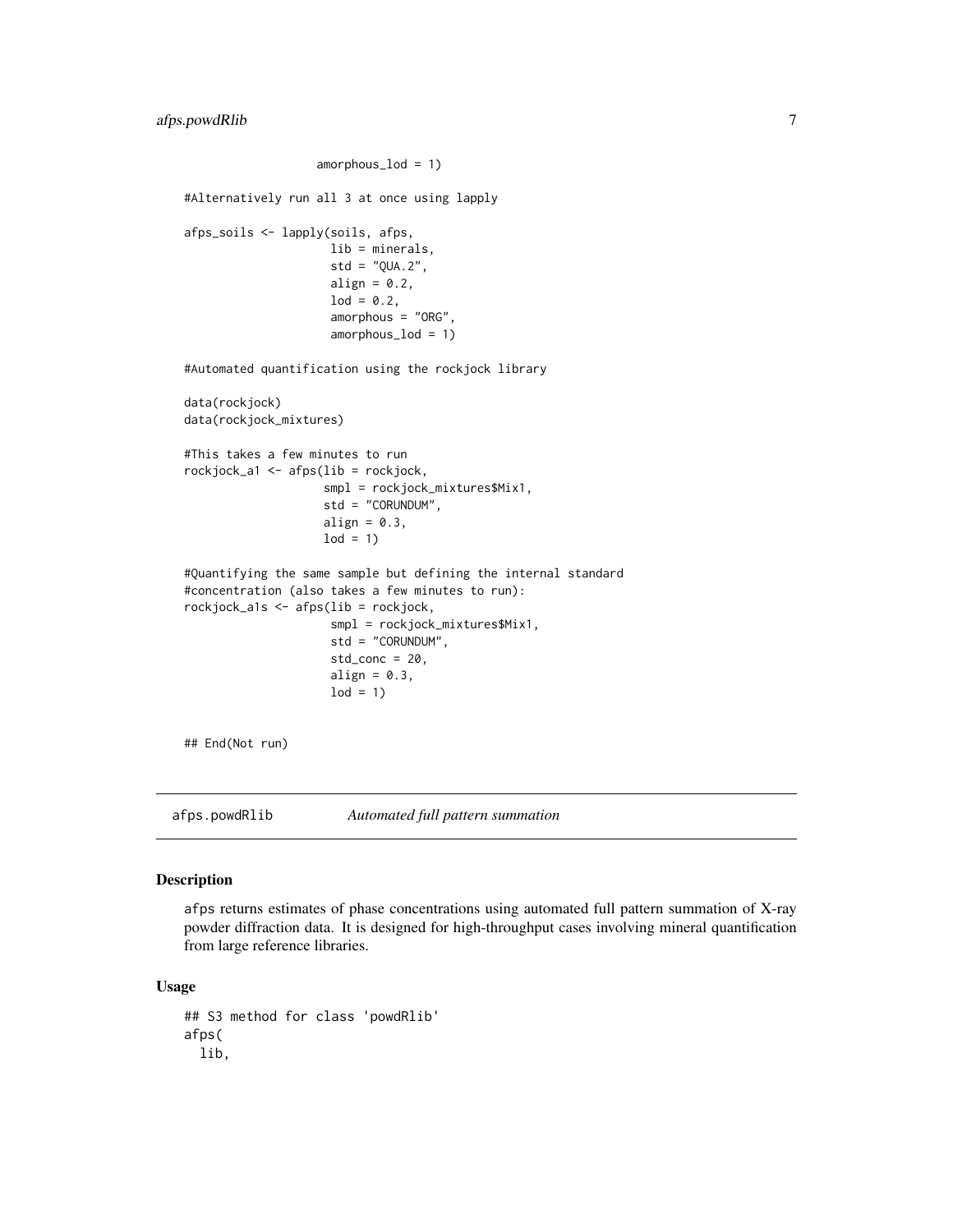```
smpl,
harmonise,
solver,
obj,
refs,
std,
force,
std_conc,
omit_std,
closed,
normalise,
tth_align,
align,
manual_align,
shift,
tth_fps,
lod,
amorphous,
amorphous_lod,
weighting,
...
```
# Arguments

 $\mathcal{L}$ 

| lib       | A powdR1ib object representing the reference library. Created using the powdR1ib<br>constructor function.                                                                                                                                                                                         |
|-----------|---------------------------------------------------------------------------------------------------------------------------------------------------------------------------------------------------------------------------------------------------------------------------------------------------|
| smpl      | A data frame. First column is 2 theta, second column is counts                                                                                                                                                                                                                                    |
| harmonise | logical parameter defining whether to harmonise the lib and smpl. Default<br>= TRUE. Harmonises to the intersecting 2theta range at the coarsest resolution<br>available using natural splines.                                                                                                   |
| solver    | The optimisation routine to be used. One of "BFGS", "Nelder-Mead", or "CG".<br>Default $=$ "BFGS".                                                                                                                                                                                                |
| obj       | The objective function to minimise. One of "Delta", "R", "Rwp". Default =<br>"Rwp". See Chipera and Bish (2002) and page 247 of Bish and Post (1989) for<br>definitions of these functions.                                                                                                       |
| refs      | A character string of reference pattern IDs or names from the specified library.<br>The IDs or names supplied must be present within the lib\$phases\$phase_id<br>or lib\$phases\$phase_name columns. If missing from the function call then all<br>phases in the reference library will be used. |
| std       | The phase ID (e.g. "QUA.1") to be used as internal standard. Must match an ID<br>provided in the refs parameter.                                                                                                                                                                                  |
| force     | An optional string of phase ID's or names specifying which phases should be<br>forced to remain throughout the automated full pattern summation. The ID's or<br>names supplied must be present within the lib\$phases\$phase_id or lib\$phases\$phase_name<br>columns.                            |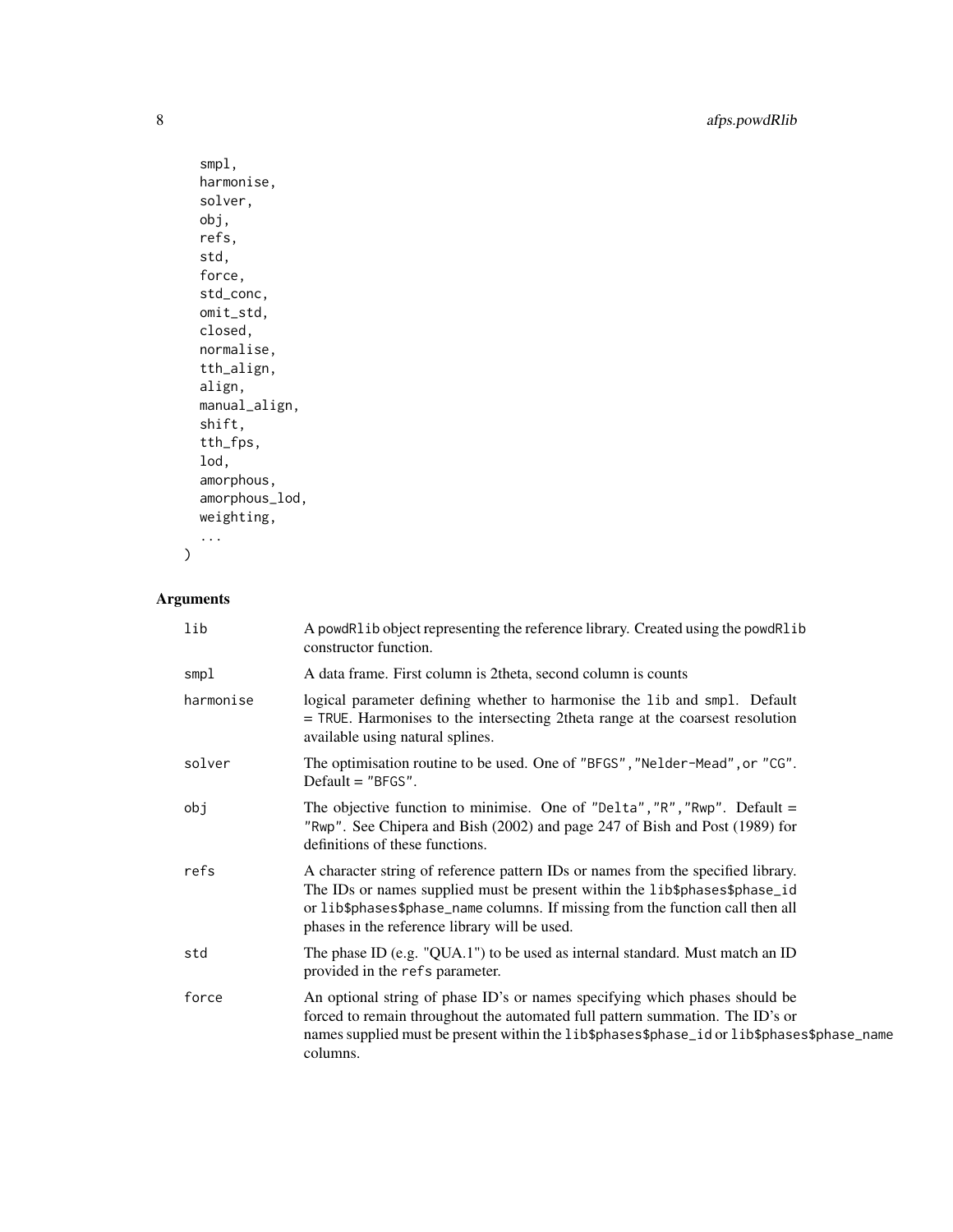| std_conc      | The concentration of the internal standard (if known) in weight percent. If un-<br>known then either omit the argument from the function call of use std_conc =<br>NA, in which case it will be assumed that all phases sum to 100 percent (default).                                                                                                                                                                                                                                          |
|---------------|------------------------------------------------------------------------------------------------------------------------------------------------------------------------------------------------------------------------------------------------------------------------------------------------------------------------------------------------------------------------------------------------------------------------------------------------------------------------------------------------|
| omit_std      | A logical parameter to be used when the std_conc argument is defined. When<br>omit_std = TRUE the phase concentrations are recomputed to account for value<br>supplied in std_conc. Default = FALSE.                                                                                                                                                                                                                                                                                           |
| closed        | A logical parameter to be used when the std_conc argument is defined and<br>omit_std = TRUE. When closed = TRUE the internal standard concentration is<br>removed and the remaining phase concentrations closed to sum to 100 percent.<br>Default = FALSE.                                                                                                                                                                                                                                     |
| normalise     | deprecated. Please use the omit_std and closed arguments instead.                                                                                                                                                                                                                                                                                                                                                                                                                              |
| tth_align     | A vector defining the minimum and maximum 2theta values to be used during<br>alignment (e.g. $c(5, 65)$ ). If not defined, then the full range is used.                                                                                                                                                                                                                                                                                                                                        |
| align         | The maximum shift that is allowed during initial 2theta alignment (degrees).<br>Default = $0.1$ .                                                                                                                                                                                                                                                                                                                                                                                              |
| manual_align  | A logical operator denoting whether to optimise the alignment within the nega-<br>tive/position 2theta range defined in the align argument, or to use the specified<br>value of the align argument for alignment of the sample to the standards. De-<br>$fault = FALSE, i.e. alignment is optimised.$                                                                                                                                                                                          |
| shift         | A single numeric value denoting the maximum (positive or negative) shift, in<br>degrees 2theta, that is allowed during the shifting of selected phases. Default $=$<br>0.                                                                                                                                                                                                                                                                                                                      |
| tth_fps       | A vector defining the minimum and maximum 2theta values to be used during<br>automated full pattern summation (e.g. c(5,65)). If not defined, then the full<br>range is used.                                                                                                                                                                                                                                                                                                                  |
| lod           | Optional parameter used to define the limit of detection (in weight percent) of<br>the internal standard (i.e. the phase provided in the std argument). The lod<br>value is used to estimate the lod of other phases during the fitting process and<br>hence remove reference patterns that are considered below detection limit. De-<br>fault = $0.1$ . If $1od = 0$ then limits of detection are not computed.                                                                               |
| amorphous     | A character string of any phase IDs that should be treated as amorphous. These<br>must match phases present in lib\$phases\$phase_id.                                                                                                                                                                                                                                                                                                                                                          |
| amorphous_lod | Optional parameter used to exclude amorphous phases if they are below this<br>specified limit (percent). Must be between 0 and 100. Default = $0$ .                                                                                                                                                                                                                                                                                                                                            |
| weighting     | an optional 2 column data frame specifying the 2theta values in the first column<br>and a numeric weighting vector in the second column that specifies areas of the<br>pattern to either emphasise (values $> 1$ ) or omit (values = 0) when minimising the<br>objective function defined in the obj argument. Use this weighting parameter<br>with caution. The default is simply a weighting vector where all values are 1,<br>which hence has no effect on the computed objective function. |

... other arguments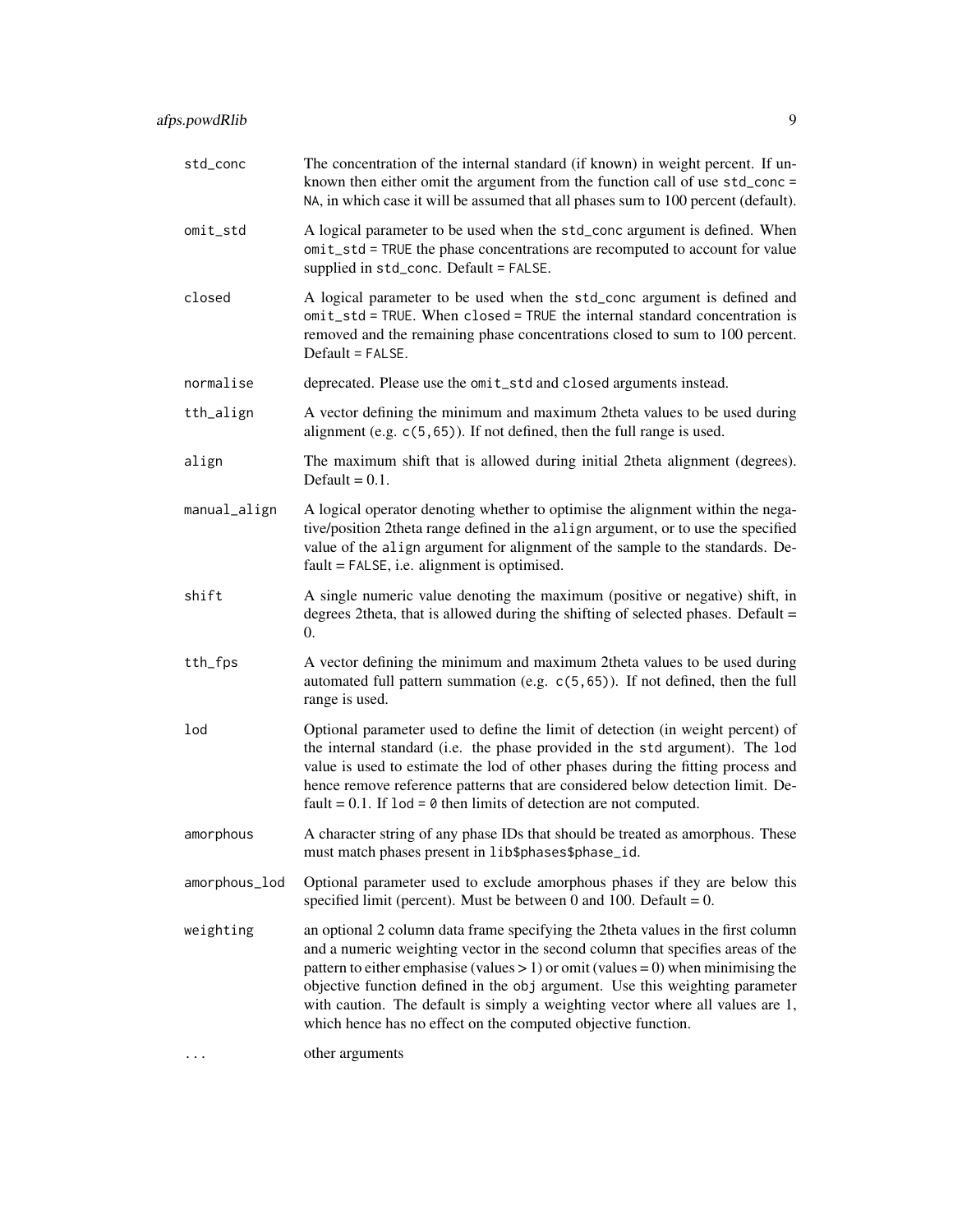# Details

Applies automated full pattern summation to an XRPD measurement to quantify phase concentrations. Requires a powdRlib library of reference patterns with reference intensity ratios in order to derive mineral concentrations. Details provided in Butler and Hillier (2021).

#### Value

a powdRafps object with components:

| tth                    | a vector of the 2theta scale of the fitted data                                                                                                         |  |
|------------------------|---------------------------------------------------------------------------------------------------------------------------------------------------------|--|
| fitted                 | a vector of the count intensities of fitted XRPD pattern                                                                                                |  |
| measured               | a vector of the count intensities of original XRPD measurement (aligned)                                                                                |  |
| residuals              | a vector of the residuals (measured minus fitted)                                                                                                       |  |
| phases                 | a data frame of the phases used to produce the fitted pattern                                                                                           |  |
|                        | phases_grouped the phases dataframe grouped and summed by phase_name                                                                                    |  |
| obi                    | named vector of the objective parameters summarising the quality of the fit                                                                             |  |
| weighted_pure_patterns |                                                                                                                                                         |  |
|                        | a data frame of reference patterns used to produce the fitted pattern. All patterns<br>have been weighted according to the coefficients used in the fit |  |
| coefficients           | a named vector of coefficients used to produce the fitted pattern                                                                                       |  |
| inputs                 | a list of input arguments used in the function call                                                                                                     |  |

# References

Butler, B. M., Hillier, S., 2021.powdR: An R package for quantitative mineralogy using full pattern summation of X-ray powder diffraction data. Comp. Geo. 147, 104662. doi:10.1016/j.cageo.2020.104662

Bish, D.L., Post, J.E., 1989. Modern powder diffraction. Mineralogical Society of America.

Chipera, S.J., Bish, D.L., 2013. Fitting Full X-Ray Diffraction Patterns for Quantitative Analysis: A Method for Readily Quantifying Crystalline and Disordered Phases. Adv. Mater. Phys. Chem. 03, 47-53. doi:10.4236/ampc.2013.31A007

Chipera, S.J., Bish, D.L., 2002. FULLPAT: A full-pattern quantitative analysis program for X-ray powder diffraction using measured and calculated patterns. J. Appl. Crystallogr. 35, 744-749. doi:10.1107/S0021889802017405

Eberl, D.D., 2003. User's guide to RockJock - A program for determining quantitative mineralogy from powder X-ray diffraction data. Boulder, CA.

## Examples

```
#Load the minerals library
data(minerals)
# Load the soils data
data(soils)
## Not run:
afps_sand <- afps(lib = minerals,
```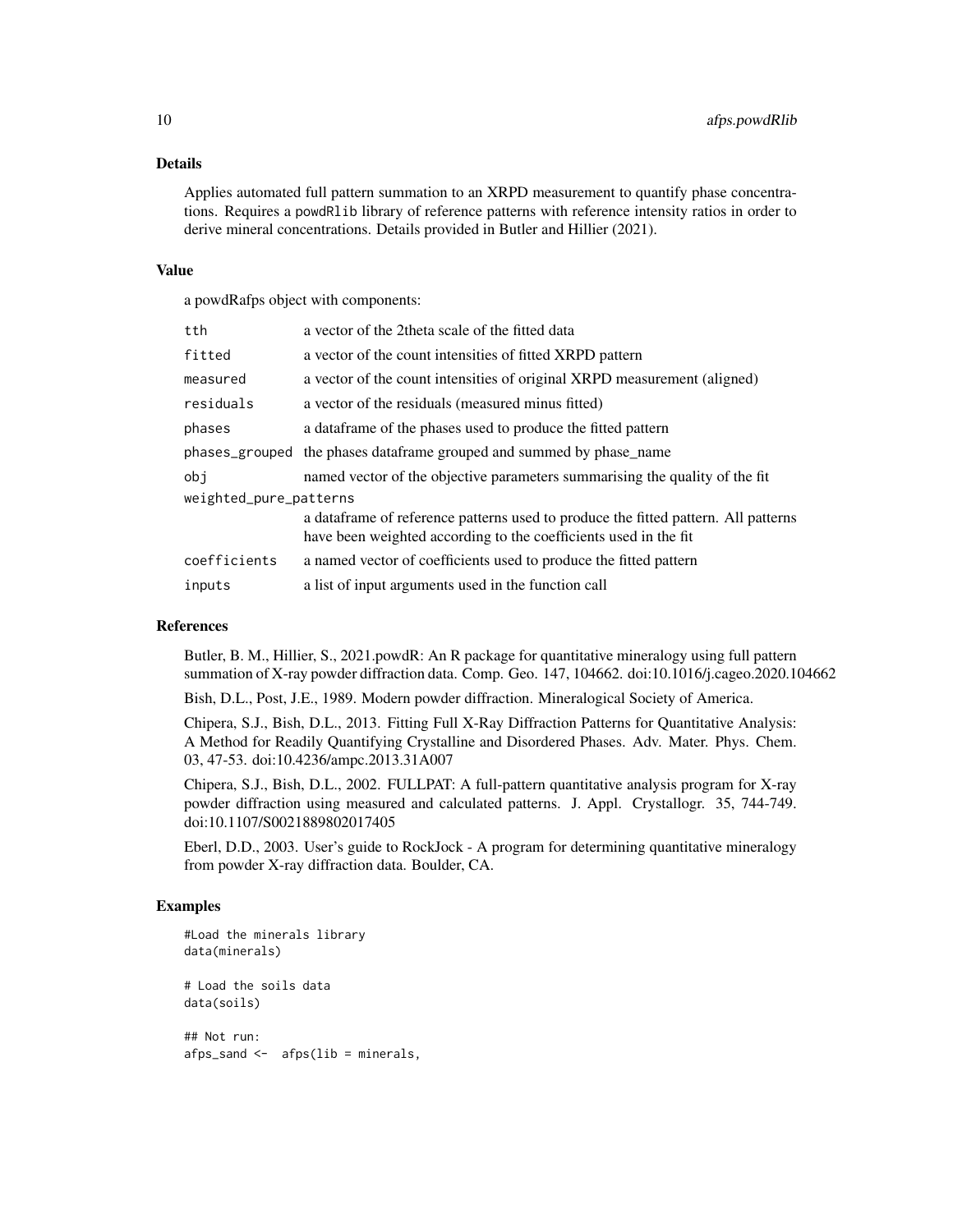```
smpl = soils$sandstone,
                 std = "QUA.2",align = 0.2,
                 \text{lod} = 0.2,
                 amorphous = "ORG",
                 amorphous_lod = 1)
afps_lime <- afps(lib = minerals,
                smpl = soils$limestone,
                std = "QUA.2",align = 0.2,
                1od = 0.2,
                amorphous = "ORG",
                amorphous_lod = 1)
afps_granite <- afps(lib = minerals,
                   smpl = soils$granite,
                   std = "QUA.2",align = 0.2,
                   1od = 0.2,
                   amorphous = "ORG",
                   amorphous_lod = 1)
#Alternatively run all 3 at once using lapply
afps_soils <- lapply(soils, afps,
                     lib = minerals,
                     std = "QUA.2",align = 0.2,
                     lod = 0.2,amorphous = "ORG",
                     amorphous_lod = 1)
#Automated quantification using the rockjock library
data(rockjock)
data(rockjock_mixtures)
#This takes a few minutes to run
rockjock_a1 <- afps(lib = rockjock,
                    smpl = rockjock_mixtures$Mix1,
                    std = "CORUNDUM",
                    align = 0.3,
                    1od = 1#Quantifying the same sample but defining the internal standard
#concentration (also takes a few minutes to run):
rockjock_a1s <- afps(lib = rockjock,
                     smpl = rockjock_mixtures$Mix1,
                     std = "CORUNDUM",
                     std_conc = 20,
                     align = 0.3,
                     1od = 1
```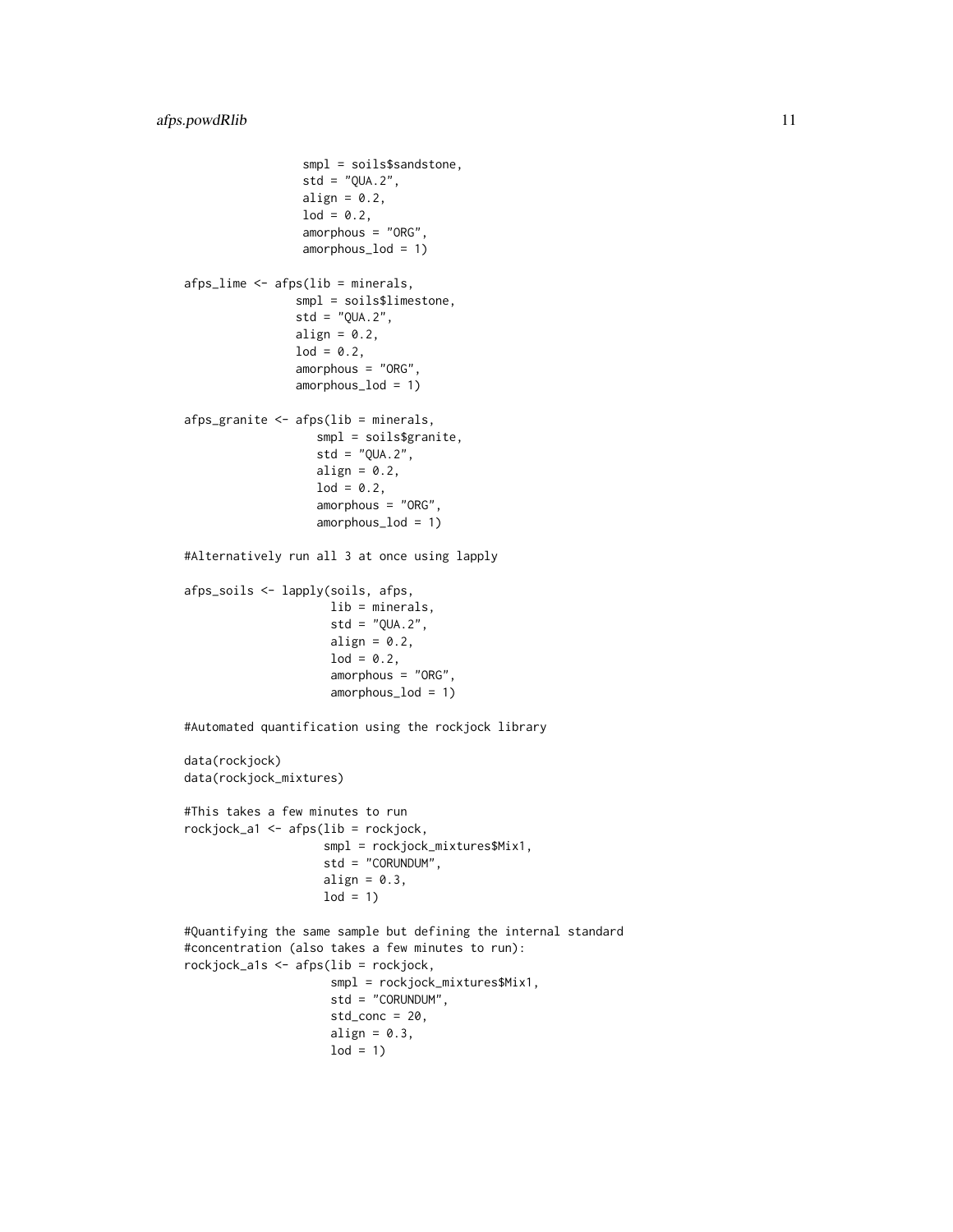```
## End(Not run)
```
#### afsis *Africa Soil Information Service (AfSIS) XRPD reference library*

# Description

A powdRlib object of 21 pure reference patterns and associated reference intensity ratios for a range of common soil minerals. Data were collected on a Bruker D2 Phaser using Cu K-alpha radiation. All patterns have been normalised to 10,000 counts and reference intensity ratios transformed so that all are relative to that of corundum.

#### Usage

afsis

# Format

A powdRlib object of 3 components

- xrd A dataframe of all the count intensities of all reference patterns. Column names denote the unique phase ID of each reference pattern
- tth A vector of the 2theta scale for all reference patterns in the library

phases A dataframe the phase IDs, names and reference intensity ratios (RIR)

afsis\_codes *Original codes for the* afsis *reference patterns*

# Description

A data frame detailing the original codes associated with the afsis reference patterns prior to their addition to powdR.

#### Usage

afsis\_codes

#### Format

An 2 column data frame. First column contains the phase IDs from afsis\$phase\_id and the second column the original IDs prior to the inclusion in powdR.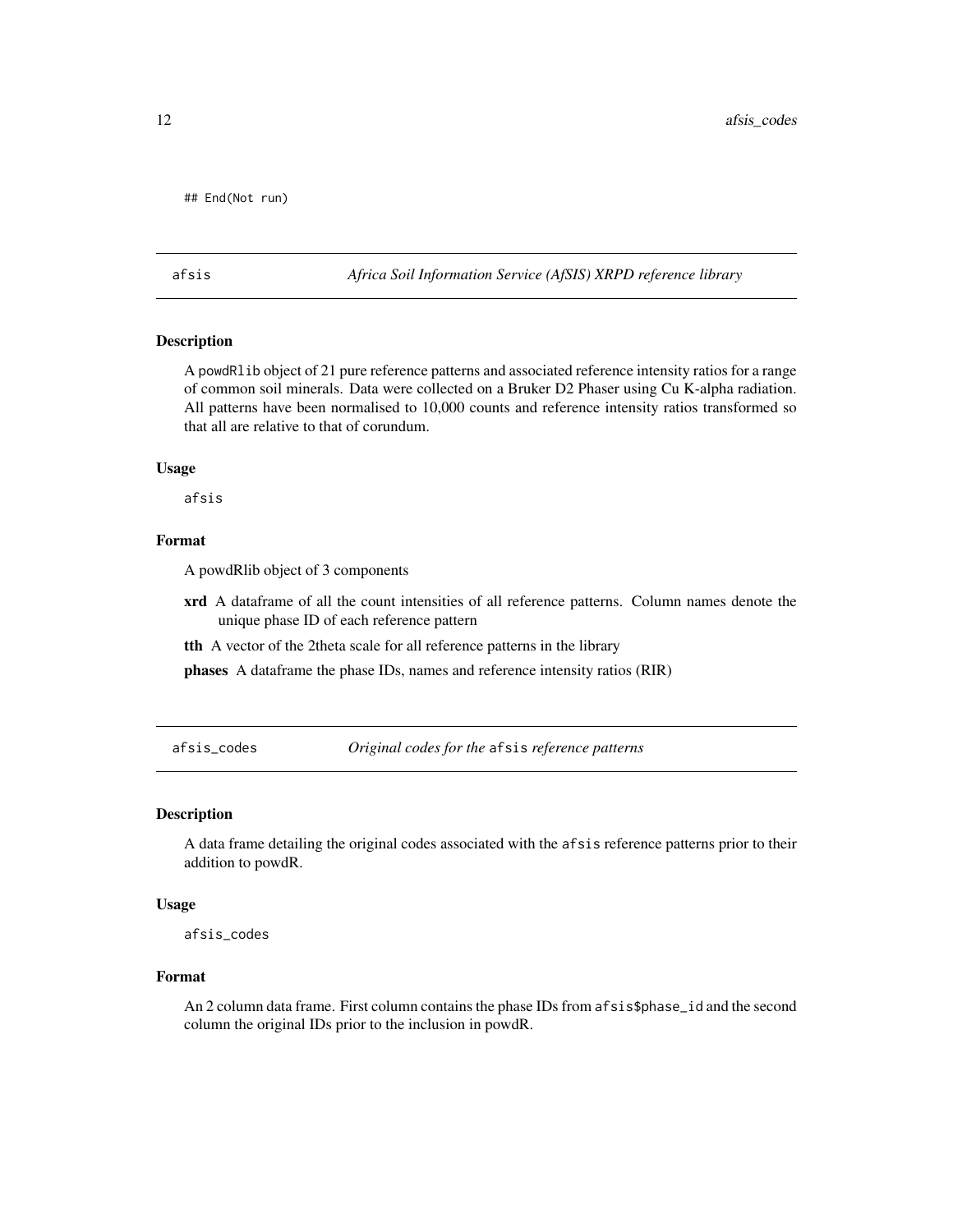<span id="page-12-0"></span>afsis\_regroup *Regrouping structure for the Africa Soil Information Service (AfSIS) XRPD reference library*

# Description

A data frame containing an example re-grouping structure for the afsis reference library, which results in a slightly coarser description of clay minerals and Fe/Ti-(hydr)oxides in powdRfps or powdRafps objects when used with regroup().

#### Usage

afsis\_regroup

#### Format

A data frame with three columns:

phase\_id the phase IDs present in afsis\$phases\$phase\_id.

phase\_name\_grouped The phase names that constitute the first regrouping structure.

phase\_name\_grouped2 The phase names that constitute the second regrouping structure

align\_xy *Align XRPD data to a given standard*

# Description

See ?align\_xy.XY and align\_xy.multiXY for method-specific details.

## Usage

align\_xy(x, std, xmin, xmax, xshift, ...)

#### Arguments

| $\mathsf{x}$ | an XY or multiXY object.                                                                                               |
|--------------|------------------------------------------------------------------------------------------------------------------------|
| std          | a data frame of the chosen standard that each sample will be aligned to (column<br>$1 = 2$ theta, column $2 =$ counts) |
| xmin         | the minimum 2 theta value used during alignment                                                                        |
| xmax         | the maximum 2 theta value used during alignment                                                                        |
| xshift       | the maximum (positive and negative) 2theta shift that is allowed during align-<br>ment                                 |
| $\ddots$     | other arguments                                                                                                        |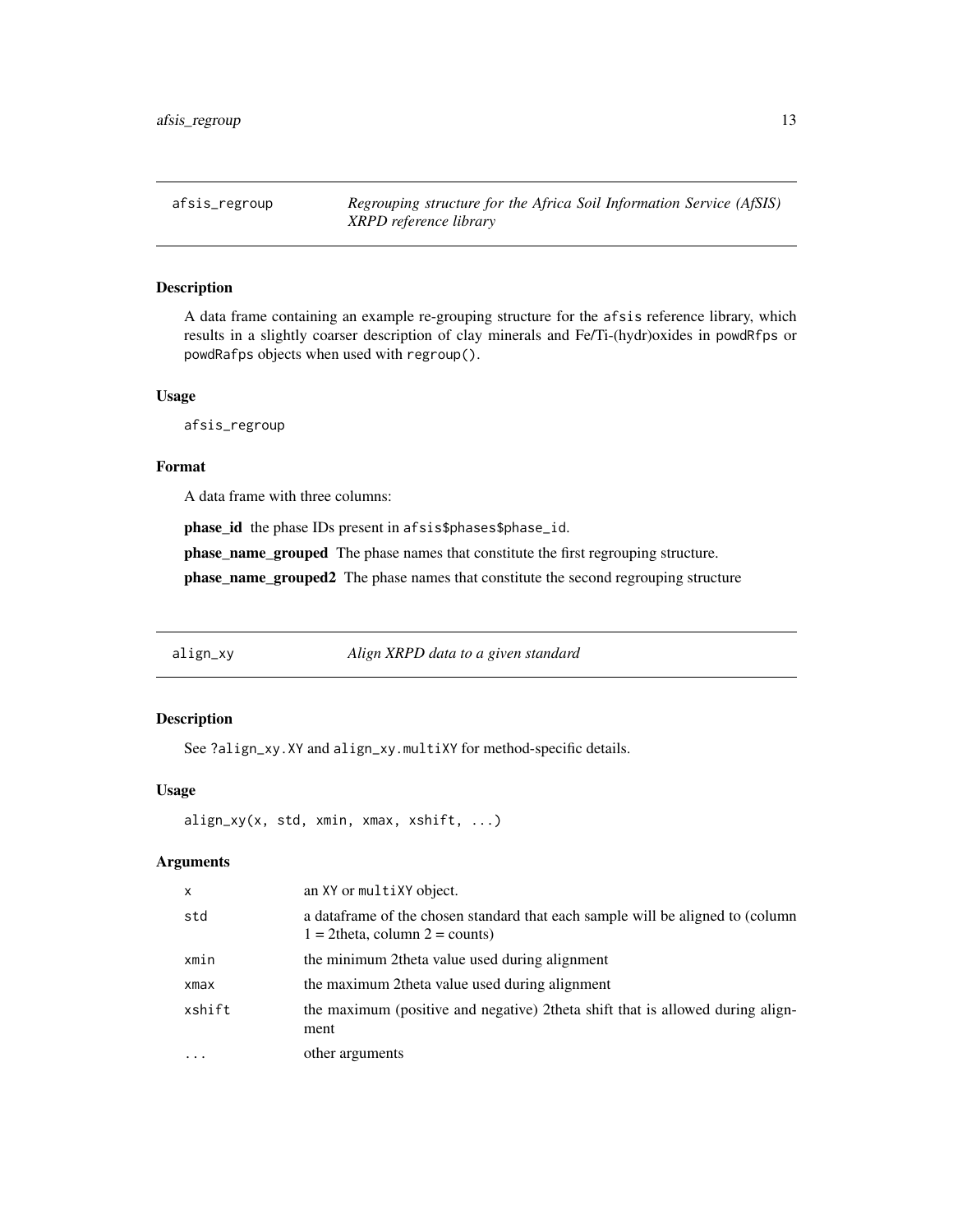# Value

an XY or multiXY object.

# Examples

```
# Load soils xrd data
data(soils)
#Load minerals library
data(minerals)
## Not run:
#Create a standard quartz pattern to align to
quartz <- data.frame(tth = minerals$tth,
                     counts = minerals$xrd$QUA.1)
#Plot the main quartz peak prior to alignment
plot(soils, wavelength = "Cu",
     xlim = c(26, 27),
     normalise = TRUE)
#align data
aligned <- align_xy(soils,
                    std = quartz,
                    xmin = 10,
                    xmax = 60,
                    xshift = 0.2)#replot data
plot(aligned, wavelength = "Cu",
     xlim = c(26, 27),
     normalise = TRUE)
#Alternatively try with a single XY object
unaligned <- as_multi_xy(list("quartz" = quartz,
                              "sandstone" = soils$sandstone))
plot(unaligned, wav = "Cu",
     xlim = c(26, 27), normalise = TRUE)
sandstone_a <- align_xy(soils$sandstone,
                        std = quartz,
                        xmin = 10,
                        xmax = 60,
                        xshift = 0.3)aligned <- as_multi_xy(list("quartz" = quartz,
                             "sandstone" = sandstone_a))
plot(aligned, wav = "Cu",
     xlim = c(26, 27), normalise = TRUE)
```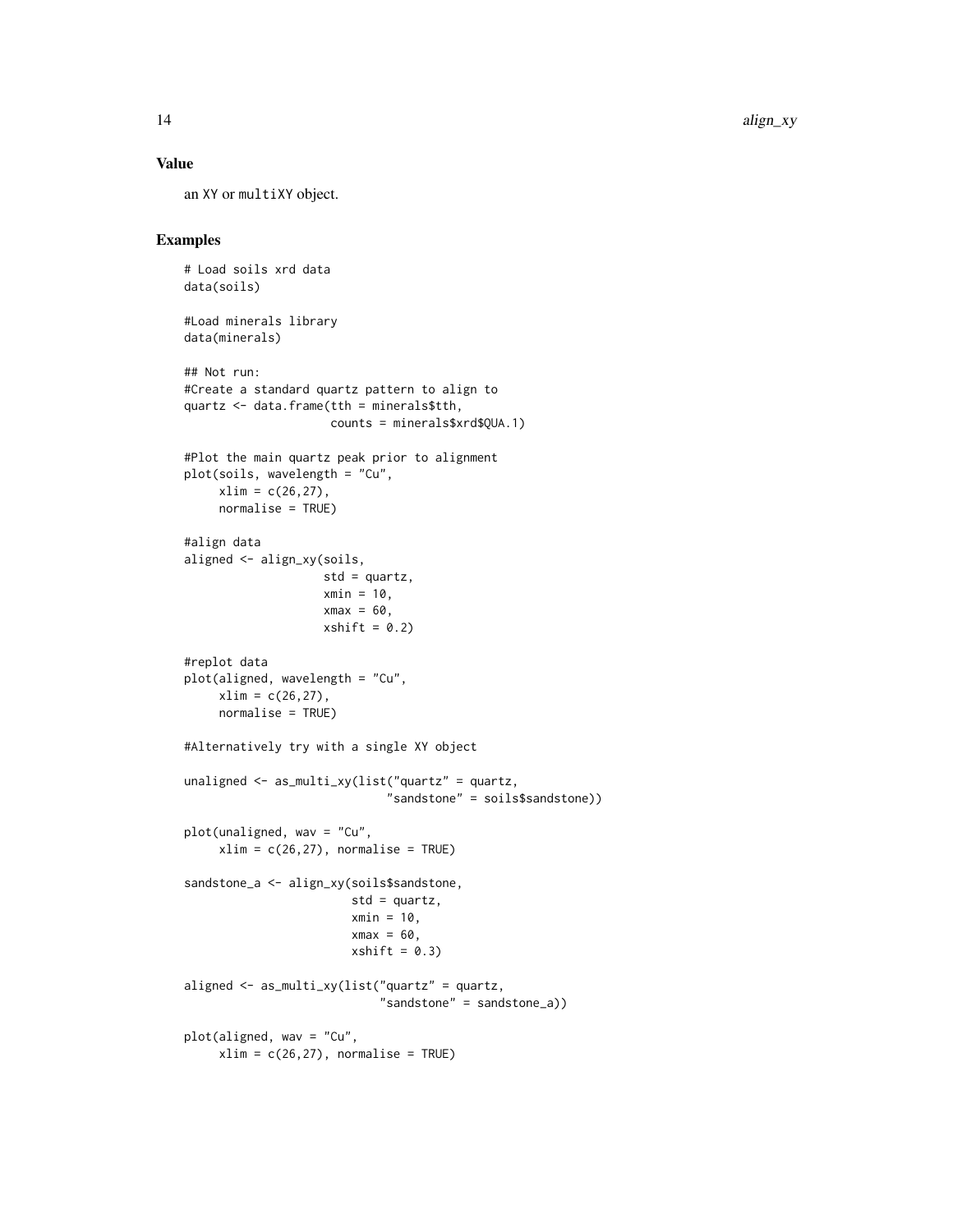<span id="page-14-0"></span>## End(Not run)

align\_xy.multiXY *Align XRPD data in a multiXY object to a given standard*

# Description

align\_xy.multiXY takes a multiXY object and aligns each of the XY data frames within it to a given standard. An optimisation routine is used that computes a suitable linear shift. After all samples have been aligned, the function harmonises the data to a single 2theta scale.

#### Usage

## S3 method for class 'multiXY' align\_xy(x, std, xmin, xmax, xshift, ...)

# Arguments

| $\mathsf{x}$ | a multiXY object.                                                                                                      |
|--------------|------------------------------------------------------------------------------------------------------------------------|
| std          | a data frame of the chosen standard that each sample will be aligned to (column<br>$1 = 2$ theta, column $2 =$ counts) |
| xmin         | the minimum 2theta value used during alignment                                                                         |
| xmax         | the maximum 2 theta value used during alignment                                                                        |
| xshift       | the maximum (positive and negative) 2theta shift that is allowed during align-<br>ment                                 |
| $\cdot$      | other arguments                                                                                                        |

#### Value

a multiXY object.

# Examples

```
# Load soils xrd data
data(soils)
```
#Load minerals library data(minerals)

```
## Not run:
#Create a standard quartz pattern to align to
quartz <- data.frame(tth = minerals$tth,
                    counts = minerals$xrd$QUA.1)
```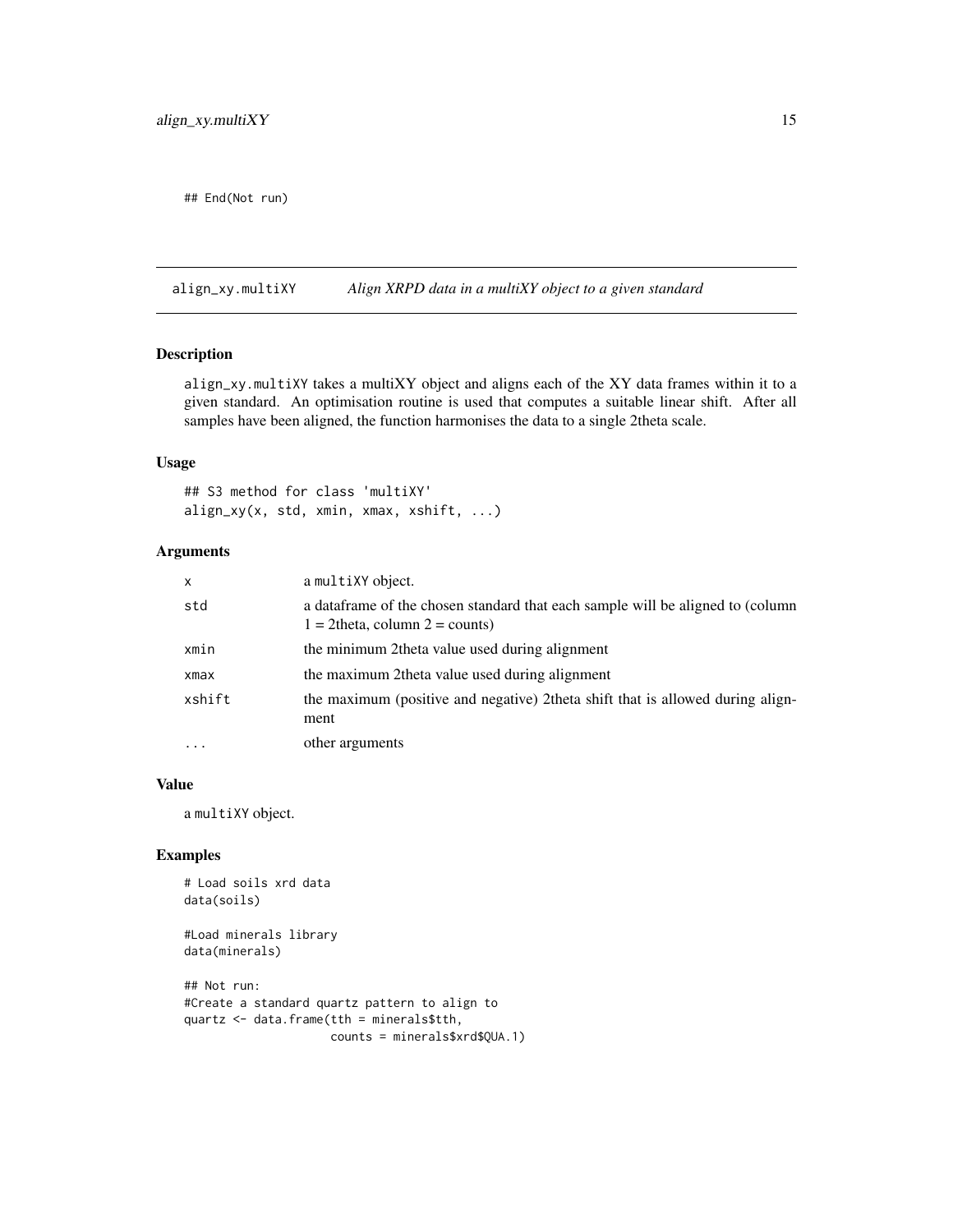```
#Plot the main quartz peak prior to alignment
plot(soils, wavelength = "Cu",
     xlim = c(26, 27),normalise = TRUE)
#align data
aligned <- align_xy(soils,
                    std = quartz,
                    xmin = 10,
                    xmax = 60,
                    xshift = 0.2)#replot data
plot(aligned, wavelength = "Cu",
     xlim = c(26, 27),
     normalise = TRUE)
## End(Not run)
```
align\_xy.XY *Align XRPD data in an XY object to a given standard*

#### Description

align\_xy.XY takes an XY object and aligns it to a given standard. An optimisation routine is used that computes a suitable linear shift.

#### Usage

## S3 method for class 'XY' align\_xy(x, std, xmin, xmax, xshift, ...)

# Arguments

| $\mathsf{x}$ | an XY object.                                                                                                     |
|--------------|-------------------------------------------------------------------------------------------------------------------|
| std          | a data frame of the chosen standard that each sample is aligned to (column $1 =$<br>2 theta, column $2 =$ counts) |
| xmin         | the minimum 2 theta value used during alignment                                                                   |
| xmax         | the maximum 2theta value used during alignment                                                                    |
| xshift       | the maximum (positive and negative) 2theta shift that is allowed during align-<br>ment                            |
| $\cdots$     | other arguments                                                                                                   |

## Value

an XY object.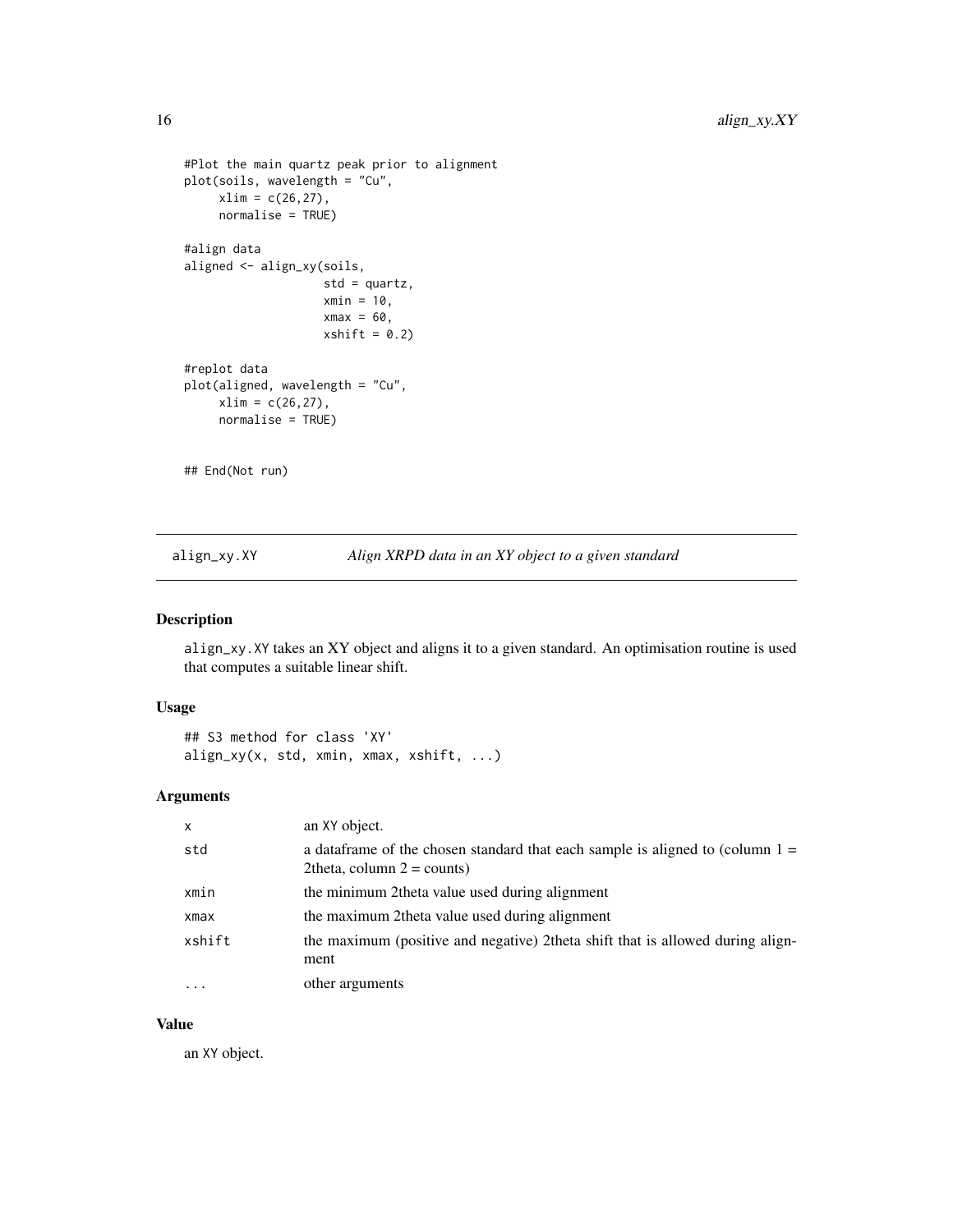# <span id="page-16-0"></span>as\_multi\_xy 17

#### Examples

```
# Load soils xrd data
data(soils)
#Load minerals library
data(minerals)
## Not run:
#Create a standard quartz pattern to align to
quartz <- data.frame(tth = minerals$tth,
                     counts = minerals$xrd$QUA.1)
unaligned <- as_multi_xy(list("quartz" = quartz,
                              "sandstone" = soils$sandstone))
plot(unaligned, wav = "Cu",
     xlim = c(26, 27), normalise = TRUE)
sandstone_a <- align_xy(soils$sandstone,
                        std = quartz,
                        xmin = 10,
                        xmax = 60,
                        xshift = 0.3)aligned <- as_multi_xy(list("quartz" = quartz,
                            "sandstone" = sandstone_a))
plot(aligned, wav = "Cu",
     xlim = c(26, 27), normalise = TRUE)
## End(Not run)
```
as\_multi\_xy *Create a multiXY object*

#### Description

as\_multi\_xy takes a list or data frame of XRPD data and ensures that the data meet various requirements to create a multiXY object. Once a multiXY object has been created, it can easily be plotted using the associated plot.multiXY method.

#### Usage

as\_multi\_xy(x, ...)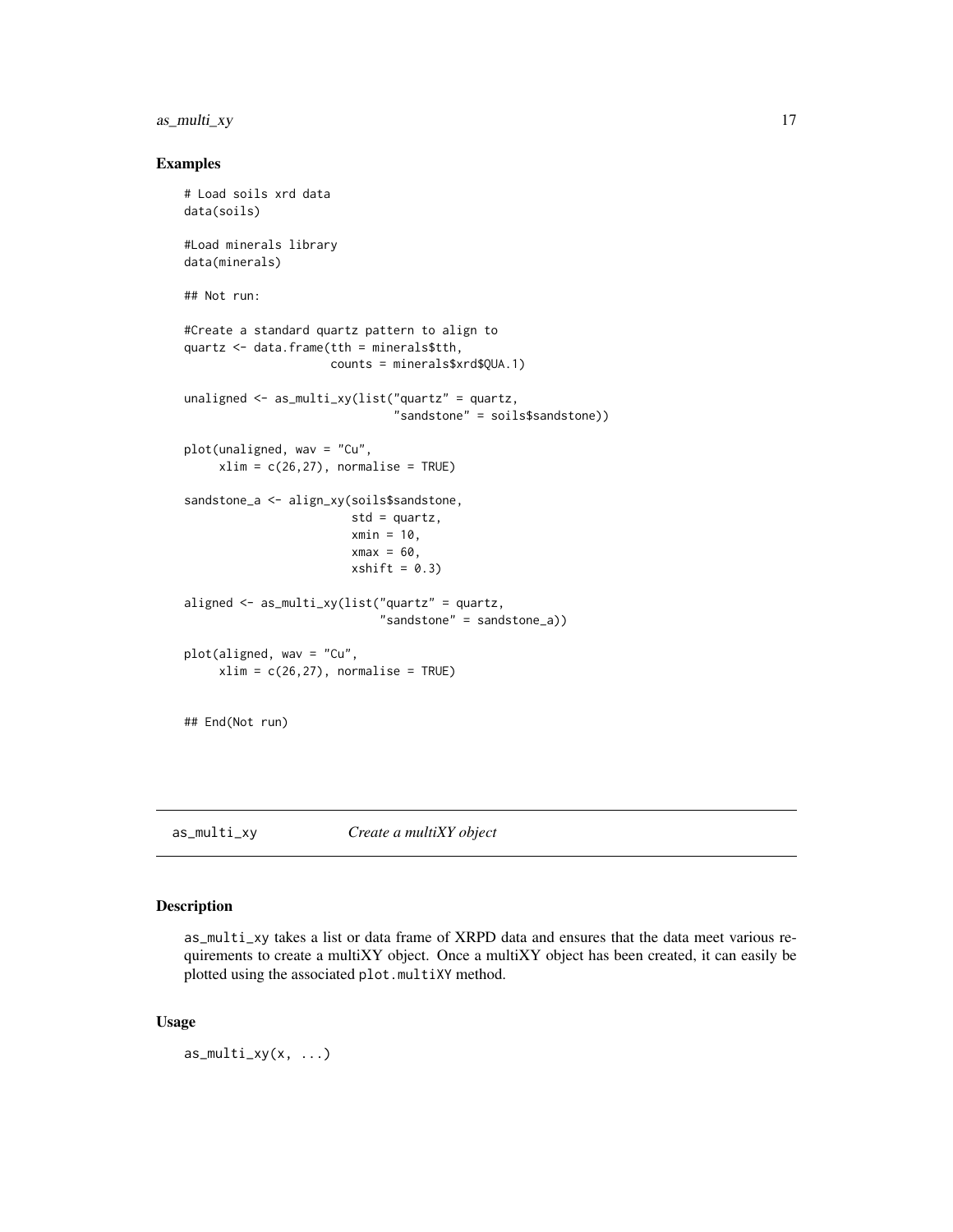#### Arguments

| x                       | a list or data frame of XRPD data |
|-------------------------|-----------------------------------|
| $\cdot$ $\cdot$ $\cdot$ | other arguments                   |

#### Value

a multiXY object.

#### Examples

#EXAMPLE 1

#load soils data data(soils)

#extract first two samples from the list soils <- soils[c(1:2)]

#convert to multiXY soils <- as\_multi\_xy(soils)

#EXAMPLE 2 #load the soils data data(soils)

#Convert to data frame soils\_df <- multi\_xy\_to\_df(soils, tth = TRUE)

#Convert back to multiXY object soils2 <- as\_multi\_xy(soils\_df)

as\_multi\_xy.data.frame

*Create a multiXY object from a list of XRPD data*

# Description

as\_multi\_xy.data.frame takes a data frame of XRPD data from multiple samples and ensures that it meets various requirements to create a multiXY object. Once a multiXY object has been created, it can easily be plotted using the associated plot.multiXY method.

## Usage

```
## S3 method for class 'data.frame'
as_multi_xy(x, \ldots)
```
<span id="page-17-0"></span>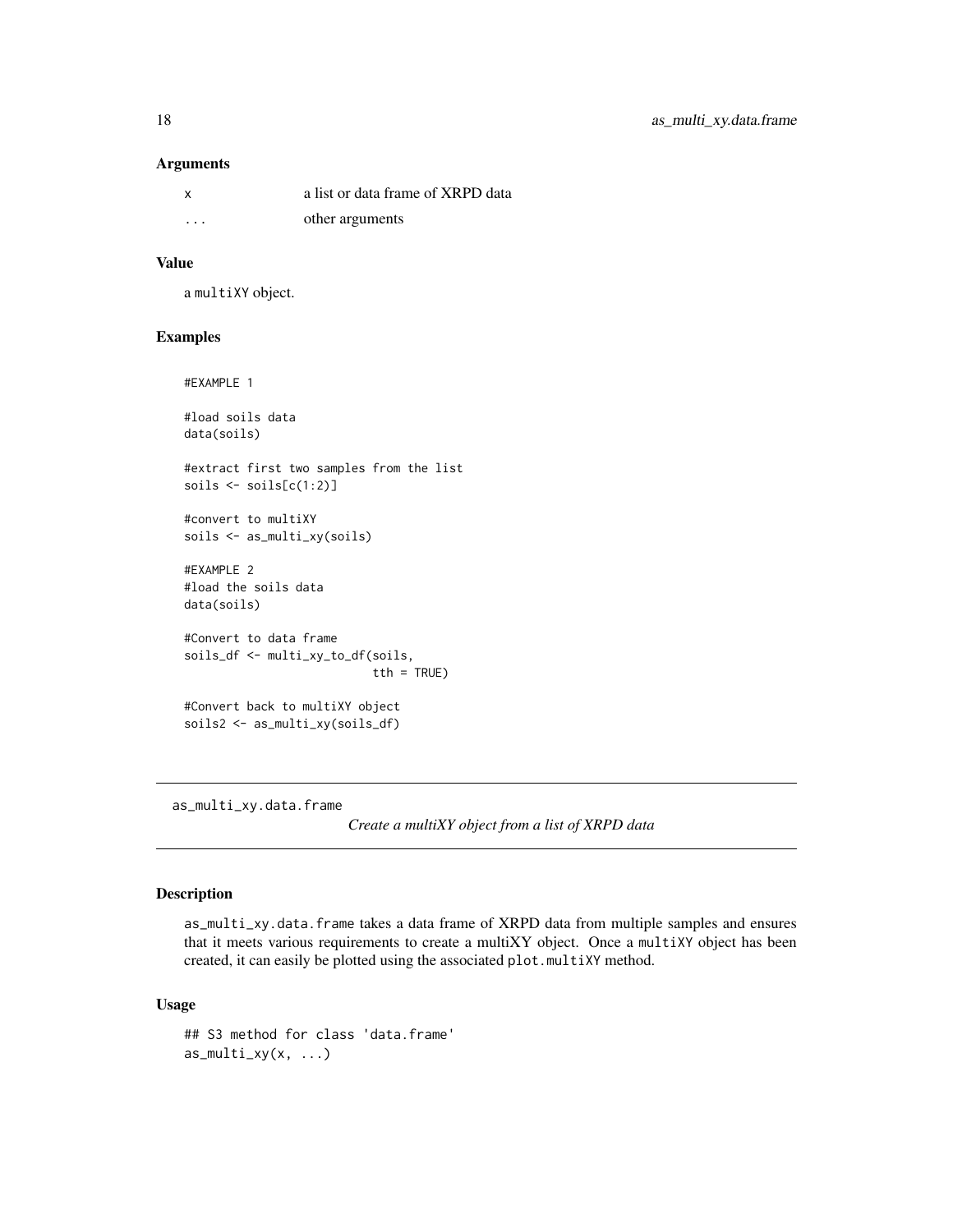#### <span id="page-18-0"></span>Arguments

| $\mathbf{x}$ | a data frame of XRPD data, with the first column as the 2theta axis and subse-<br>quent columns of count intensities. |
|--------------|-----------------------------------------------------------------------------------------------------------------------|
| $\cdots$     | other arguments                                                                                                       |

# Value

a multiXY object.

# Examples

```
#load the soils data
data(soils)
#Convert to data frame
soils_df <- multi_xy_to_df(soils,
                           tth = TRUE)
#Convert back to multiXY object
soils2 <- as_multi_xy(soils_df)
```
as\_multi\_xy.list *Create a multiXY object from a list of XRPD data*

# Description

as\_multi\_xy.list takes a list of XRPD data and ensures that they meet various requirements to create a multiXY object. These requirements include that each item in the list contains 2 columns of numeric data in a data frame. as\_multi\_xy.list also checks that all names are unique. Once a multiXY object has been created, it can easily be plotted using the associated plot.multiXY method.

#### Usage

```
## S3 method for class 'list'
as_multi_xy(x, \ldots)
```
# Arguments

|   | a list of XRPD data frames (column $1 = 2$ theta, column $2 =$ counts) |
|---|------------------------------------------------------------------------|
| . | other arguments                                                        |

# Value

a multiXY object.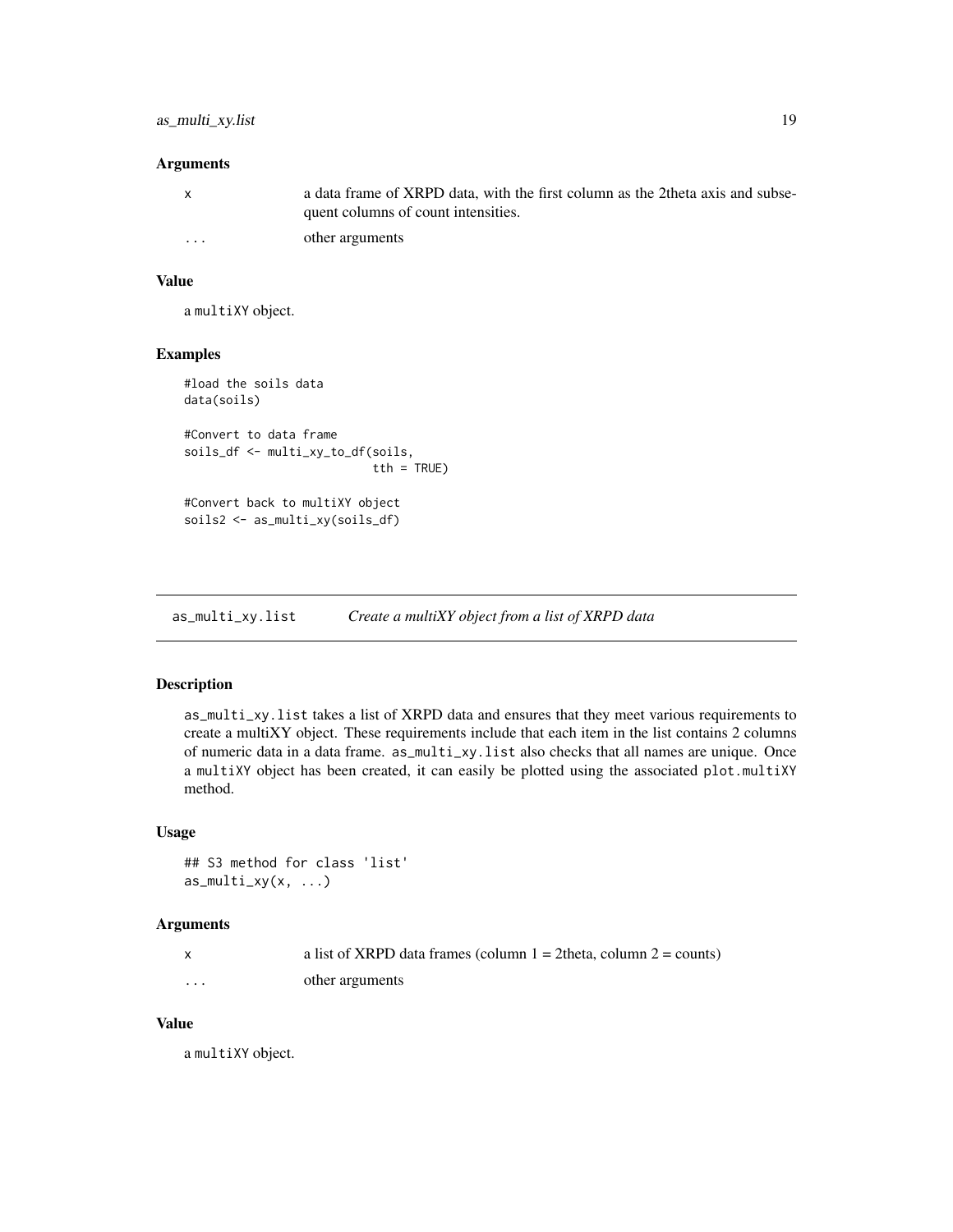# Examples

```
#' #load soils data
data(soils)
#extract first two samples from the list
soils \le soils[c(1:2)]#convert to multiXY
soils <- as_multi_xy(soils)
```
as\_xy *Create an XY object*

# Description

as\_xy takes a data frame of XY XRPD data and ensures that it meets the criteria for an XY object. These requirements include that the data contains 2 columns of numeric data in a dataframe. Once an XY object has been created, it can easily be plotted using the associated plot.XY method.

# Usage

 $as_{xy(x)}$ 

#### Arguments

x a data frame (column  $1 = 2$ theta, column  $2 =$  counts)

#### Value

an XY object.

#### Examples

```
# Load soils xrd data
data(rockjock_mixtures)
```
xy <- as\_xy(rockjock\_mixtures\$Mix1)

```
class(xy)
```

```
## Not run:
plot(xy, wavelength = "Cu")
plot(xy, wavelength = "Cu", interactive = TRUE)
```
## End(Not run)

<span id="page-19-0"></span>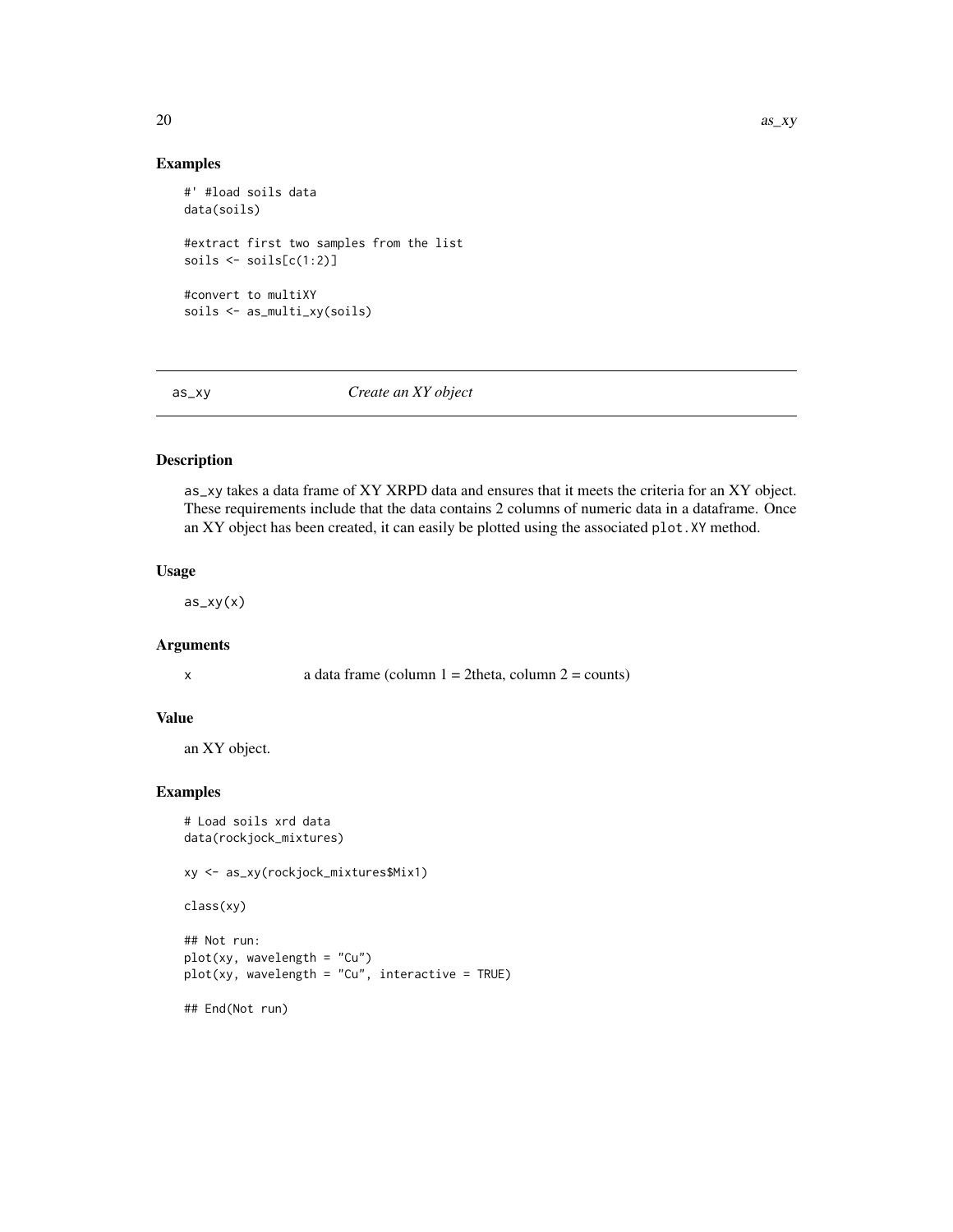# Description

bkg fits a background to X-Ray Powder Diffraction data

# Usage

bkg(xrd, lambda, hwi, it, int)

# Arguments

| xrd    | an xy data frame of the data to fit a background to. First column is the 2theta<br>scale, second column is count intensities |
|--------|------------------------------------------------------------------------------------------------------------------------------|
| lambda | second derivative penalty for primary smoothing. Default $= 0.5$ .                                                           |
| hwi    | Half width of local windows. Default $= 25$ .                                                                                |
| it     | Number of iterations in suppression loop. Default $= 50$ .                                                                   |
| int    | Number of buckets to divide the data into. Default = $round(nrow(xrd)/4)$ .                                                  |

# Details

A wrapper for the baseline.fillPeaks in the baseline package.

# Value

a powdRbkg object consisting of of 3 vectors

| tth        | The 2 theta axis of the measurement            |
|------------|------------------------------------------------|
| counts     | The count intensities of the measurement       |
| background | The count intensities of the fitted background |

# Examples

```
data(soils)
## Not run:
fit_bkg <- bkg(soils$granite)
plot(bkg)
```
## End(Not run)

<span id="page-20-0"></span>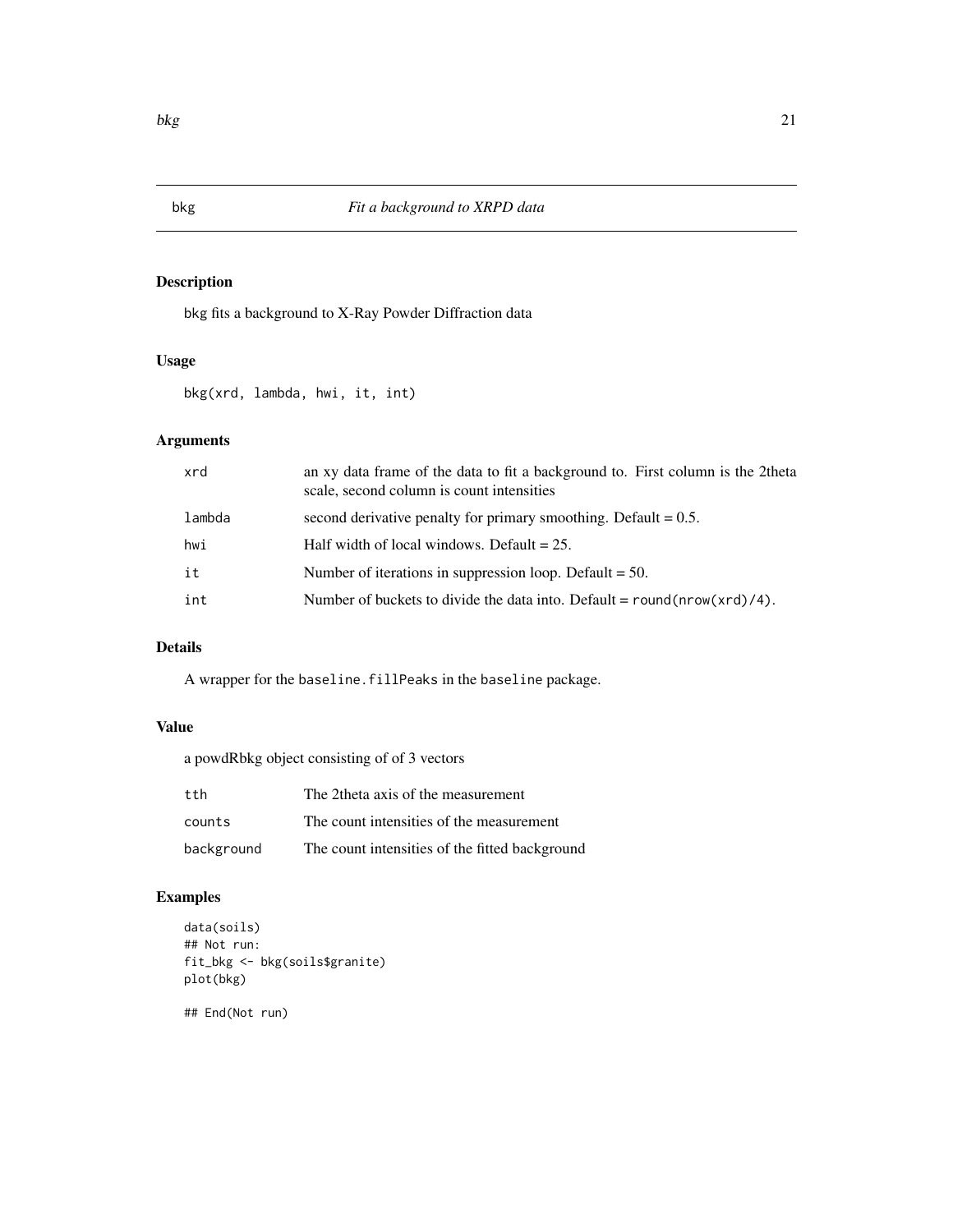<span id="page-21-0"></span>

# Description

close\_quant closes the quantitative data within a powdRfps or powdRafps object (derived from fps() and afps(), respectively) by ensuring that the composition sums to 100 percent. See also ?close\_quant.powdRfps and ?close\_quant.powdRafps.

# Usage

close\_quant(x, ...)

# Arguments

| x        | A powdRfps or powdRafps object |
|----------|--------------------------------|
| $\cdots$ | other arguments                |

## Value

a powdRfps or powdRafps object with components:

| tth.                   | a vector of the 2theta scale of the fitted data                                                                                                         |  |
|------------------------|---------------------------------------------------------------------------------------------------------------------------------------------------------|--|
| fitted                 | a vector of the fitted XRPD pattern                                                                                                                     |  |
| measured               | a vector of the original XRPD measurement (aligned and harmonised)                                                                                      |  |
| residuals              | a vector of the residuals (fitted vs measured)                                                                                                          |  |
| phases                 | a data frame of the phases used to produce the fitted pattern and their concentra-<br>tions                                                             |  |
|                        | phases_grouped the phases data frame grouped by phase_name and concentrations summed                                                                    |  |
| obi                    | named vector of the objective parameters summarising the quality of the fit                                                                             |  |
| weighted_pure_patterns |                                                                                                                                                         |  |
|                        | a data frame of reference patterns used to produce the fitted pattern. All patterns<br>have been weighted according to the coefficients used in the fit |  |
| coefficients           | a named vector of coefficients used to produce the fitted pattern                                                                                       |  |
| inputs                 | a list of input arguments used in the function call                                                                                                     |  |

# Examples

## Not run: data(rockjock) data(rockjock\_mixtures) rockjock\_1 <- fps(lib = rockjock,

smpl = rockjock\_mixtures\$Mix1,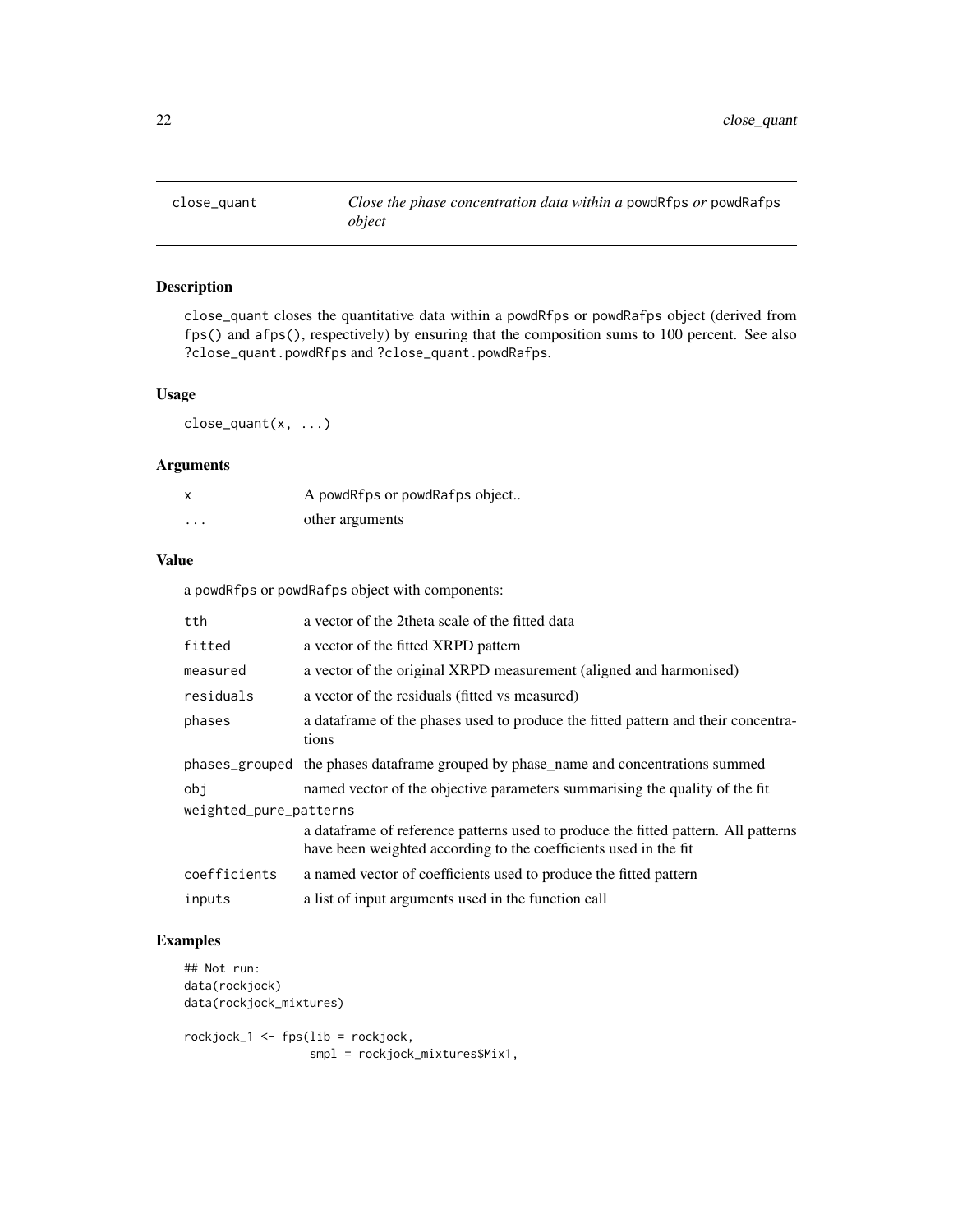```
refs = c("ORDERED_MICROCLINE",
                           "LABRADORITE",
                           "KAOLINITE_DRY_BRANCH",
                           "MONTMORILLONITE_WYO",
                           "ILLITE_1M_RM30",
                           "CORUNDUM"),
                 std = "CORUNDUM",
                 align = 0.3,
                 std\_conc = 20sum(rockjock_1$phases$phase_percent)
rockjock_1c <- close_quant(rockjock_1)
sum(rockjock_1c$phases$phase_percent)
rockjock_a1 <- afps(lib = rockjock,
                    smpl = rockjock_mixtures$Mix1,
                    std = "CORUNDUM",
                    align = 0.3,
                    \text{lod} = 1,
                    std\_conc = 20sum(rockjock_a1$phases$phase_percent)
rockjock_a1c <- close_quant(rockjock_a1)
sum(rockjock_a1c$phases$phase_percent)
## End(Not run)
```
close\_quant.powdRafps *Close the phase concentration data within a* powdRafps *object*

#### Description

close\_quant closes the quantitative data within a powdRafps object (derived from afps()) by ensuring that the composition sums to 100 percent.

#### Usage

```
## S3 method for class 'powdRafps'
close_quant(x, ...)
```
#### **Arguments**

|   | A powdRafps object derived from afps(). |
|---|-----------------------------------------|
| . | other arguments                         |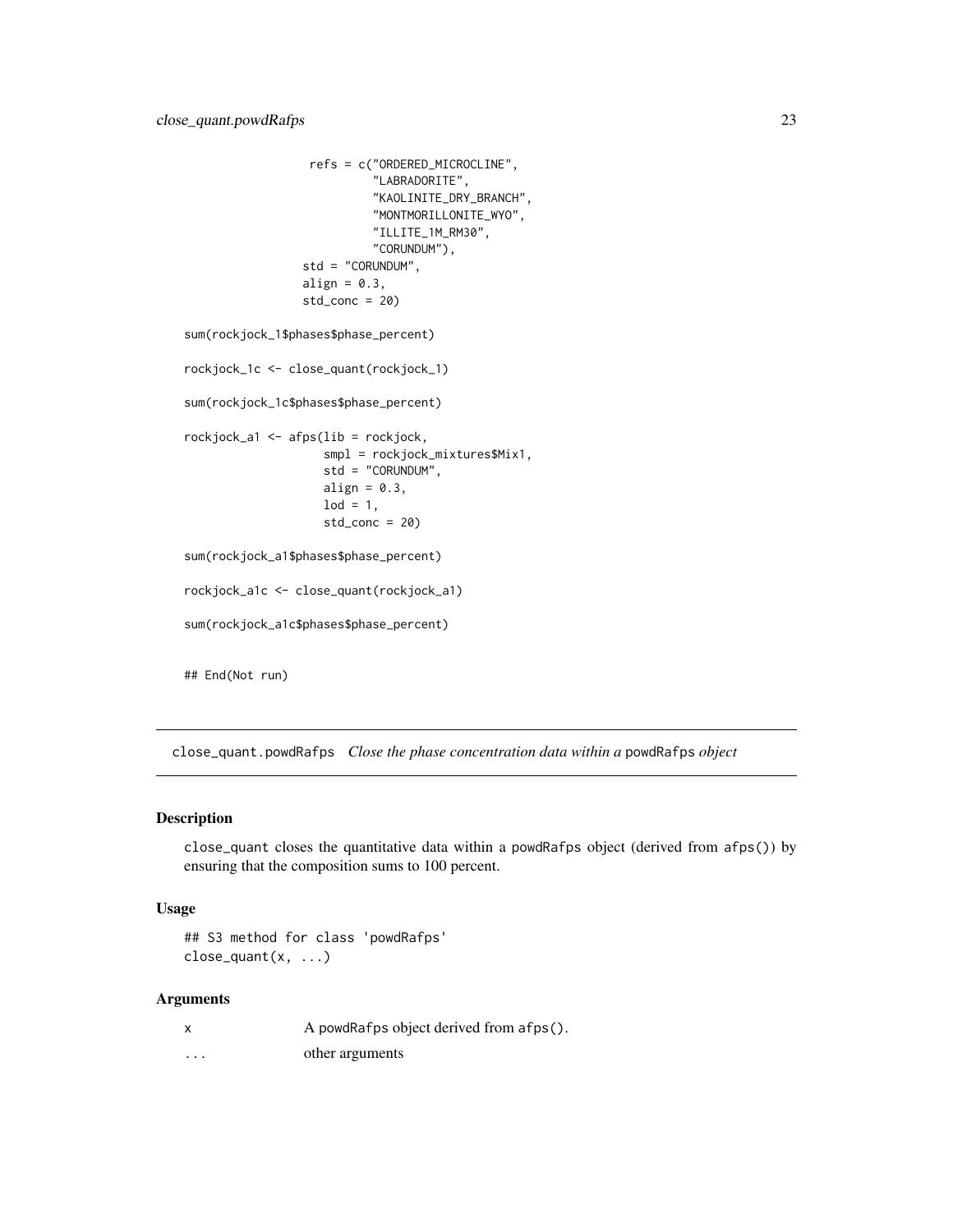a powdRafps object with components:

| tth                    | a vector of the 2theta scale of the fitted data                                                                                                         |  |
|------------------------|---------------------------------------------------------------------------------------------------------------------------------------------------------|--|
| fitted                 | a vector of the fitted XRPD pattern                                                                                                                     |  |
| measured               | a vector of the original XRPD measurement (aligned and harmonised)                                                                                      |  |
| residuals              | a vector of the residuals (fitted vs measured)                                                                                                          |  |
| phases                 | a data frame of the phases used to produce the fitted pattern and their concentra-<br>tions                                                             |  |
|                        | phases_grouped the phases dataframe grouped by phase_name and concentrations summed                                                                     |  |
| obi                    | named vector of the objective parameters summarising the quality of the fit                                                                             |  |
| weighted_pure_patterns |                                                                                                                                                         |  |
|                        | a data frame of reference patterns used to produce the fitted pattern. All patterns<br>have been weighted according to the coefficients used in the fit |  |
| coefficients           | a named vector of coefficients used to produce the fitted pattern                                                                                       |  |
| inputs                 | a list of input arguments used in the function call                                                                                                     |  |
|                        |                                                                                                                                                         |  |

# Examples

```
## Not run:
data(rockjock)
data(rockjock_mixtures)
rockjock_a1 <- afps(lib = rockjock,
                    smpl = rockjock_mixtures$Mix1,
                    std = "CORUNDUM",
                    align = 0.3,
                    \text{lod} = 1,
                    std\_conc = 20sum(rockjock_a1$phases$phase_percent)
rockjock_a1c <- close_quant(rockjock_a1)
sum(rockjock_a1c$phases$phase_percent)
## End(Not run)
```
close\_quant.powdRfps *Close the phase concentration data within a* powdRfps *object*

# Description

close\_quant closes the quantitative data within a powdRfps object (derived from fps()) by ensuring that the composition sums to 100 percent.

<span id="page-23-0"></span>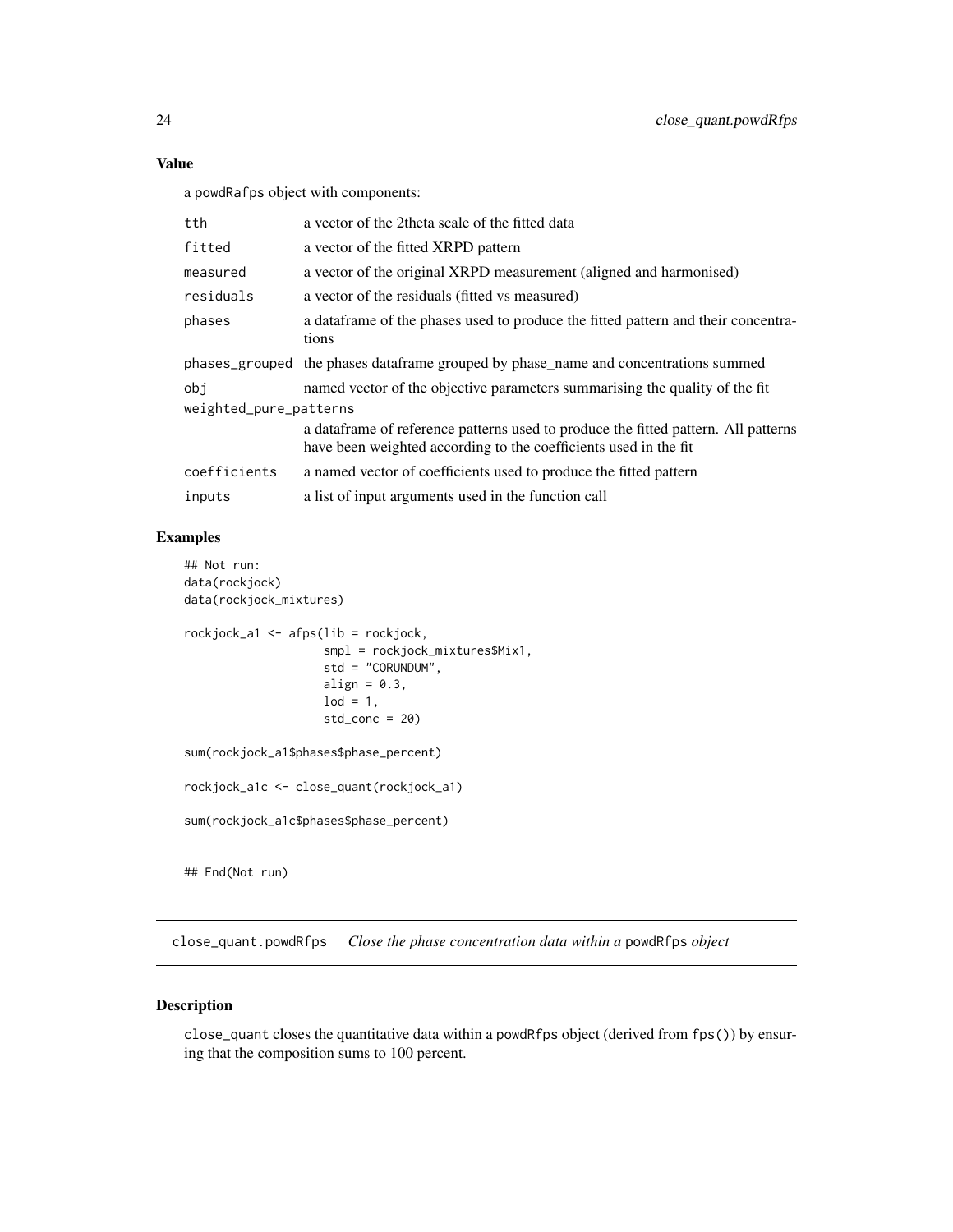# close\_quant.powdRfps 25

# Usage

```
## S3 method for class 'powdRfps'
close_quant(x, ...)
```
#### Arguments

| X        | A powdRfps object derived from fps(). |
|----------|---------------------------------------|
| $\cdots$ | other arguments                       |

# Value

a powdRfps object with components:

| tth                    | a vector of the 2theta scale of the fitted data                                                                                                         |
|------------------------|---------------------------------------------------------------------------------------------------------------------------------------------------------|
| fitted                 | a vector of the fitted XRPD pattern                                                                                                                     |
| measured               | a vector of the original XRPD measurement (aligned and harmonised)                                                                                      |
| residuals              | a vector of the residuals (fitted vs measured)                                                                                                          |
| phases                 | a data frame of the phases used to produce the fitted pattern and their concentra-<br>tions                                                             |
|                        | phases_grouped the phases dataframe grouped by phase_name and concentrations summed                                                                     |
| obi                    | named vector of the objective parameters summarising the quality of the fit                                                                             |
| weighted_pure_patterns |                                                                                                                                                         |
|                        | a data frame of reference patterns used to produce the fitted pattern. All patterns<br>have been weighted according to the coefficients used in the fit |
| coefficients           | a named vector of coefficients used to produce the fitted pattern                                                                                       |
| inputs                 | a list of input arguments used in the function call                                                                                                     |

# Examples

```
## Not run:
data(rockjock)
data(rockjock_mixtures)
```

```
rockjock_1 <- fps(lib = rockjock,
                 smpl = rockjock_mixtures$Mix1,
                 refs = c("ORDERED_MICROCLINE",
                           "LABRADORITE",
                           "KAOLINITE_DRY_BRANCH",
                           "MONTMORILLONITE_WYO",
                           "ILLITE_1M_RM30",
                           "CORUNDUM"),
                std = "CORUNDUM",
                 align = 0.3,
                 std\_conc = 20
```
sum(rockjock\_1\$phases\$phase\_percent)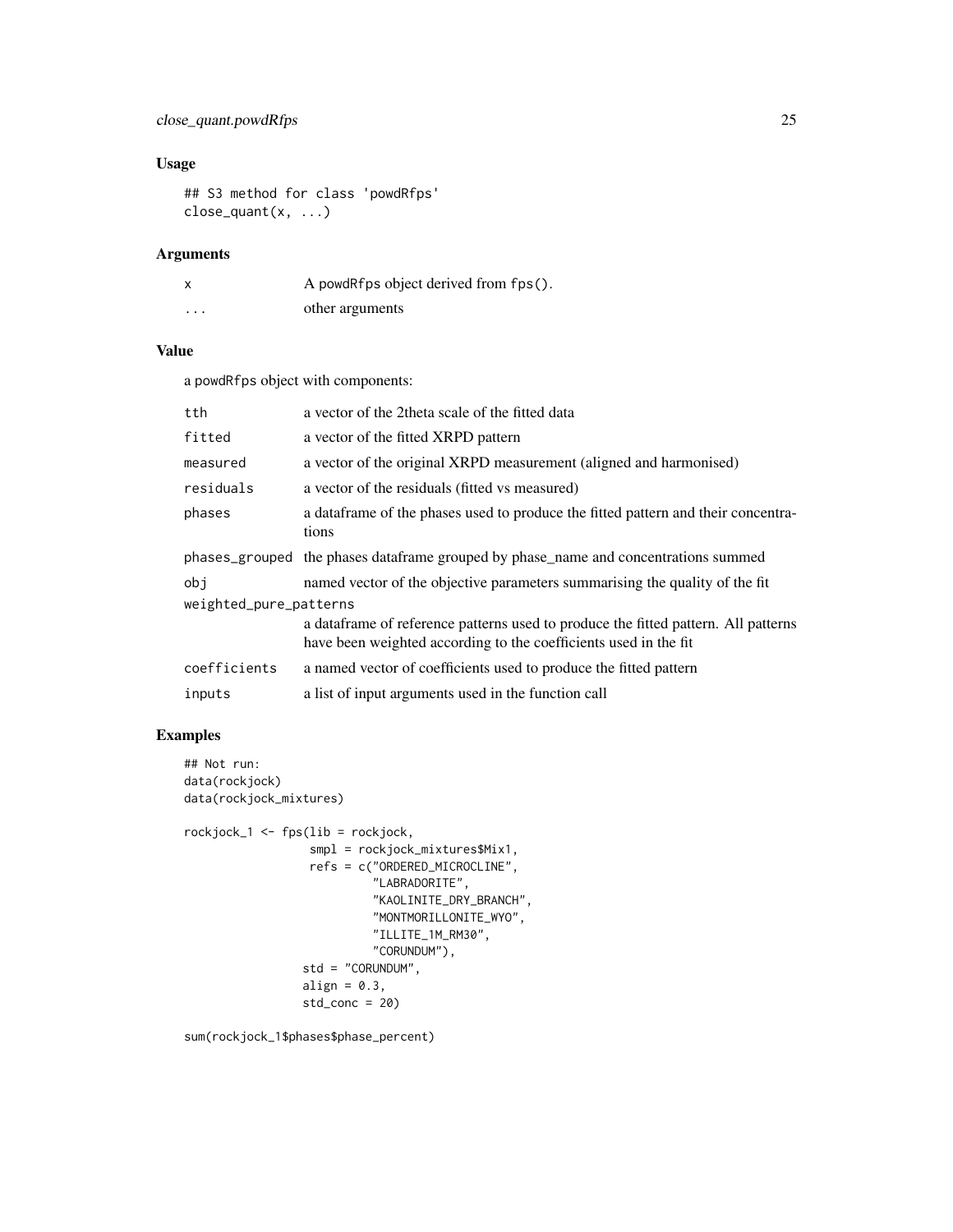```
rockjock_1c<- close_quant(rockjock_1)
sum(rockjock_1c$phases$phase_percent)
```
## End(Not run)

# delta *Calculate the Delta value for a fitted pattern*

#### Description

delta computes the absolute difference between a measured and fitted pattern. See equation for Delta in section 2.1 of Butler and Hillier (2021).

# Usage

delta(measured, fitted, weighting)

#### Arguments

| measured  | a vector of count intensities for a measured pattern                                                                                                                                                                                                                                                                                                       |
|-----------|------------------------------------------------------------------------------------------------------------------------------------------------------------------------------------------------------------------------------------------------------------------------------------------------------------------------------------------------------------|
| fitted    | a vector of count intensities for a fitted pattern                                                                                                                                                                                                                                                                                                         |
| weighting | an optional weighting vector of the same length as those specified in measured<br>and fitted, which specifies areas of the pattern to either emphasise (values ><br>1) or omit (values $= 0$ ) from the calculation. Use with caution. Default is simply<br>a weighting vector where all values are 1, which hence has no effect on the<br>computed value. |

# Value

a single numeric value

#### References

Butler, B.M., Hillier, S., 2021. powdR: An R package for quantitative mineralogy using full pattern summation of X-ray powder diffraction data. Computers and Geosciences. 147, 104662. doi:10.1016/j.cageo.2020.104662

# Examples

```
# Load soils xrd data
data(soils)
```
#Load minerals library data(minerals)

## Not run: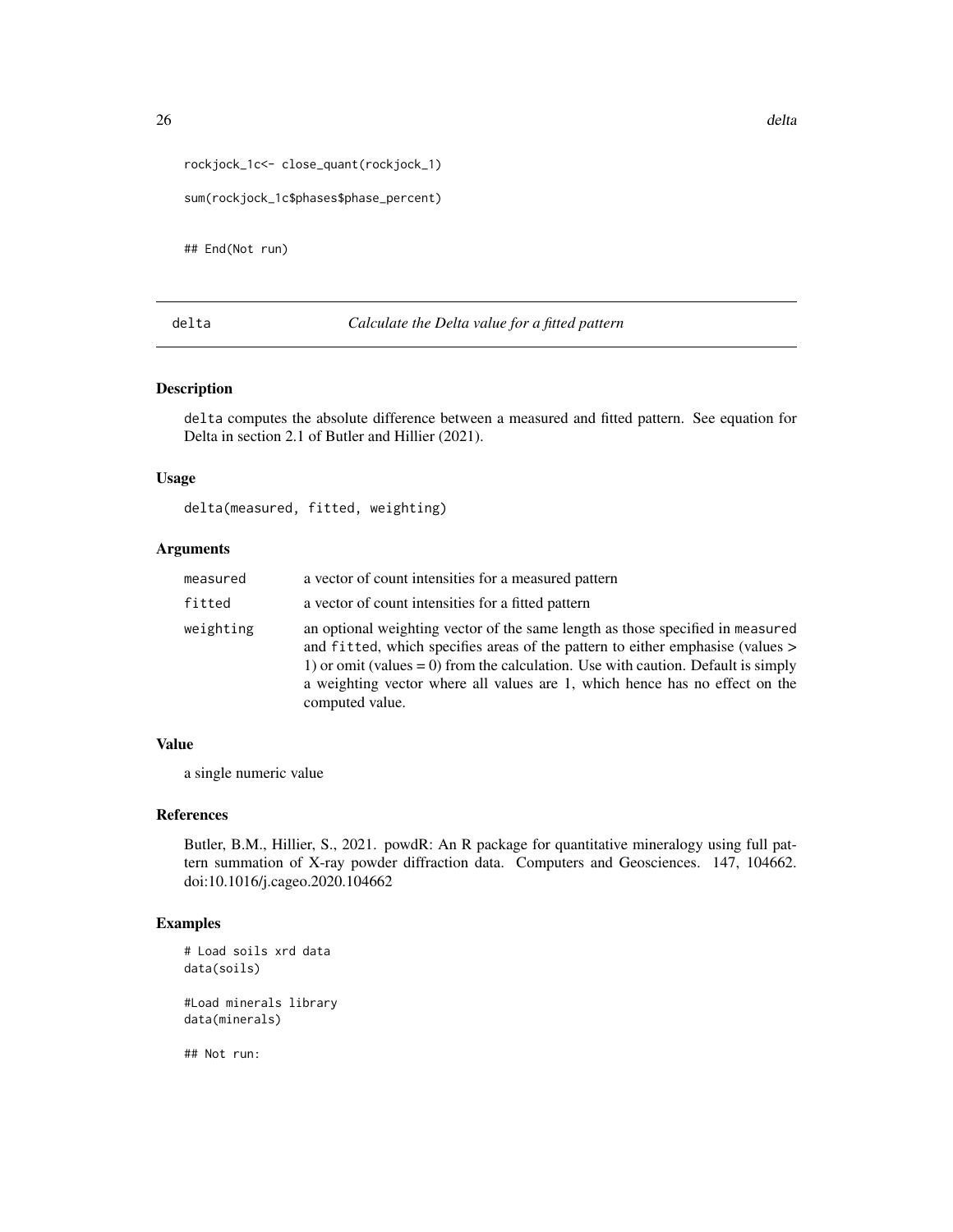# <span id="page-26-0"></span>extract\_xy 27

```
#Produce a fit
fps_sand \leq fps(lib = minerals,
                 smpl = soils$sandstone,
                 refs = minerals$phases$phase_id,
                 std = "QUA.1",
                 align = 0.2)
delta(measured = fps_sand$measured,
      fitted = fps_sand$fitted)
## End(Not run)
```
# extract\_xy *Import and extract XY data from proprietary files*

#### Description

extract\_xy is a wrapper for read\_xyData of the rxylib package, which extracts the xy data from various proprietary formats of X-ray powder diffraction data using the xylib C++ library. For more information see ?rxylib and ?rxylib::read\_xyData.

#### Usage

extract\_xy(files)

# Arguments

files path of the file(s) to be imported.

# Value

If only one path is supplied then an XY data frame with 2 columns is returned, the first being the 2theta axis and the second being the count intensities. If more than one path is supplied then a multiXY list is returned, with each item in the list being an XY data frame as already described.

# Examples

```
#load example RAW file
file <- system.file("extdata/D5000/RAW/D5000_1.RAW", package = "powdR")
raw1 <- extract_xy(file)
#Load multiple RAW files
files <- dir(system.file("extdata/D5000/RAW", package = "powdR"),
             full.names = TRUE)
raw_list <- extract_xy(files)
class(raw_list)
```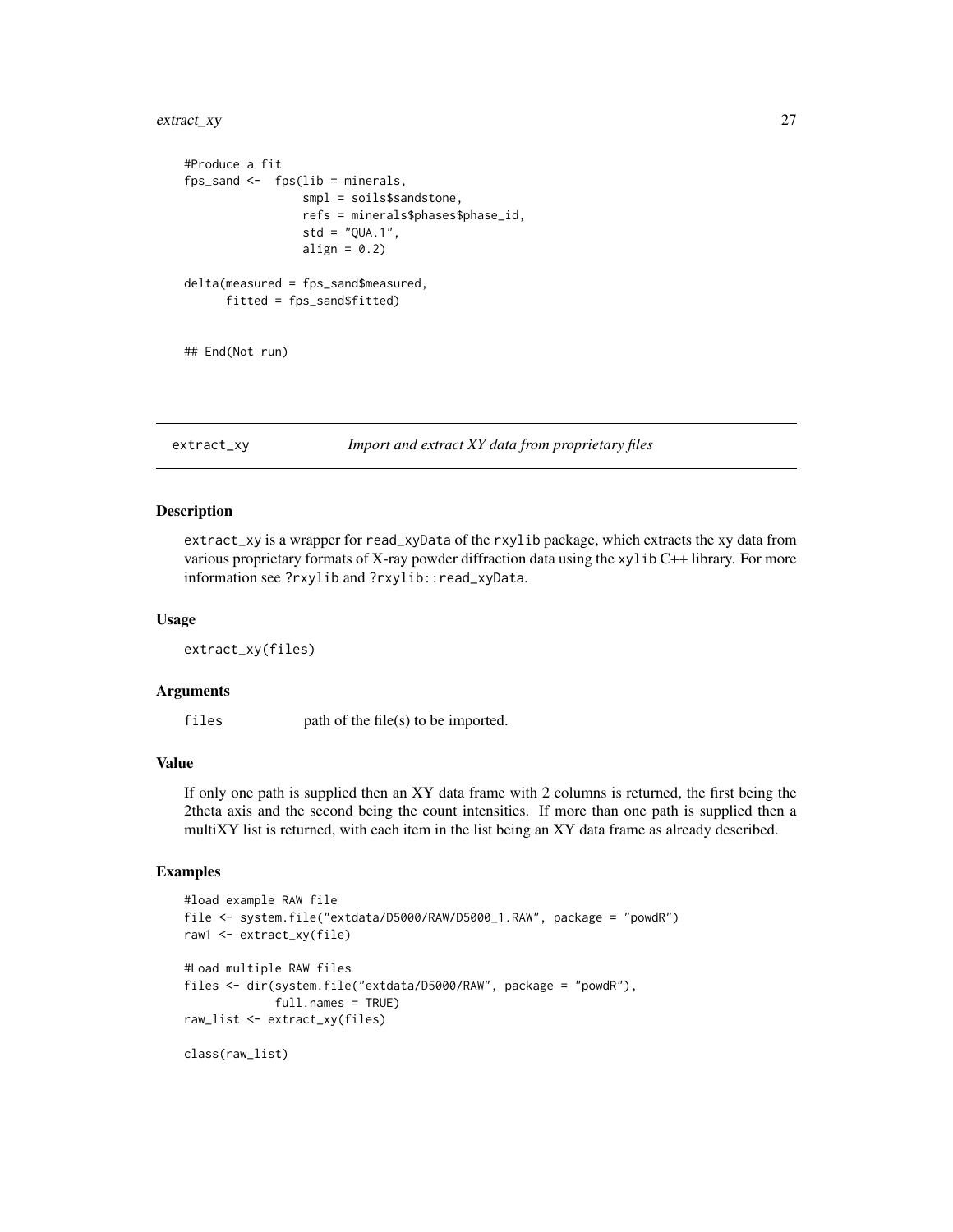```
## Not run:
plot(raw_list, wavelength = "Cu")
plot(raw_list, wavelength = "Cu", interactive = TRUE)
## End(Not run)
```
# fps *Full pattern summation*

# Description

fps returns estimates of phase concentrations using full pattern summation of X-ray powder diffraction data.

# Usage

fps( lib, smpl, harmonise, solver, obj, refs, std, force, std\_conc, omit\_std, normalise, closed, tth\_align, align, manual\_align, tth\_fps, shift, remove\_trace, weighting, ...

```
)
```
# Arguments

| lib  | A powdRl ib object representing the reference library. Created using the powdRl ib<br>constructor function. |
|------|-------------------------------------------------------------------------------------------------------------|
| smpl | A data frame. First column is 2 theta, second column is counts                                              |

<span id="page-27-0"></span>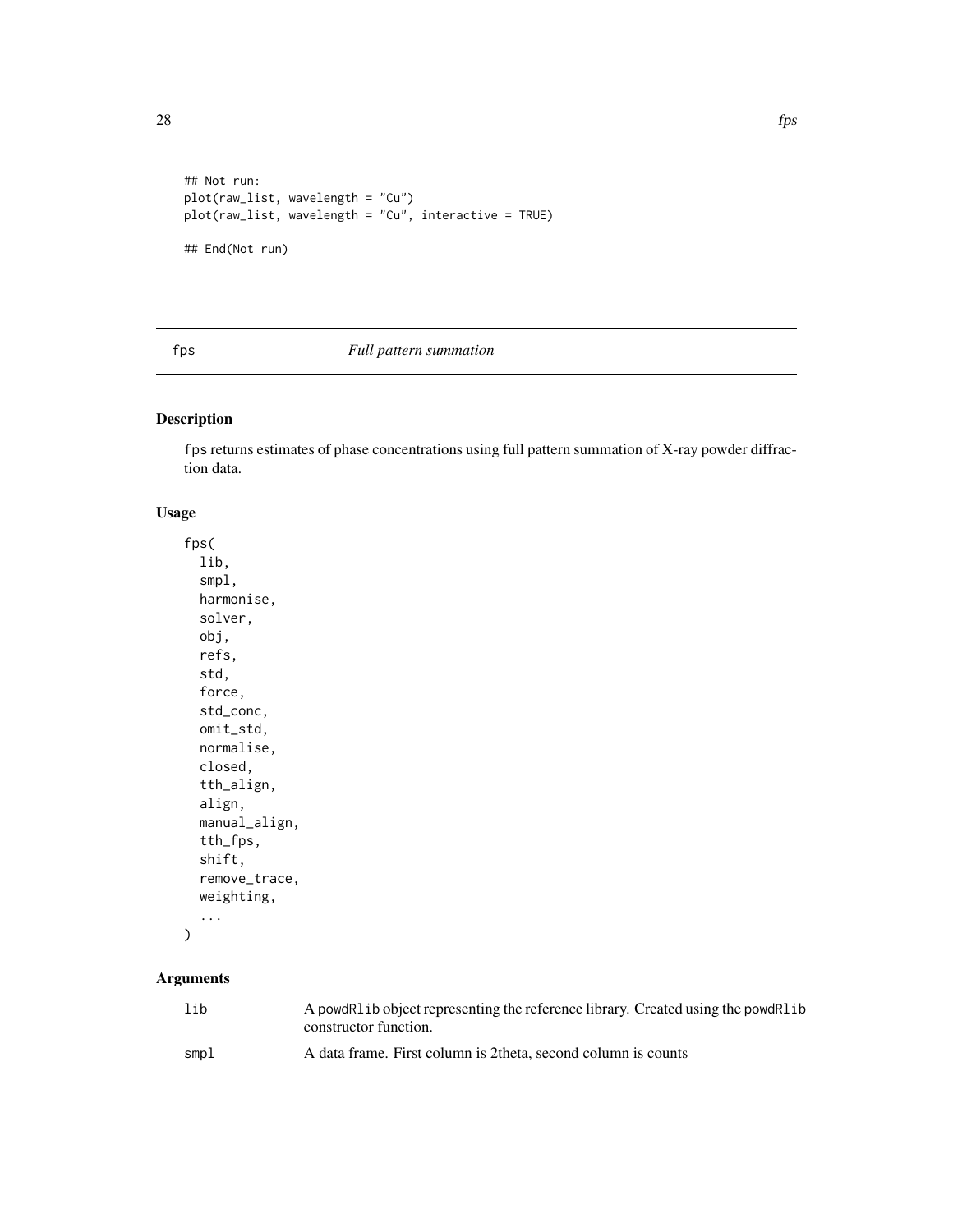| harmonise    | logical parameter defining whether to harmonise the lib and smpl. Default =<br>TRUE. When TRUE the function will harmonise the lib and smpl to the intersect-<br>ing 2theta range at the coarsest resolution available using natural splines.                                                         |
|--------------|-------------------------------------------------------------------------------------------------------------------------------------------------------------------------------------------------------------------------------------------------------------------------------------------------------|
| solver       | The optimisation routine to be used. One of "BFGS", "Nelder-Mead", "CG", "NNLS".<br>$Default = "BFGS".$                                                                                                                                                                                               |
| obj          | The objective function to minimise when "BFGS", "Nelder-Mead", or "CG" are<br>used as the solver argument. One of "Delta", "R", "Rwp". Default = "Rwp".<br>See Chipera and Bish (2002) and page 247 of Bish and Post (1989) for defini-<br>tions of these functions.                                  |
| refs         | A character string of reference pattern IDs or names from the specified library.<br>The IDs or names supplied must be present within the lib\$phases\$phase_id<br>or lib\$phases\$phase_name columns. If missing from the function call then all<br>phases in the reference library will be used.     |
| std          | The phase ID (e.g. "QUA.1") to be used as an internal standard. Must match an<br>ID provided in the refs parameter.                                                                                                                                                                                   |
| force        | An optional string of phase IDs or names specifying which phases should be<br>forced to remain throughout the automated full pattern summation. The IDs or<br>names supplied must be present within the lib\$phases\$phase_id or lib\$phases\$phase_name<br>columns.                                  |
| std_conc     | The concentration of the internal standard (if known) in weight percent. If un-<br>known then omit the argument from the function call or use std_conc = NA (de-<br>fault), n which case it will be assumed that all phases sum to 100 percent.                                                       |
| omit_std     | A logical parameter to be used when the std_conc argument is defined. When<br>omit_std = TRUE the phase concentrations are recomputed to account for the<br>value supplied in std_conc. Default = FALSE.                                                                                              |
| normalise    | deprecated. Please use the omit_std and closed arguments instead.                                                                                                                                                                                                                                     |
| closed       | A logical parameter to be used when the std_conc argument is defined and<br>omit_std = TRUE. When closed = TRUE the internal standard concentration is<br>removed and the remaining phase concentrations closed to sum to 100 percent.<br>Default = FALSE.                                            |
| tth_align    | A vector defining the minimum and maximum 2theta values to be used during<br>alignment (e.g. $c(5, 65)$ ). If not defined, then the full range is used.                                                                                                                                               |
| align        | The maximum shift that is allowed during initial 2theta alignment (degrees).<br>Default = $0.1$ .                                                                                                                                                                                                     |
| manual_align | A logical operator denoting whether to optimise the alignment within the nega-<br>tive/position 2theta range defined in the align argument, or to use the specified<br>value of the align argument for alignment of the sample to the standards. De-<br>$fault = FALSE, i.e. alignment is optimised.$ |
| tth_fps      | A vector defining the minimum and maximum 2theta values to be used during<br>full pattern summation (e.g. $c(5, 65)$ ). If not defined, then the full range is used.                                                                                                                                  |
| shift        | A single numeric value denoting the maximum (positive or negative) shift, in<br>degrees 2theta, that is allowed during the shifting of reference patterns. Default<br>$= 0.$                                                                                                                          |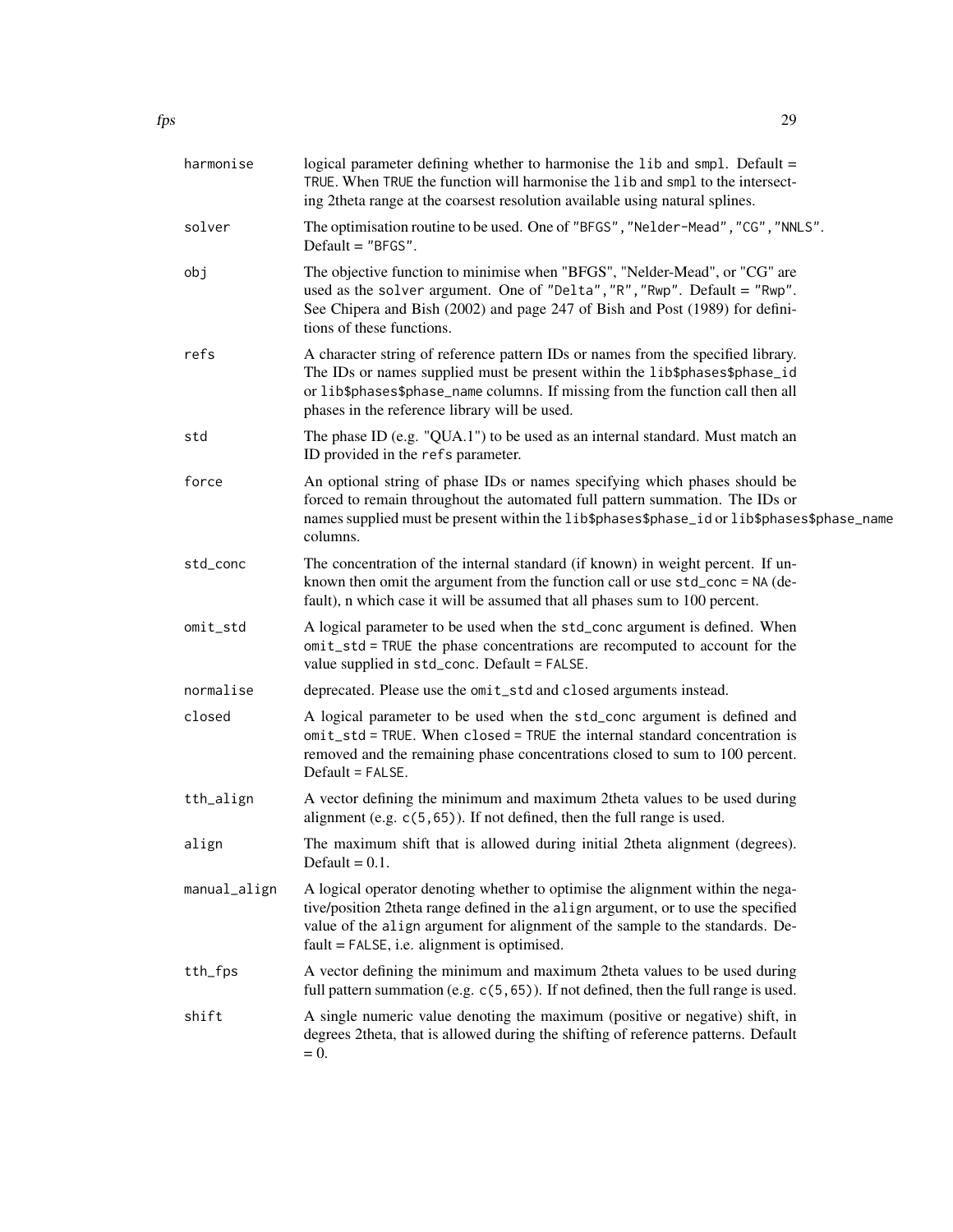| remove_trace | A single numeric value representing the limit for the concentration of trace<br>phases to be retained, i.e. any mineral with an estimated concentration below<br>remove_trace will be omitted. Default = $0$ .                                                                                                                                                                                                                                                                                 |
|--------------|------------------------------------------------------------------------------------------------------------------------------------------------------------------------------------------------------------------------------------------------------------------------------------------------------------------------------------------------------------------------------------------------------------------------------------------------------------------------------------------------|
| weighting    | an optional 2 column data frame specifying the 2theta values in the first column<br>and a numeric weighting vector in the second column that specifies areas of the<br>pattern to either emphasise (values $> 1$ ) or omit (values = 0) when minimising the<br>objective function defined in the obj argument. Use this weighting parameter<br>with caution. The default is simply a weighting vector where all values are 1,<br>which hence has no effect on the computed objective function. |
| $\ddots$ .   | Other parameters passed to methods e.g. fps. powdRlib                                                                                                                                                                                                                                                                                                                                                                                                                                          |

#### Details

Applies full pattern summation (Chipera & Bish, 2002, 2013; Eberl, 2003) to an XRPD measurement to quantify phase concentrations. Requires a powdRlib library of reference patterns with reference intensity ratios in order to derive mineral concentrations. Details provided in Butler and Hillier (2021).

#### Value

a powdRfps object with components:

| tth                    | a vector of the 2theta scale of the fitted data                                                                                                         |  |
|------------------------|---------------------------------------------------------------------------------------------------------------------------------------------------------|--|
| fitted                 | a vector of the fitted XRPD pattern                                                                                                                     |  |
| measured               | a vector of the original XRPD measurement (aligned and harmonised)                                                                                      |  |
| residuals              | a vector of the residuals (measured minus fitted)                                                                                                       |  |
| phases                 | a dataframe of the phases used to produce the fitted pattern and their concentra-<br>tions                                                              |  |
|                        | phases_grouped the phases data frame grouped by phase_name and concentrations summed                                                                    |  |
| obi                    | named vector of the objective parameters summarising the quality of the fit                                                                             |  |
| weighted_pure_patterns |                                                                                                                                                         |  |
|                        | a data frame of reference patterns used to produce the fitted pattern. All patterns<br>have been weighted according to the coefficients used in the fit |  |
| coefficients           | a named vector of coefficients used to produce the fitted pattern                                                                                       |  |
| inputs                 | a list of input arguments used in the function call                                                                                                     |  |

#### References

Butler, B. M., Hillier, S., 2021.powdR: An R package for quantitative mineralogy using full pattern summation of X-ray powder diffraction data. Comp. Geo. 147, 104662. doi:10.1016/j.cageo.2020.104662

Chipera, S.J., Bish, D.L., 2013. Fitting Full X-Ray Diffraction Patterns for Quantitative Analysis: A Method for Readily Quantifying Crystalline and Disordered Phases. Adv. Mater. Phys. Chem. 03, 47-53. doi:10.4236/ampc.2013.31A007

Chipera, S.J., Bish, D.L., 2002. FULLPAT: A full-pattern quantitative analysis program for X-ray powder diffraction using measured and calculated patterns. J. Appl. Crystallogr. 35, 744-749. doi:10.1107/S0021889802017405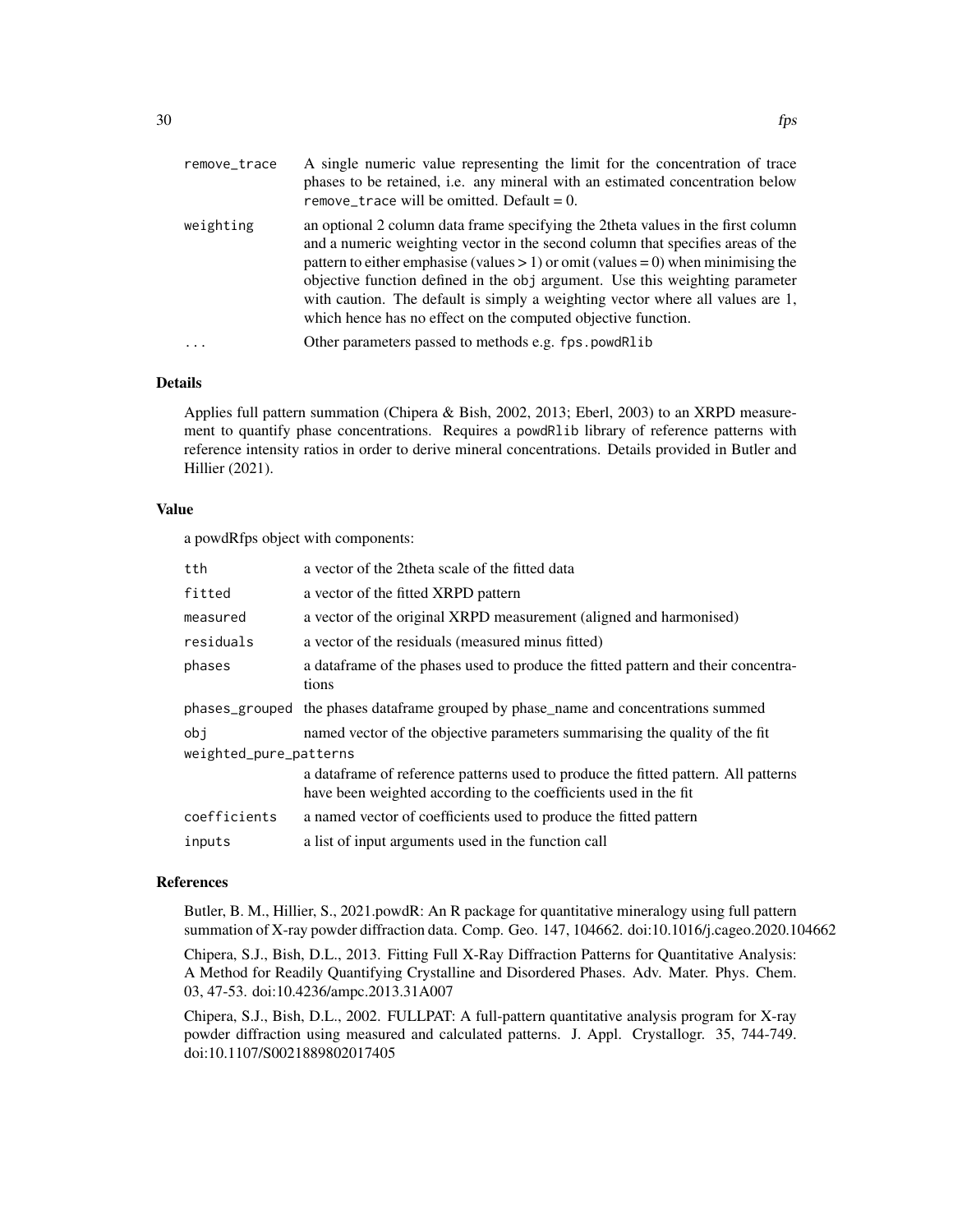$\frac{1}{31}$ 

Eberl, D.D., 2003. User's guide to RockJock - A program for determining quantitative mineralogy from powder X-ray diffraction data. Boulder, CA.

# Examples

```
#Load the minerals library
data(minerals)
# Load the soils data
data(soils)
#Since the reference library is relatively small,
#the whole library can be used at once to get an
#estimate of the phases within each sample.
## Not run:
fps_sand \leq fps(lib = minerals,
                 smpl = soils$sandstone,
                 refs = minerals$phases$phase_id,
                 std = "QUA.1",align = 0.2)
fps_lime <- fps(lib = minerals,
                smpl = soils$limestone,
                refs = minerals$phases$phase_id,
                std = "QUA.1",align = 0.2)
fps_granite <- fps(lib = minerals,
                   smpl = soils$granite,
                   refs = minerals$phases$phase_id,
                   std = "QUA.1",align = 0.2)
#Alternatively run all 3 at once using lapply
fps_soils <- lapply(soils, fps,
                    lib = minerals,
                    std = "QUA.2",refs = minerals$phases$phase_id,
                    align = 0.2)
#Using the rockjock library:
data(rockjock)
data(rockjock_mixtures)
rockjock_1 <- fps(lib = rockjock,
                  smpl = rockjock_mixtures$Mix1,
                  refs = c("ORDERED_MICROCLINE",
                           "LABRADORITE",
                           "KAOLINITE_DRY_BRANCH",
                           "MONTMORILLONITE_WYO",
                           "ILLITE_1M_RM30",
```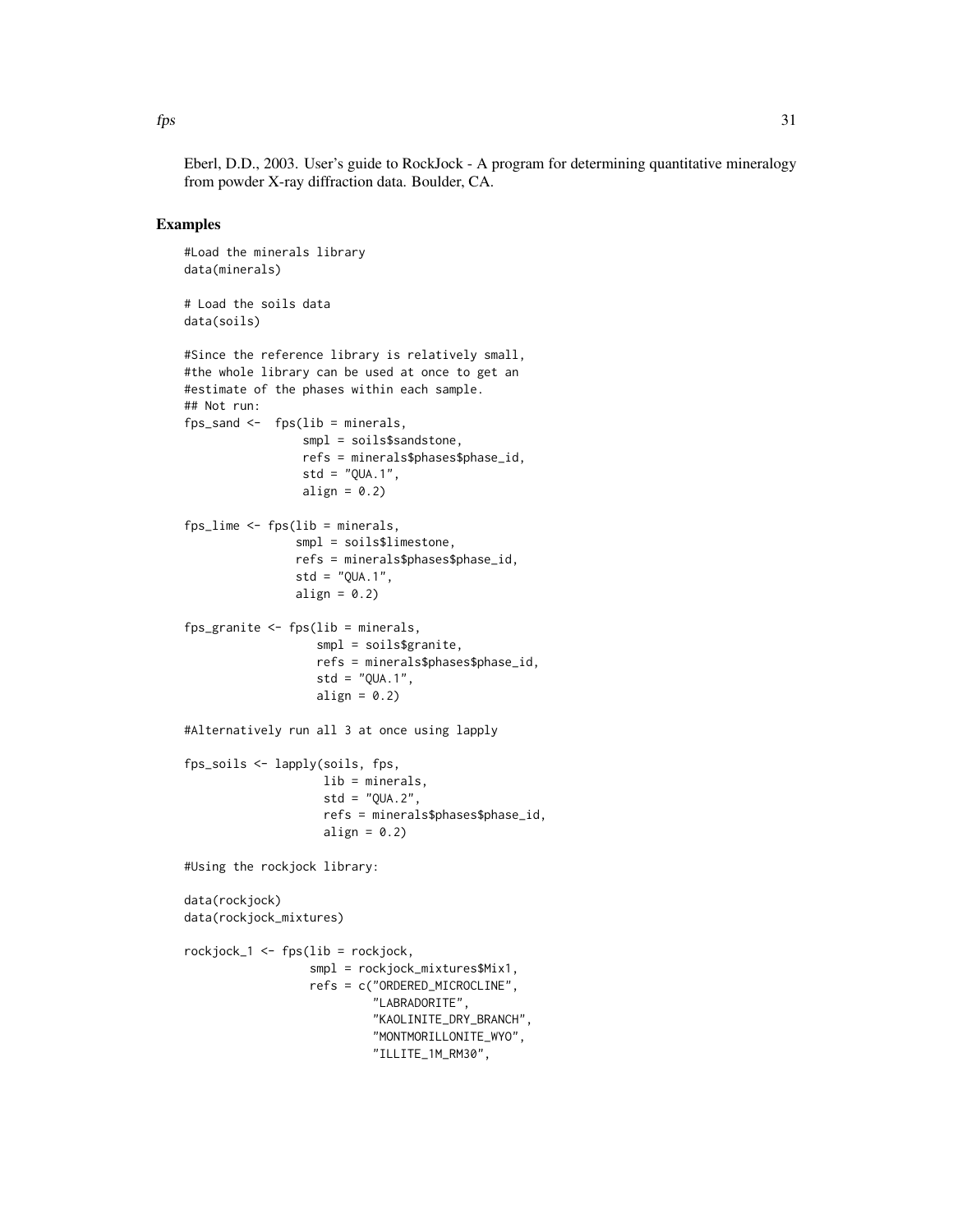```
"CORUNDUM"),
                  std = "CORUNDUM",
                  align = 0.3)
#Alternatively you can specify the internal standard
#concentration if known:
rockjock_1s <- fps(lib = rockjock,
                 smpl = rockjock_mixtures$Mix1,
                 refs = c("ORDERED_MICROCLINE",
                          "LABRADORITE",
                          "KAOLINITE_DRY_BRANCH",
                          "MONTMORILLONITE_WYO",
                          "ILLITE_1M_RM30",
                          "CORUNDUM"),
                 std = "CORUNDUM",
                 std\_conc = 20,
                 align = 0.3)
```
## End(Not run)

fps.powdRlib *Full pattern summation*

## Description

fps.powdRlib returns estimates of phase concentrations using full pattern summation of X-ray powder diffraction data.

#### Usage

```
## S3 method for class 'powdRlib'
fps(
 lib,
  smpl,
 harmonise,
  solver,
 obj,
  refs,
  std,
  force,
  std_conc,
 omit_std,
  normalise,
  closed,
  tth_align,
  align,
 manual_align,
  tth_fps,
```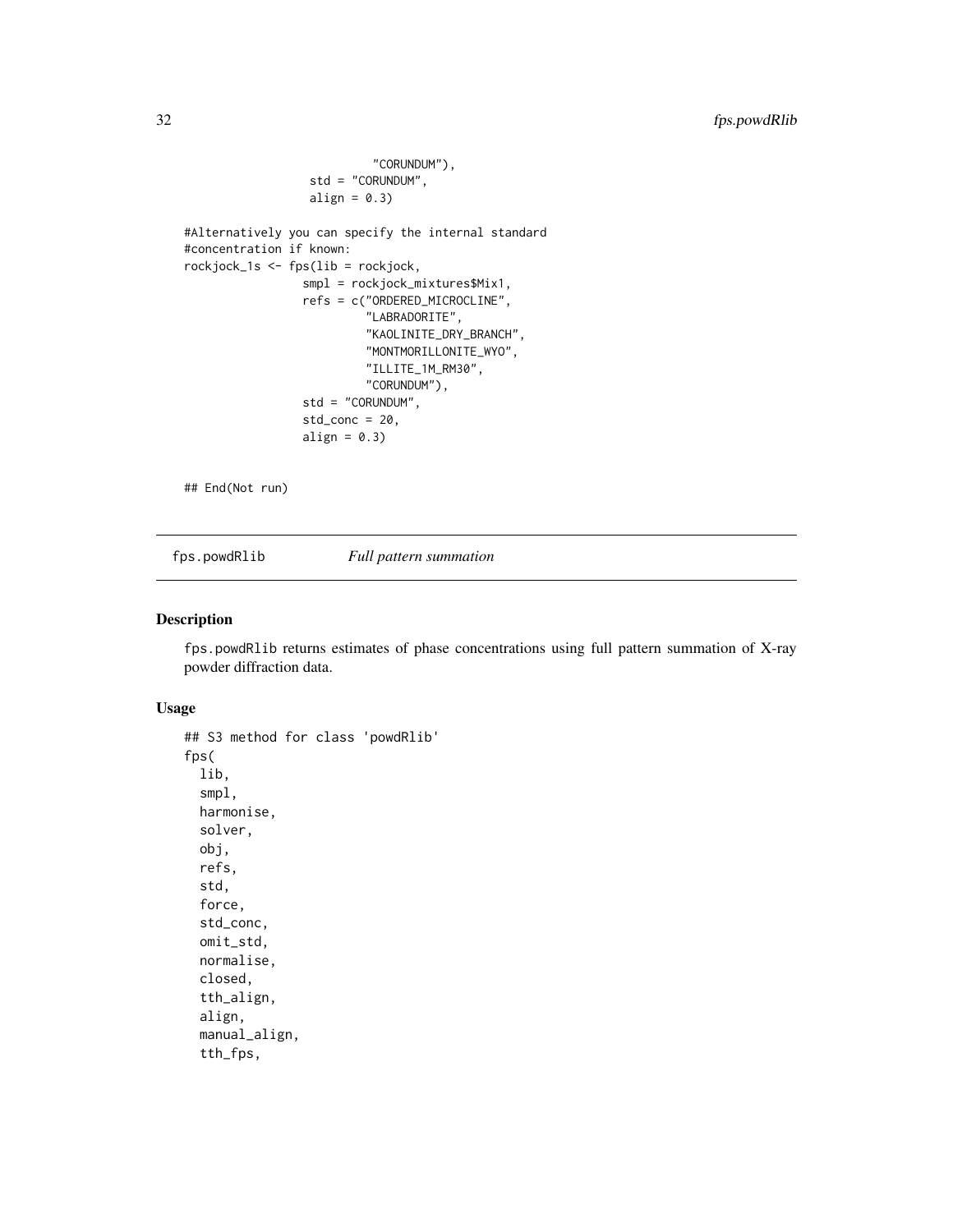# fps.powdRlib 33

```
shift,
  remove_trace,
  weighting,
  ...
\overline{)}
```
# Arguments

| lib       | A powdRlib object representing the reference library. Created using the powdRlib<br>constructor function.                                                                                                                                                                                         |
|-----------|---------------------------------------------------------------------------------------------------------------------------------------------------------------------------------------------------------------------------------------------------------------------------------------------------|
| smpl      | A data frame. First column is 2theta, second column is counts                                                                                                                                                                                                                                     |
| harmonise | logical parameter defining whether to harmonise the lib and smpl. Default =<br>TRUE. When TRUE the function will harmonise the lib and smpl to the intersect-<br>ing 2theta range at the coarsest resolution available using natural splines.                                                     |
| solver    | The optimisation routine to be used. One of "BFGS", "Nelder-Mead", "CG", "NNLS".<br>Default $=$ "BFGS".                                                                                                                                                                                           |
| obj       | The objective function to minimise when "BFGS", "Nelder-Mead", or "CG" are<br>used as the solver argument. One of "Delta", "R", "Rwp". Default = "Rwp".<br>See Chipera and Bish (2002) and page 247 of Bish and Post (1989) for defini-<br>tions of these functions.                              |
| refs      | A character string of reference pattern IDs or names from the specified library.<br>The IDs or names supplied must be present within the lib\$phases\$phase_id<br>or lib\$phases\$phase_name columns. If missing from the function call then all<br>phases in the reference library will be used. |
| std       | The phase ID (e.g. "QUA.1") to be used as an internal standard. Must match an<br>ID provided in the refs parameter.                                                                                                                                                                               |
| force     | An optional string of phase IDs or names specifying which phases should be<br>forced to remain throughout the automated full pattern summation. The IDs or<br>names supplied must be present within the lib\$phases\$phase_id or lib\$phases\$phase_name<br>columns.                              |
| std_conc  | The concentration of the internal standard (if known) in weight percent. If un-<br>known then omit the argument from the function call or use std_conc = NA (de-<br>fault), n which case it will be assumed that all phases sum to 100 percent.                                                   |
| omit_std  | A logical parameter to be used when the std_conc argument is defined. When<br>omit_std = TRUE the phase concentrations are recomputed to account for the<br>value supplied in std_conc. Default = FALSE.                                                                                          |
| normalise | deprecated. Please use the omit_std and closed arguments instead.                                                                                                                                                                                                                                 |
| closed    | A logical parameter to be used when the std_conc argument is defined and<br>omit_std = TRUE. When closed = TRUE the internal standard concentration is<br>removed and the remaining phase concentrations closed to sum to 100 percent.<br>Default = FALSE.                                        |
| tth_align | A vector defining the minimum and maximum 2theta values to be used during<br>alignment (e.g. $c(5, 65)$ ). If not defined, then the full range is used.                                                                                                                                           |
| align     | The maximum shift that is allowed during initial 2theta alignment (degrees).<br>Default = $0.1$ .                                                                                                                                                                                                 |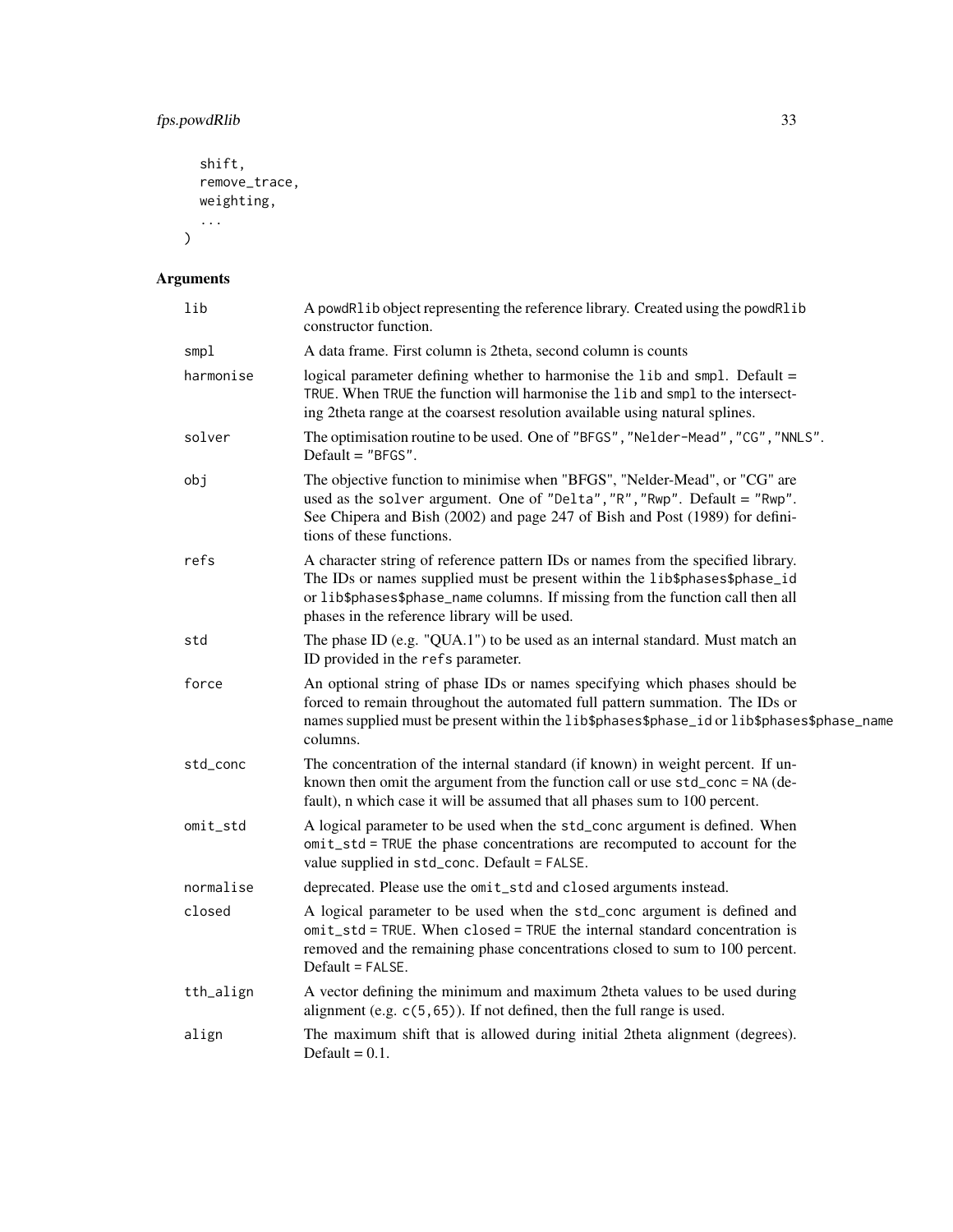| manual_align | A logical operator denoting whether to optimise the alignment within the nega-<br>tive/position 2theta range defined in the align argument, or to use the specified<br>value of the align argument for alignment of the sample to the standards. De-<br>$fault = FALSE, i.e. alignment is optimised.$                                                                                                                                                                                          |
|--------------|------------------------------------------------------------------------------------------------------------------------------------------------------------------------------------------------------------------------------------------------------------------------------------------------------------------------------------------------------------------------------------------------------------------------------------------------------------------------------------------------|
| tth_fps      | A vector defining the minimum and maximum 2theta values to be used during<br>full pattern summation (e.g. $c(5, 65)$ ). If not defined, then the full range is used.                                                                                                                                                                                                                                                                                                                           |
| shift        | A single numeric value denoting the maximum (positive or negative) shift, in<br>degrees 2theta, that is allowed during the shifting of reference patterns. Default<br>$= 0.$                                                                                                                                                                                                                                                                                                                   |
| remove_trace | A single numeric value representing the limit for the concentration of trace<br>phases to be retained, i.e. any mineral with an estimated concentration below<br>remove_trace will be omitted. Default = $0$ .                                                                                                                                                                                                                                                                                 |
| weighting    | an optional 2 column data frame specifying the 2theta values in the first column<br>and a numeric weighting vector in the second column that specifies areas of the<br>pattern to either emphasise (values $> 1$ ) or omit (values = 0) when minimising the<br>objective function defined in the obj argument. Use this weighting parameter<br>with caution. The default is simply a weighting vector where all values are 1,<br>which hence has no effect on the computed objective function. |
| $\cdots$     | other arguments                                                                                                                                                                                                                                                                                                                                                                                                                                                                                |

# Details

Applies full pattern summation (Chipera & Bish, 2002, 2013; Eberl, 2003) to an XRPD sample to quantify phase concentrations. Requires a powdRlib library of reference patterns with reference intensity ratios in order to derive mineral concentrations. Details provided in Butler and Hillier (2021)

# Value

a powdRfps object with components:

| tth                    | a vector of the 2theta scale of the fitted data                                                                                                         |
|------------------------|---------------------------------------------------------------------------------------------------------------------------------------------------------|
| fitted                 | a vector of the fitted XRPD pattern                                                                                                                     |
| measured               | a vector of the original XRPD measurement (aligned and harmonised)                                                                                      |
| residuals              | a vector of the residuals (measured minus fitted)                                                                                                       |
| phases                 | a data frame of the phases used to produce the fitted pattern and their concentra-<br>tions                                                             |
|                        | phases_grouped the phases dataframe grouped by phase_name and concentrations summed                                                                     |
| obi                    | named vector of the objective parameters summarising the quality of the fit                                                                             |
| weighted_pure_patterns |                                                                                                                                                         |
|                        | a data frame of reference patterns used to produce the fitted pattern. All patterns<br>have been weighted according to the coefficients used in the fit |
| coefficients           | a named vector of coefficients used to produce the fitted pattern                                                                                       |
| inputs                 | a list of input arguments used in the function call                                                                                                     |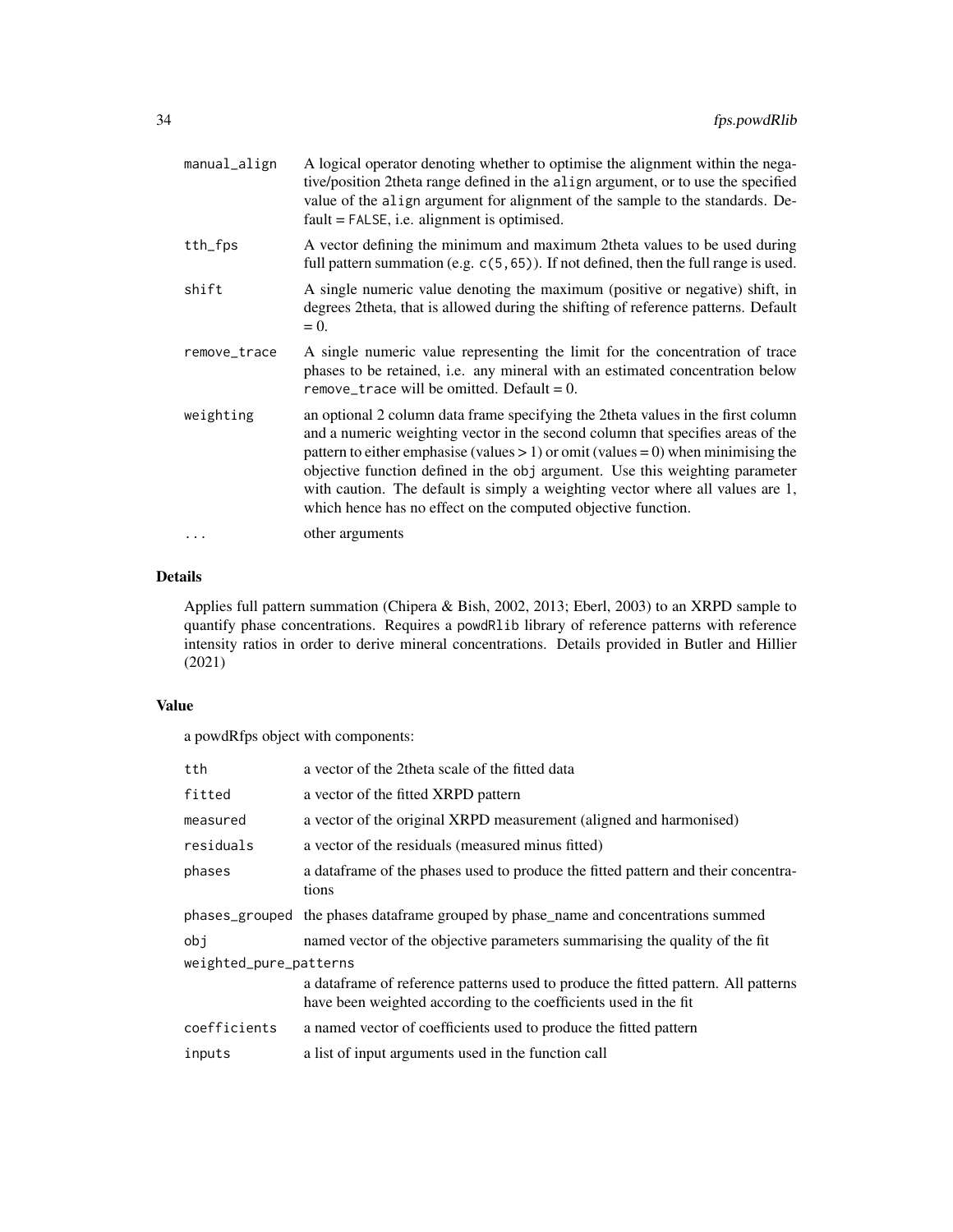#### fps.powdRlib 35

#### References

Butler, B. M., Hillier, S., 2021.powdR: An R package for quantitative mineralogy using full pattern summation of X-ray powder diffraction data. Comp. Geo. 147, 104662. doi:10.1016/j.cageo.2020.104662

Bish, D.L., Post, J.E., 1989. Modern powder diffraction. Mineralogical Society of America.

Chipera, S.J., Bish, D.L., 2013. Fitting Full X-Ray Diffraction Patterns for Quantitative Analysis: A Method for Readily Quantifying Crystalline and Disordered Phases. Adv. Mater. Phys. Chem. 03, 47-53. doi:10.4236/ampc.2013.31A007

Chipera, S.J., Bish, D.L., 2002. FULLPAT: A full-pattern quantitative analysis program for X-ray powder diffraction using measured and calculated patterns. J. Appl. Crystallogr. 35, 744-749. doi:10.1107/S0021889802017405

Eberl, D.D., 2003. User's guide to RockJock - A program for determining quantitative mineralogy from powder X-ray diffraction data. Boulder, CA.

## Examples

```
#Load the minerals library
data(minerals)
# Load the soils data
data(soils)
#Since the reference library is relatively small,
#the whole library can be used at once to get an
#estimate of the phases within each sample.
## Not run:
fps_sand \leq fps(lib = minerals,
                 smpl = soils$sandstone,
                 refs = minerals$phases$phase_id,
                 std = "QUA.1",align = 0.2)
fps_lime \leq fps(lib = minerals,
                smpl = soils$limestone,
                refs = minerals$phases$phase_id,
                std = "QUA.1",align = 0.2)
fps_granite <- fps(lib = minerals,
                   smpl = soils$granite,
                   refs = minerals$phases$phase_id,
                   std = "QUA.1",align = 0.2)
#Alternatively run all 3 at once using lapply
fps_soils <- lapply(soils, fps,
                    lib = minerals,
                    std = "QUA.2",refs = minerals$phases$phase_id,
                    align = 0.2)
```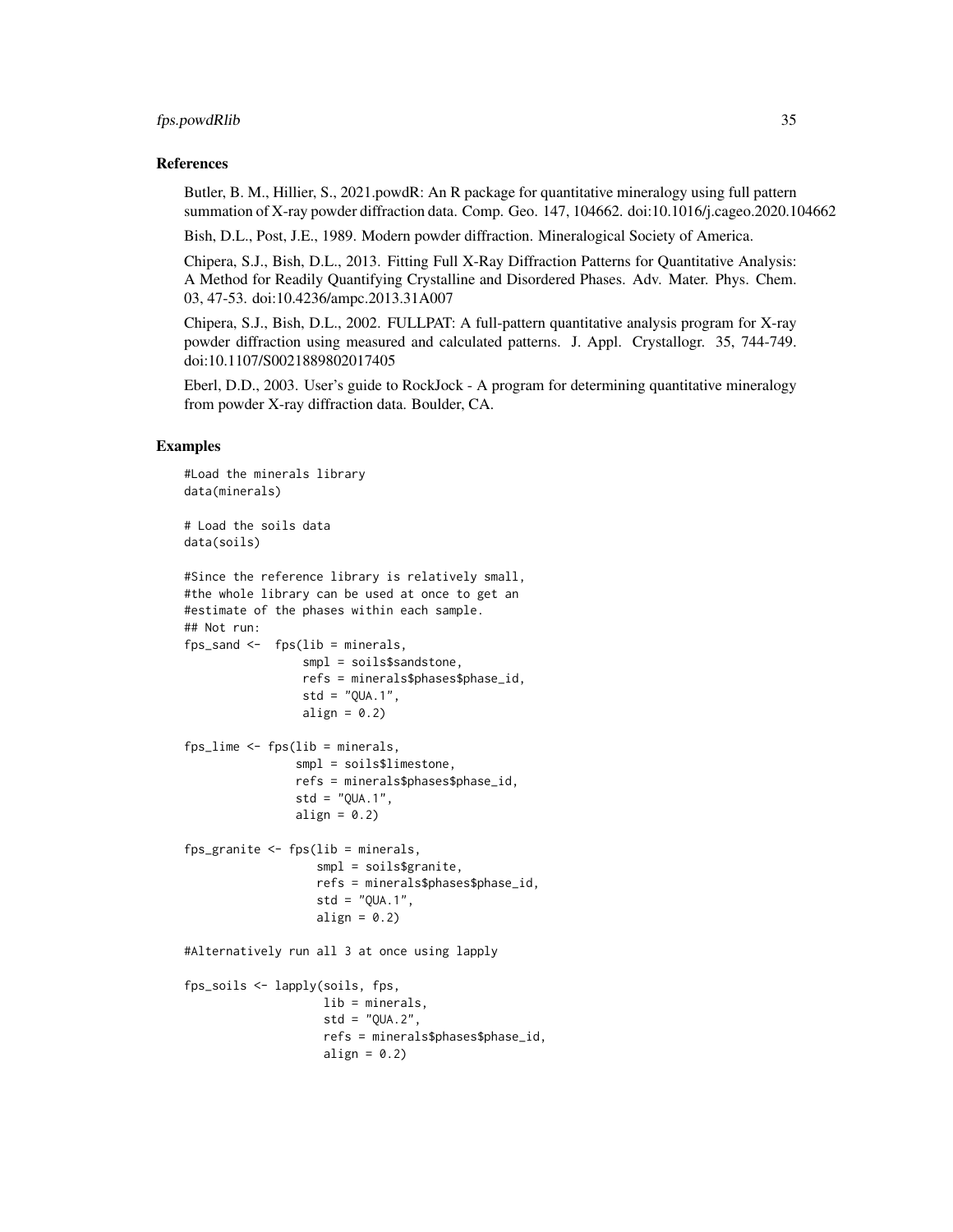```
#Using the rockjock library:
data(rockjock)
data(rockjock_mixtures)
rockjock_1 <- fps(lib = rockjock,
                  smpl = rockjock_mixtures$Mix1,
                  refs = c("ORDERED_MICROCLINE",
                           "LABRADORITE",
                           "KAOLINITE_DRY_BRANCH",
                           "MONTMORILLONITE_WYO",
                           "ILLITE_1M_RM30",
                           "CORUNDUM"),
                  std = "CORUNDUM",
                  align = 0.3)
#Alternatively you can specify the internal standard
#concentration if known:
rockjock_1s <- fps(lib = rockjock,
                 smpl = rockjock_mixtures$Mix1,
                 refs = c("ORDERED_MICROCLINE",
                          "LABRADORITE",
                          "KAOLINITE_DRY_BRANCH",
                          "MONTMORILLONITE_WYO",
                          "ILLITE_1M_RM30",
                          "CORUNDUM"),
                 std = "CORUNDUM",
                 std_conc = 20,
                 align = 0.3)
```
## End(Not run)

fps\_lm *Full pattern summation using linear regression*

#### Description

fps\_lm returns a simple fit of a given pattern using linear regression, where coefficients may be either positive or negative. Does not return quantitative data. For quantitative results use fps or afps.

# Usage

```
fps_lm(
  lib,
  smpl,
  harmonise,
  refs,
```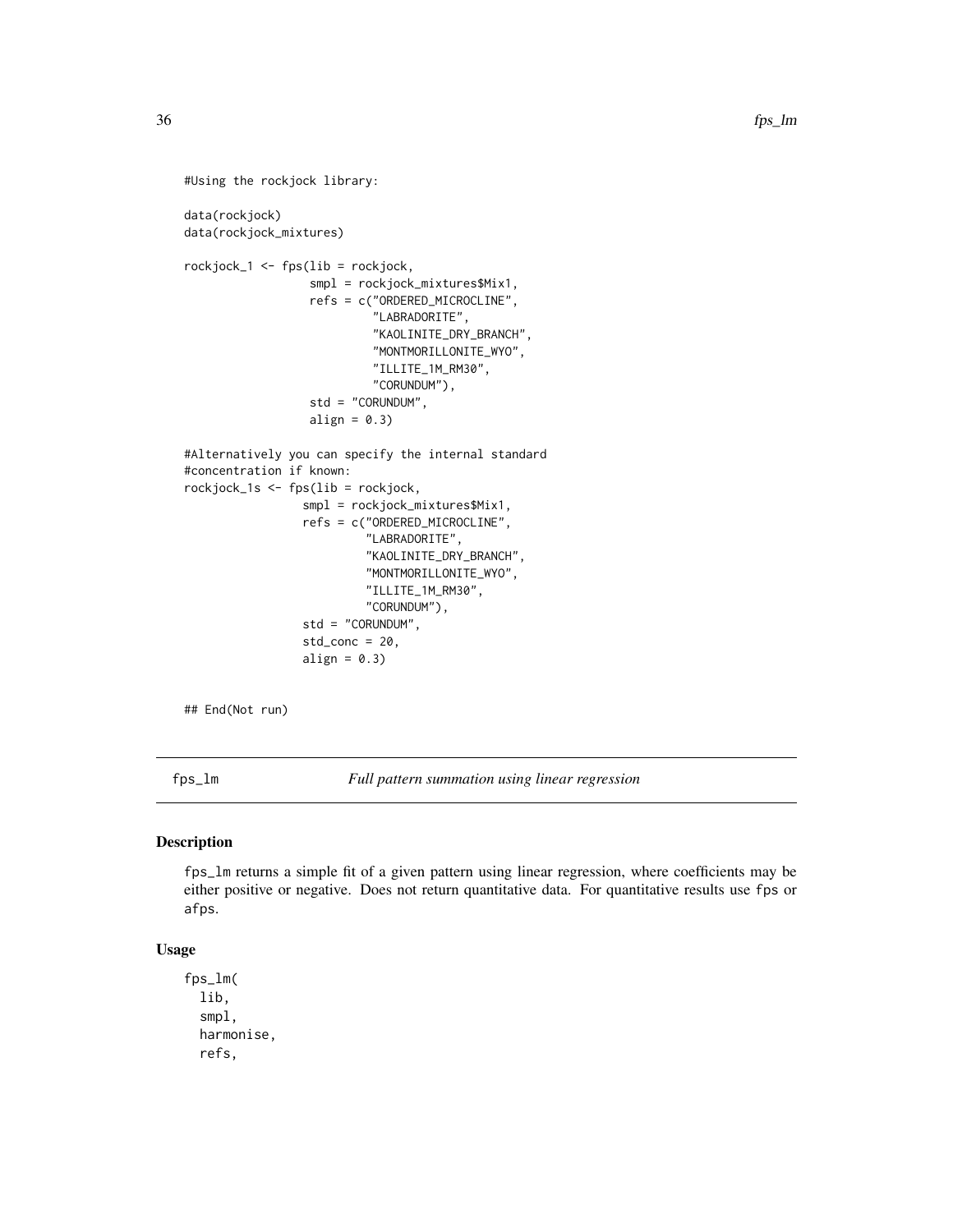fps\_lm 37

```
std,
tth_align,
align,
manual_align,
tth_fps,
shift,
p,
...
```
# Arguments

)

| lib          | A powdRlib object representing the reference library. Created using the powdRlib<br>constructor function.                                                                                                                                                                                             |
|--------------|-------------------------------------------------------------------------------------------------------------------------------------------------------------------------------------------------------------------------------------------------------------------------------------------------------|
| smpl         | A data frame. First column is 2theta, second column is counts                                                                                                                                                                                                                                         |
| harmonise    | logical parameter defining whether to harmonise the lib and smpl. Default =<br>TRUE. When TRUE the function harmonises the lib and smpl data to the inter-<br>secting 2theta range at the coarsest resolution available using natural splines.                                                        |
| refs         | A character string of reference pattern IDs or names from the specified library.<br>The IDs or names supplied must be present within the lib\$phases\$phase_id<br>or lib\$phases\$phase_name columns. If missing from the function call then all<br>phases in the reference library will be used.     |
| std          | The phase ID (e.g. "QUA.1") to be used as internal standard. Must match an ID<br>provided in the refs parameter.                                                                                                                                                                                      |
| tth_align    | A vector defining the minimum and maximum 2theta values to be used during<br>alignment (e.g. $c(5, 65)$ ). If not defined, then the full range is used.                                                                                                                                               |
| align        | The maximum shift that is allowed during initial 2theta alignment (degrees).<br>Default = $0.1$ .                                                                                                                                                                                                     |
| manual_align | A logical operator denoting whether to optimise the alignment within the nega-<br>tive/position 2theta range defined in the align argument, or to use the specified<br>value of the align argument for alignment of the sample to the standards. De-<br>$fault = FALSE, i.e. alignment is optimised.$ |
| tth_fps      | A vector defining the minimum and maximum 2theta values to be used during<br>full pattern summation (e.g. $c(5, 65)$ ). If not defined, then the full range is used.                                                                                                                                  |
| shift        | A single numeric value denoting the maximum (positive or negative) shift, in<br>degrees 2theta, that is allowed during the shifting of selected phases. Default =<br>$\Omega$ .                                                                                                                       |
| p            | a numeric parameter between 0 and 1 specifying the p-value limit for coeffi-<br>cients. Any reference patterns with a p-value greater than this value will be<br>omitted from the linear regression and results recomputed. Must be greater than<br>0.000001 but no greater than 1.                   |
| .            | Other arguments                                                                                                                                                                                                                                                                                       |

# Details

Requires a powdRlib library of reference patterns. Mineral concentrations are not quantified and therefore reference intensity ratios are not required.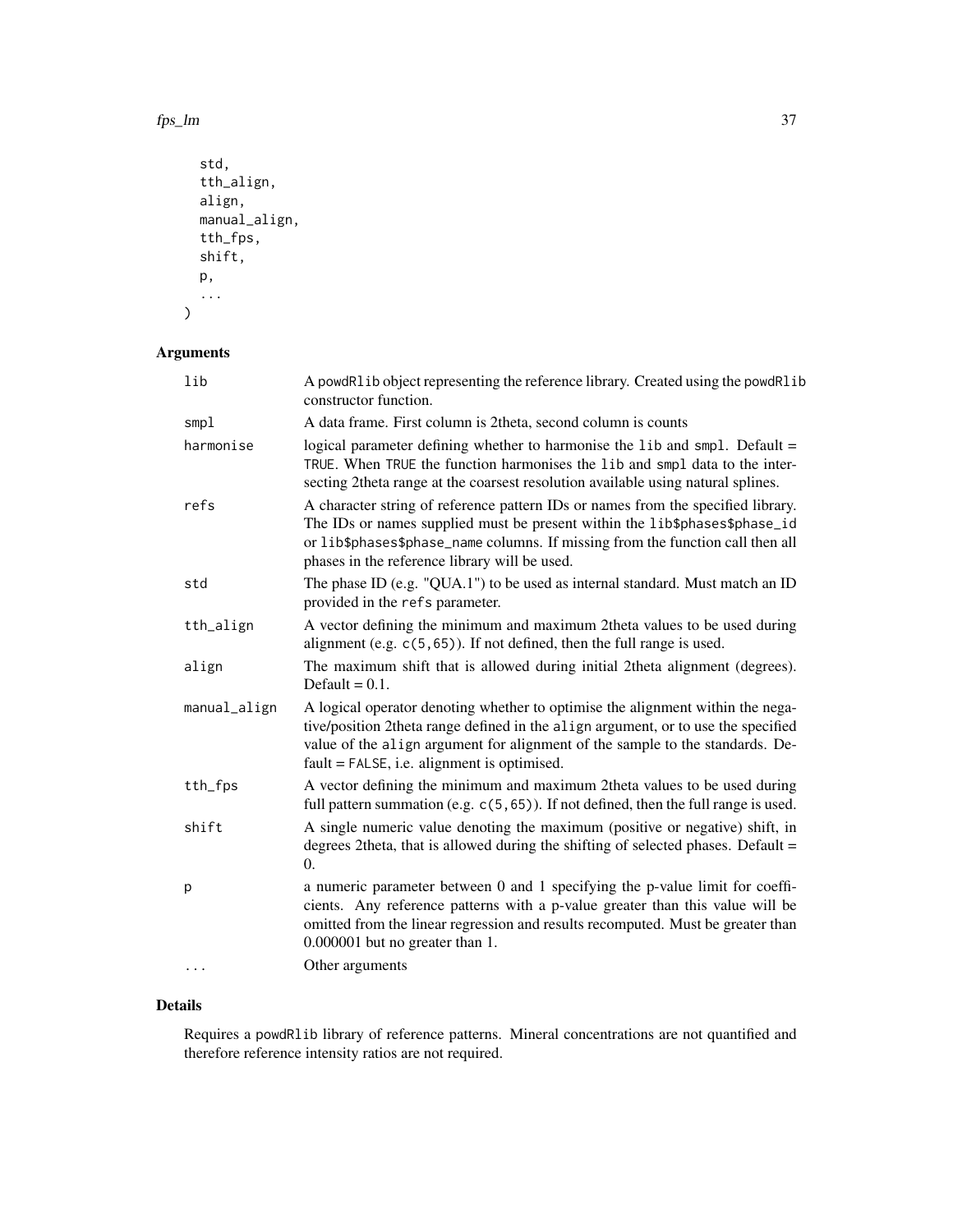# Value

a powdRlm object with components:

| tth                    | a vector of the 2theta scale of the fitted data                                                                                                         |  |
|------------------------|---------------------------------------------------------------------------------------------------------------------------------------------------------|--|
| fitted                 | a vector of the fitted XRPD pattern                                                                                                                     |  |
| measured               | a vector of the original XRPD measurement (aligned)                                                                                                     |  |
| residuals              | a vector of the residuals (fitted vs measured)                                                                                                          |  |
| phases                 | a data frame of the phases used to produce the fitted pattern                                                                                           |  |
|                        | phases_grouped the phases dataframe grouped by phase_name and summed                                                                                    |  |
| weighted_pure_patterns |                                                                                                                                                         |  |
|                        | a data frame of reference patterns used to produce the fitted pattern. All patterns<br>have been weighted according to the coefficients used in the fit |  |
| coefficients           | a named vector of coefficients used to produce the fitted pattern                                                                                       |  |
| inputs                 | a list of input arguments used in the function call                                                                                                     |  |

# Examples

```
data(rockjock)
data(rockjock_mixtures)
#Compute the PCA and loadings
x1 <- xrpd_pca(rockjock_mixtures,
              mean_center = TRUE,
              bin\_size = 1,
              root_transform = 1)
## Not run:
fps_lm_out <- fps_lm(rockjock,
                     smpl = data.frame("x" = x1$loadings$tth,
                                       y'' = x1$loadings$Dim.1),
                     refs = rockjock$phases$phase_id,
                     std = "QUARTZ",
                     align = 0.3,
                    p = 0.01plot(fps_lm_out,
    wavelength = "Cu",
     interactive = TRUE,
     group = TRUE)
## End(Not run)
```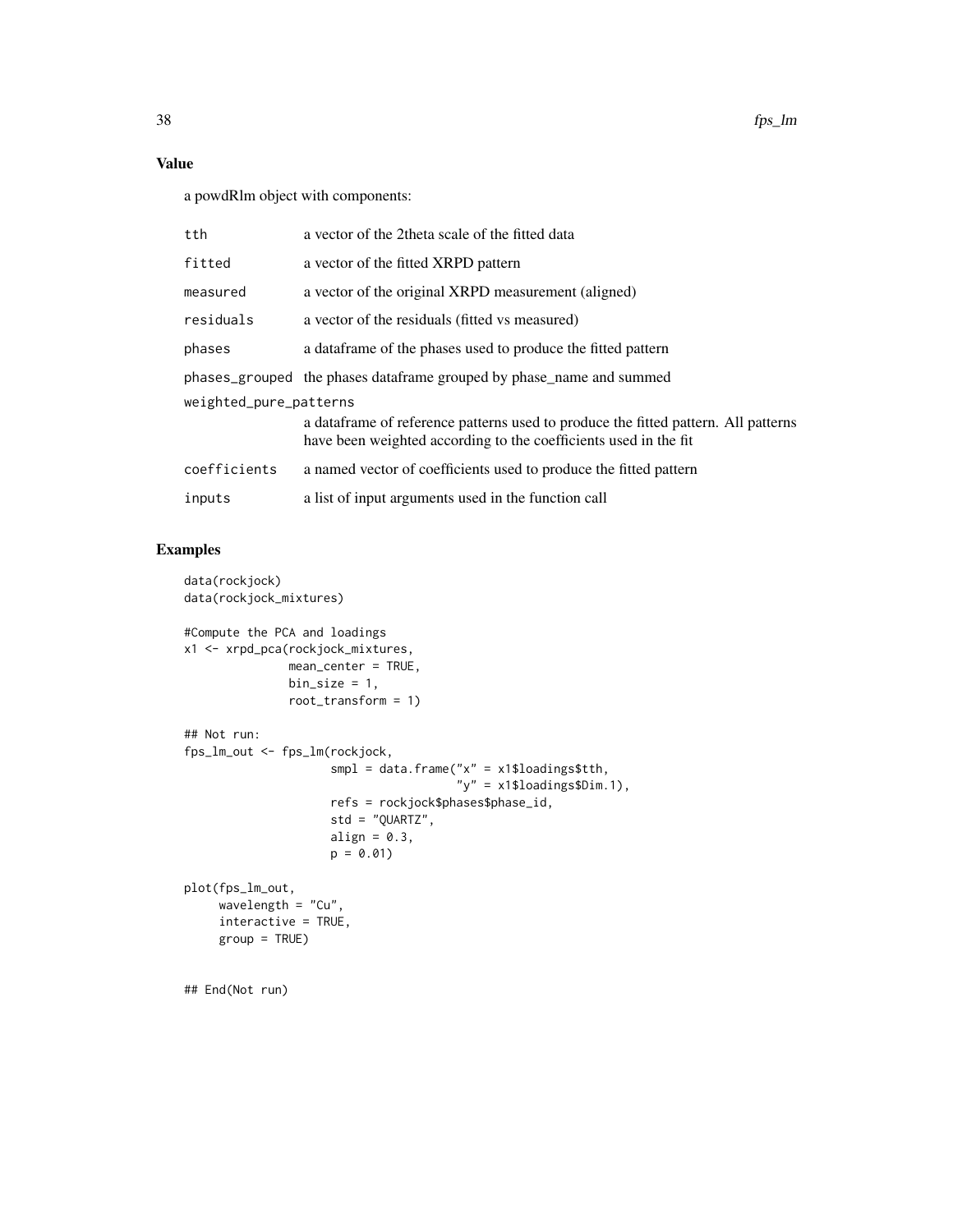## Description

fps\_lm.powdRlib returns a simple fit of a given pattern using linear regression, where coefficients may be either positive or negative. Does not return quantitative data. For quantitative results use fps or afps.

# Usage

```
## S3 method for class 'powdRlib'
fps_lm(
  lib,
  smpl,
 harmonise,
 refs,
  std,
  tth_align,
  align,
 manual_align,
  tth_fps,
  shift,
 p,
  ...
)
```

| lib       | A powdRlib object representing the reference library. Created using the powdRlib<br>constructor function.                                                                                                                                                                                         |
|-----------|---------------------------------------------------------------------------------------------------------------------------------------------------------------------------------------------------------------------------------------------------------------------------------------------------|
| smpl      | A data frame. First column is 2 theta, second column is counts                                                                                                                                                                                                                                    |
| harmonise | logical parameter defining whether to harmonise the lib and smpl. Default =<br>TRUE. When TRUE the function harmonises the 1 ib and smp1 data to the inter-<br>secting 2 theta range at the coarsest resolution available using natural splines.                                                  |
| refs      | A character string of reference pattern IDs or names from the specified library.<br>The IDs or names supplied must be present within the lib\$phases\$phase_id<br>or lib\$phases\$phase_name columns. If missing from the function call then all<br>phases in the reference library will be used. |
| std       | The phase ID (e.g. "QUA.1") to be used as internal standard. Must match an ID<br>provided in the refs parameter.                                                                                                                                                                                  |
| tth_align | A vector defining the minimum and maximum 2theta values to be used during<br>alignment (e.g. $c(5, 65)$ ). If not defined, then the full range is used.                                                                                                                                           |
| align     | The maximum shift that is allowed during initial 2theta alignment (degrees).<br>Default $= 0.1$ .                                                                                                                                                                                                 |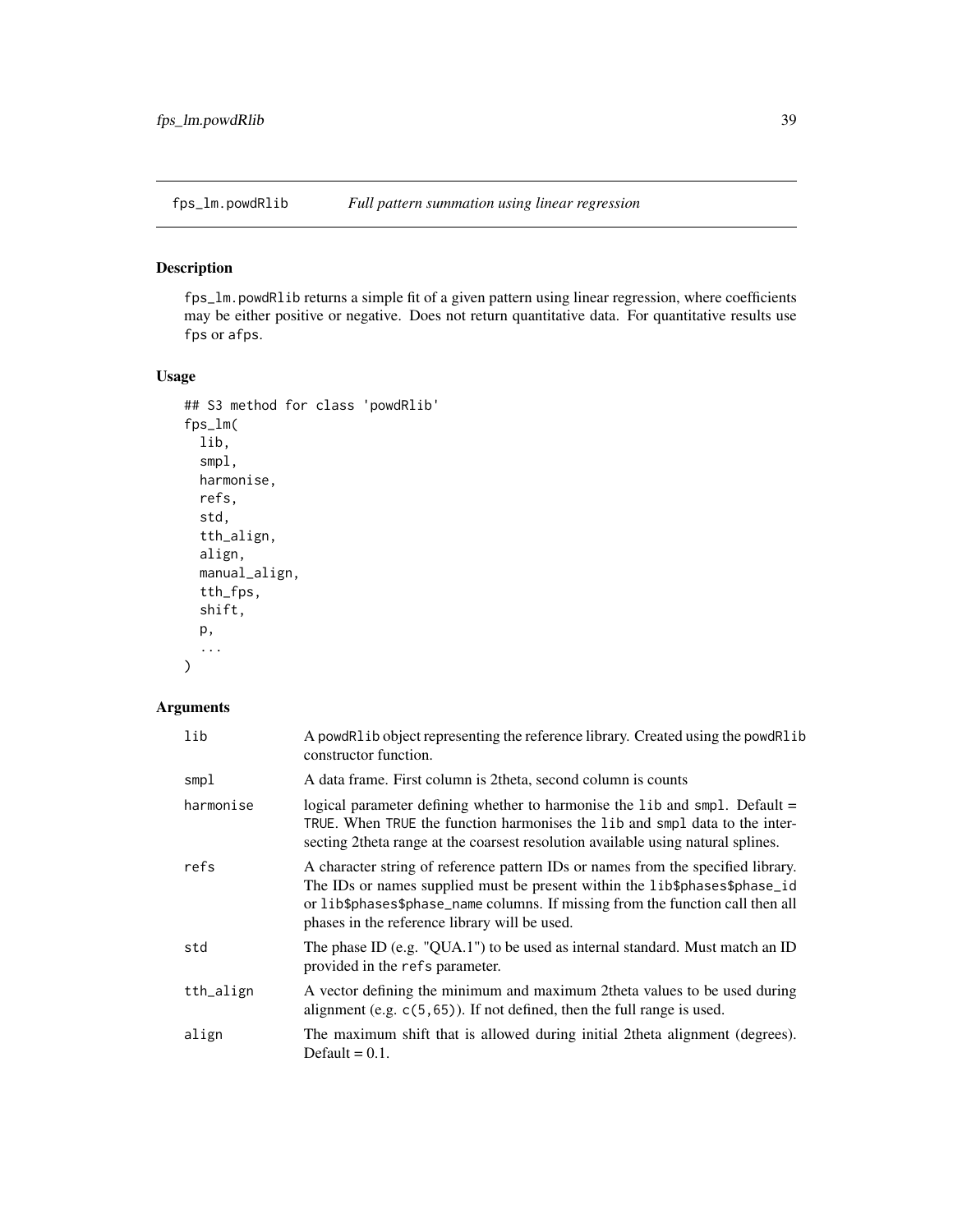| manual_align | A logical operator denoting whether to optimise the alignment within the nega-<br>tive/position 2 theta range defined in the align argument, or to use the specified<br>value of the align argument for alignment of the sample to the standards. De-<br>$fault = FALSE, i.e. alignment is optimised.$ |
|--------------|--------------------------------------------------------------------------------------------------------------------------------------------------------------------------------------------------------------------------------------------------------------------------------------------------------|
| tth_fps      | A vector defining the minimum and maximum 2theta values to be used during<br>full pattern summation (e.g. $c(5, 65)$ ). If not defined, then the full range is used.                                                                                                                                   |
| shift        | A single numeric value denoting the maximum (positive or negative) shift, in<br>degrees 2theta, that is allowed during the shifting of selected phases. Default $=$<br>0.                                                                                                                              |
| p            | a numeric parameter between 0 and 1 specifying the p-value limit for coeffi-<br>cients. Any reference patterns with a p-value greater than this value will be<br>omitted from the linear regression and results recomputed. Must be greater than<br>$0.000001$ but no greater than 1.                  |
|              | Other arguments                                                                                                                                                                                                                                                                                        |

## Details

Requires a powdRlib library of reference patterns. Mineral concentrations are not quantified and therefore reference intensity ratios are not required.

## Value

a powdRlm object with components:

| tth                                                                                                            | a vector of the 2theta scale of the fitted data                                                                                                         |
|----------------------------------------------------------------------------------------------------------------|---------------------------------------------------------------------------------------------------------------------------------------------------------|
| fitted                                                                                                         | a vector of the count intensities of the fitted XRPD pattern                                                                                            |
| measured                                                                                                       | a vector of the original count intensities of the XRPD measurement (aligned)                                                                            |
| residuals                                                                                                      | a vector of the residuals (fitted vs measured)                                                                                                          |
| phases                                                                                                         | a data frame of the phases used to produce the fitted pattern and their concentra-<br>tions                                                             |
| phases_grouped the phases data frame grouped by phase_name and concentrations summed<br>weighted_pure_patterns |                                                                                                                                                         |
|                                                                                                                | a data frame of reference patterns used to produce the fitted pattern. All patterns<br>have been weighted according to the coefficients used in the fit |
| coefficients                                                                                                   | a named vector of coefficients used to produce the fitted pattern                                                                                       |
| inputs                                                                                                         | a list of input arguments used in the function call                                                                                                     |

# Examples

```
data(rockjock)
data(rockjock_mixtures)
#Compute the PCA and loadings
x1 <- xrpd_pca(rockjock_mixtures,
              mean_center = TRUE,
              bin\_size = 1,
              root_transform = 1)
```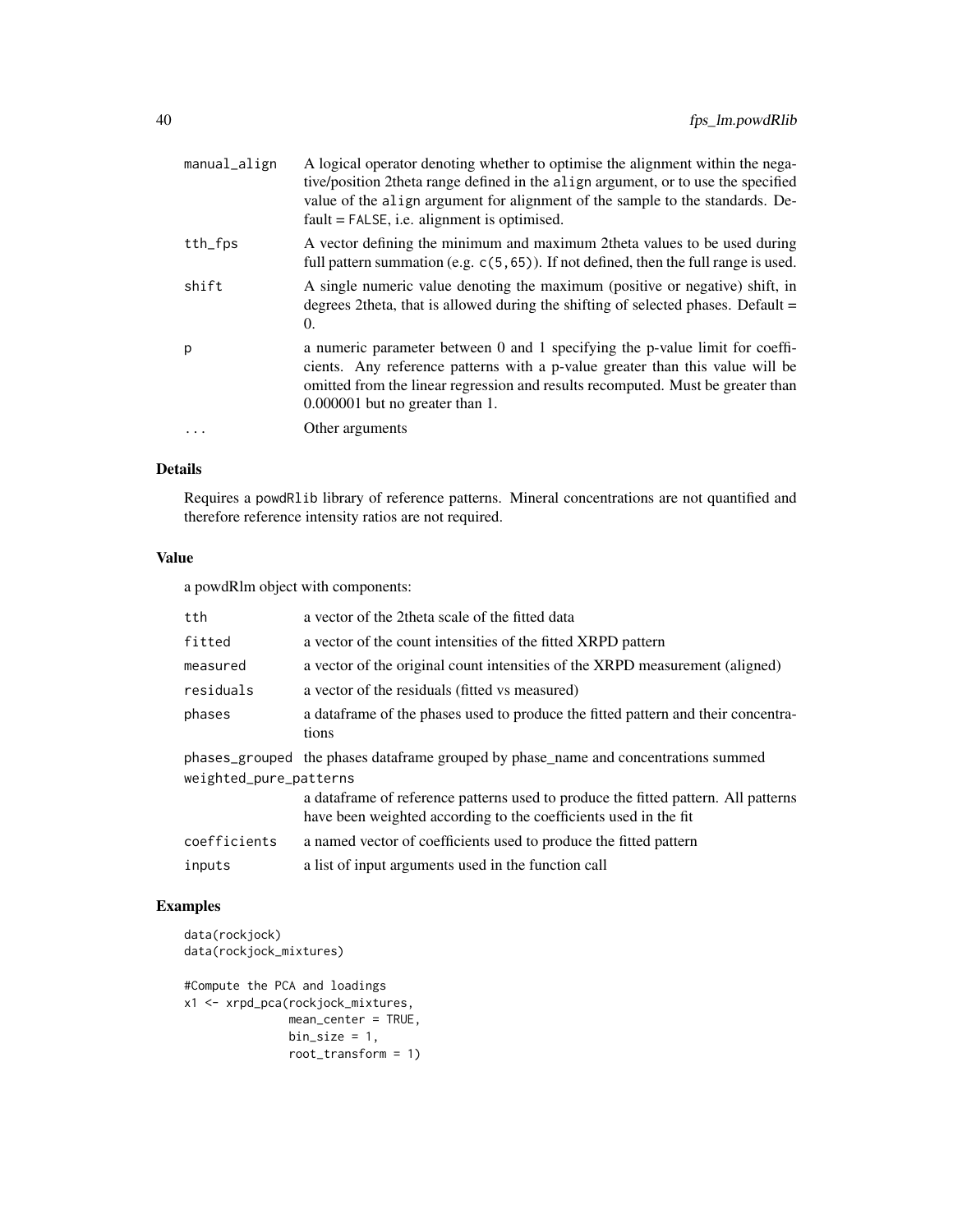## interpolate 41

```
## Not run:
fps_lm_out <- fps_lm(rockjock,
                     smpl = data.frame("x" = x1$loadings$tth,"y" = x1$loadings$Dim.1),
                     refs = rockjock$phases$phase_id,
                     std = "QUARTZ",
                     align = 0.3,
                     p = 0.01plot(fps_lm_out,
     wavelength = "Cu",
     interactive = TRUE,
     group = TRUE)
## End(Not run)
```
interpolate *Interpolate an XY, multiXY or powdRlib object to a given 2theta scale.*

## Description

interpolate takes an XY, multiXY or powdRlib object and interpolates the data onto a new 2theta scale using a natural spline. See additional help via ?interpolate.XY, ?interpolate.multiXY or ?interpolate.powdRlib.

#### Usage

interpolate(x, new\_tth, ...)

#### Arguments

| X       | an XY or multiXY object.                   |
|---------|--------------------------------------------|
| new tth | a numeric vector of the new 2 theta scale. |
| $\cdot$ | other arguments                            |

#### Value

an XY or multiXY object.

## Examples

```
#Define a new 2theta scale:
data(rockjock_mixtures)
tth <- seq(10, 60, 0.04)
```
#interpolate multiXY object of data onto new scale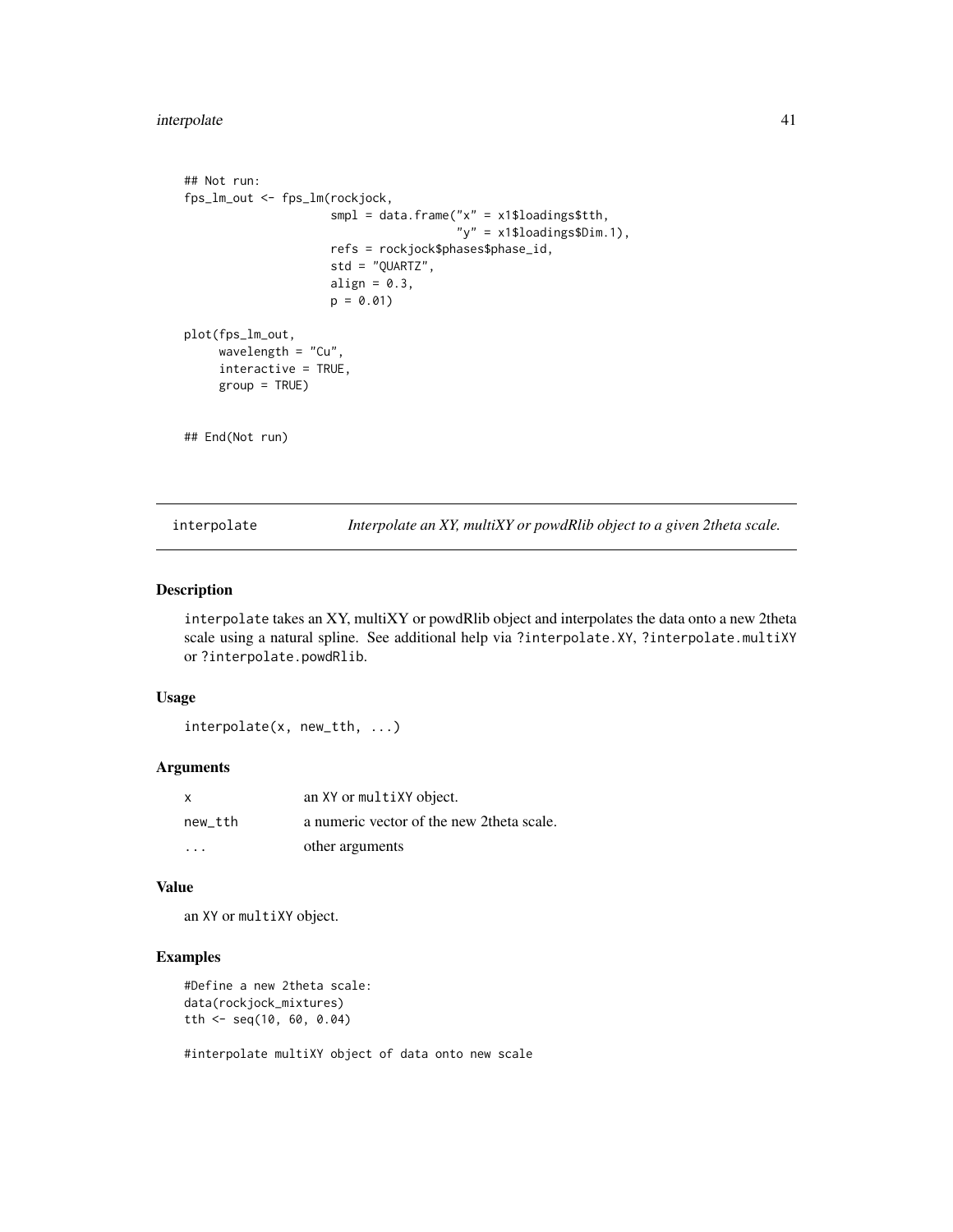```
i1 <- interpolate(rockjock_mixtures, new_tth = tth)
#interpolate XY object onto new scale
i2 <- interpolate(rockjock_mixtures$Mix1, new_tth = tth)
#interpolate powdRlib object onto new scale
i3 <- interpolate(minerals, new_tth = tth)
```
interpolate.multiXY *Interpolate a multiXY object onto a given 2theta scale.*

#### Description

interpolate takes a multiXY object, which may contain XY data frames with varying 2theta scales, and interpolates all data frames onto the same scale using cubic splines.

#### Usage

```
## S3 method for class 'multiXY'
interpolate(x, new_tth, ...)
```
## Arguments

| x                       | a multiXY object.                          |
|-------------------------|--------------------------------------------|
| new tth                 | a numeric vector of the new 2 theta scale. |
| $\cdot$ $\cdot$ $\cdot$ | other arguments                            |

## Value

a multiXY object.

#### Examples

data(rockjock\_mixtures)

```
#Define a new 2theta scale:
tth <- seq(10, 60, 0.04)
```

```
#interpolate data onto new scale
i1 <- interpolate(rockjock_mixtures, new_tth = tth)
```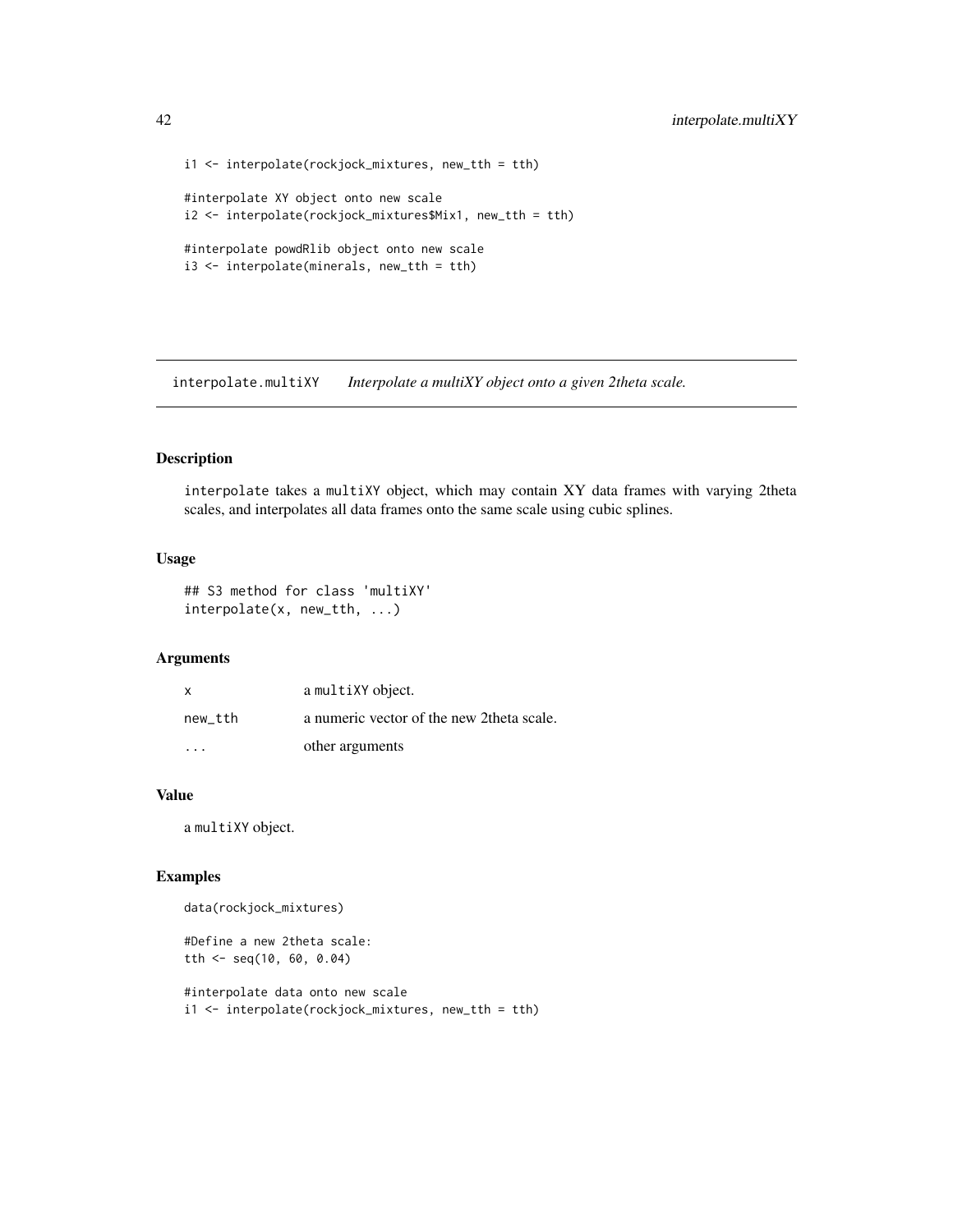interpolate.powdRlib *Interpolate a* powdRlib *object onto a given 2theta scale.*

#### Description

interpolate takes a powdRlib object and interpolates the data onto a new 2theta scale using a cubic spline.

## Usage

```
## S3 method for class 'powdRlib'
interpolate(x, new_tth, ...)
```
#### Arguments

| X                       | a powdRlib object.                         |
|-------------------------|--------------------------------------------|
| new tth                 | a numeric vector of the new 2 theta scale. |
| $\cdot$ $\cdot$ $\cdot$ | other arguments                            |

#### Value

a powdRlib object.

## Examples

```
data(minerals)
```

```
#Define a new 2theta scale:
tth <- seq(10, 60, 0.04)
#interpolate data onto new scale
```
i1 <- interpolate(minerals, new\_tth = tth)

interpolate.XY *Interpolate an* XY *object onto a given 2theta scale.*

# Description

interpolate takes an XY object and interpolates the data onto a new 2theta scale using a cubic spline.

#### Usage

```
## S3 method for class 'XY'
interpolate(x, new_tth, ...)
```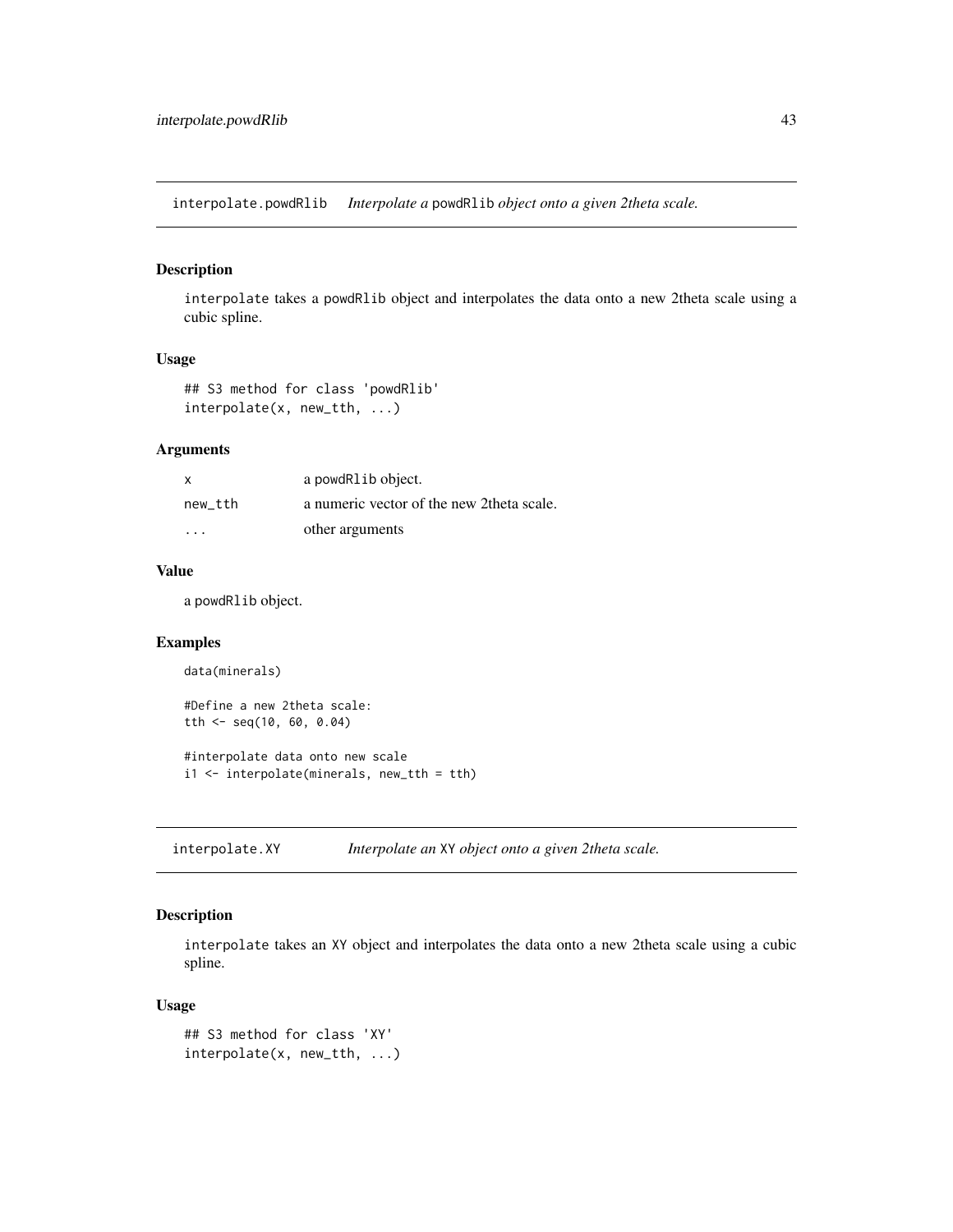## Arguments

| x       | an XY object.                              |
|---------|--------------------------------------------|
| new_tth | a numeric vector of the new 2 theta scale. |
| .       | other arguments                            |

# Value

an XY object.

## Examples

```
data(rockjock_mixtures)
#Define a new 2theta scale:
tth <- seq(10, 60, 0.04)
#interpolate data onto new scale
i1 <- interpolate(rockjock_mixtures$Mix1, new_tth = tth)
```
merge.powdRlib *Merge two powdRlib objects*

#### Description

merge.powdRlib allows two powdRlib objects (which must have) the same 2theta scale) to be merged into a single powdRlib object.

## Usage

## S3 method for class 'powdRlib'  $merge(x, y, ...)$ 

## Arguments

| x | a powdRlib object. |
|---|--------------------|
| у | a powdRlib object  |
|   | other arguments    |

#### Value

a powdRlib object.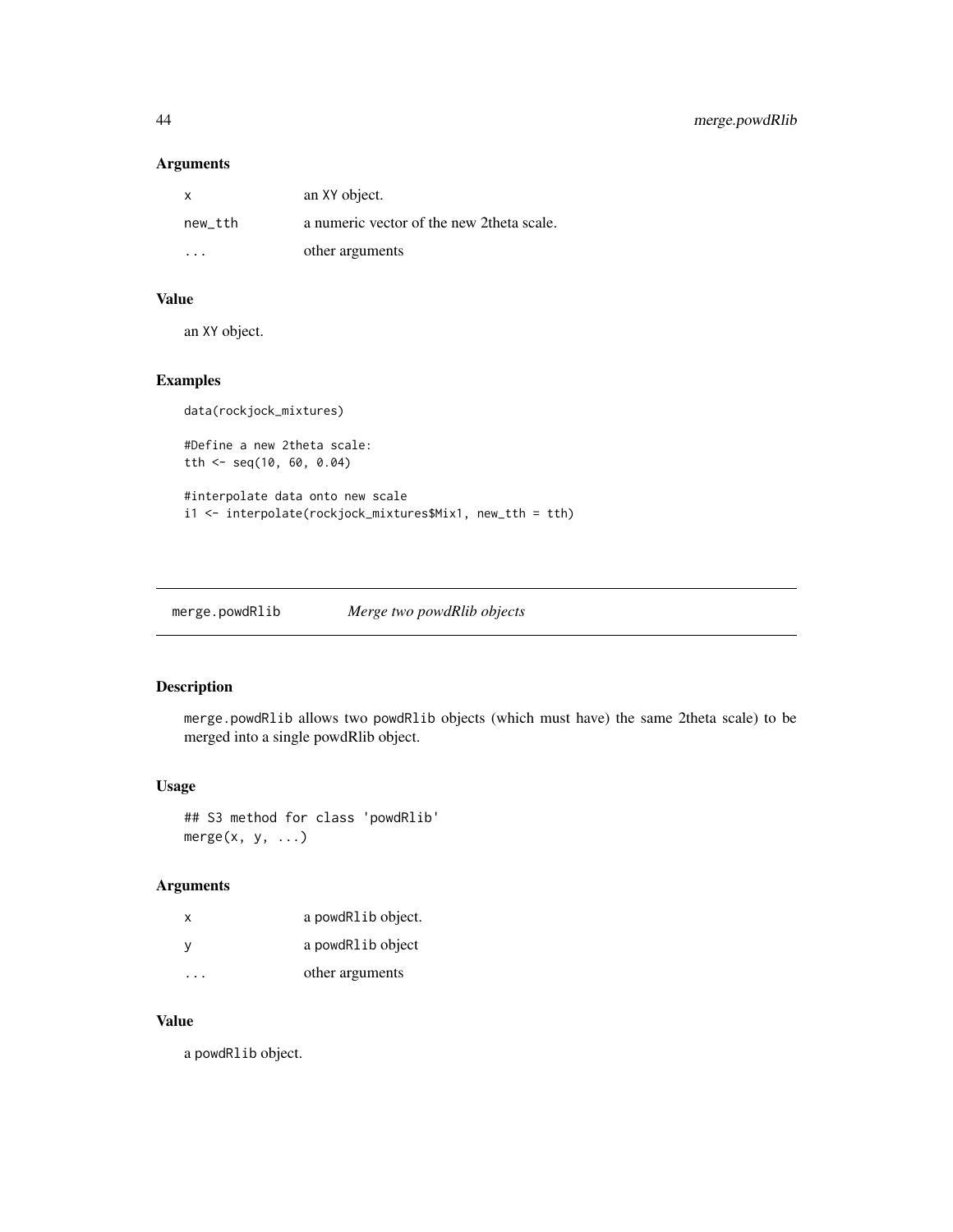#### minerals and the contract of the contract of the contract of the contract of the contract of the contract of the contract of the contract of the contract of the contract of the contract of the contract of the contract of t

#### Examples

```
#Load the minerals library
data(minerals)
#Load the rockjock library
data(rockjock)
#interpolate minerals library onto same 2theta as rockjock
minerals_i <- interpolate(minerals, new_tth = rockjock$tth)
#merge the libraries
merged_lib <- merge(rockjock, minerals_i)
```
minerals *An example powdRlib reference library*

#### **Description**

This powdRlib object, built using the powdRlib constructor function, contains a range of measured XRPD data (collected using Cu K-alpha radiation) along with their reference intensity ratios. The library is designed for simple examples only and can be used with the soils data for relatively fast tests of fps and afps.

#### Usage

minerals

#### Format

A powdRlib object of 3 components

- xrd A dataframe of all the count intensities of all reference patterns. Column names denote the unique phase ID of each reference pattern
- tth A vector of the 2theta scale for all reference patterns in the library

phases A dataframe the phase IDs, names and reference intensity ratios (RIR)

minerals\_phases *Example phases table for a reference library*

#### Description

A data frame of associated phase information for the minerals\_xrd data. Together these two data frames can be combined with the powdRlib constructor function to create an example reference library (see ?powdRlib). Use the same layout to create custom reference libraries.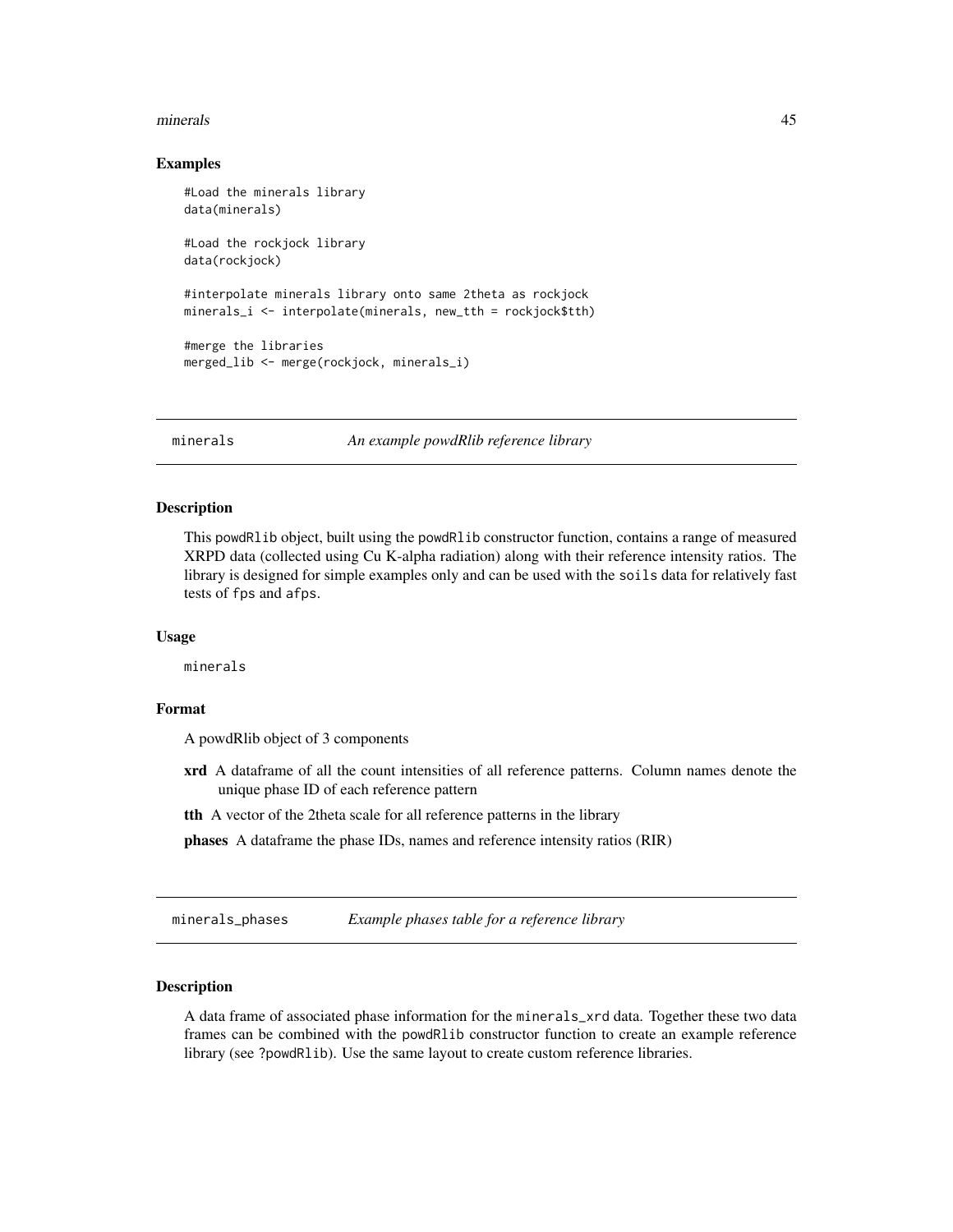#### Usage

minerals\_phases

#### Format

A 3 column data frame consisting of:

phase\_id A string defining the unique phase IDs that should match those defined as column names of the minerals table (e.g. minerals\_xrd).

phase\_name A string defining the mineral group that each reference pattern belongs to.

rir A vector defining the reference intensity ratios of each reference pattern.

minerals\_regroup *Example regrouping structure for the* minerals *data*

#### Description

Example regrouping structure for the minerals data

#### Usage

minerals\_regroup

#### Format

A 2 column data frame.

First column contains the unique phase IDs of all phases in the minerals data. Second column contains the grouping structure for the data (Non-clay, Clay or Amorphous).

minerals\_xrd *Example xrd table for a reference library*

#### Description

A table of 14 reference patterns and their corresponding two theta scale that can be combined with the minerals\_phases table to create a powdRlib object using the powdRlib constructor function. Use the same layout to create custom reference libraries.

#### Usage

minerals\_xrd

#### Format

A dataframe

The first column defines the two theta scale, and remaining columns are individual reference patterns of pure minerals or amorphous phases. Each column title should be a unique mineral ID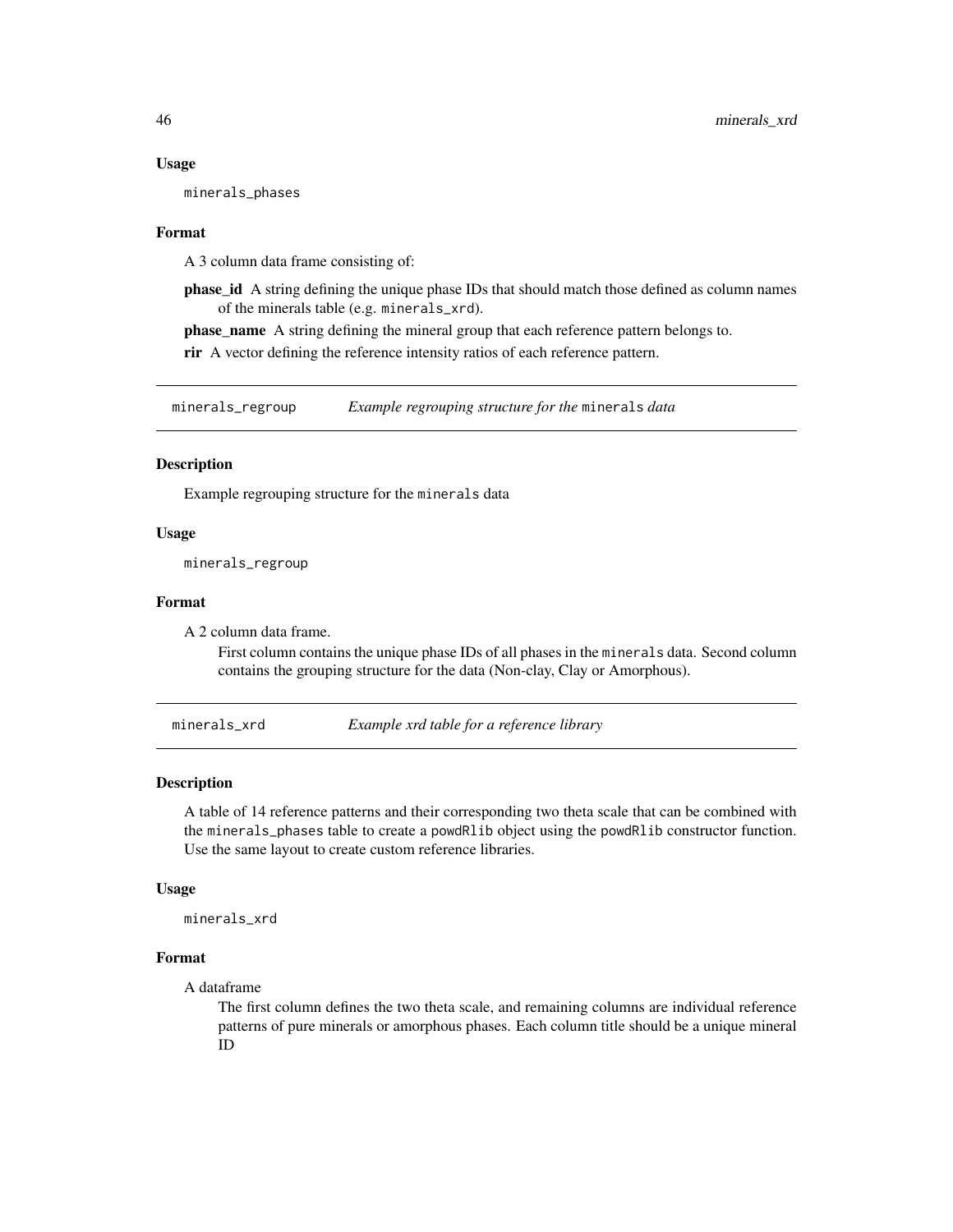#### Description

multi\_xy\_to\_df converts multiXY objects to a column-wise data frame.

#### Usage

```
multi_xy_to_df(x, tth, ...)
```
#### Arguments

|          | a multiXY object.                                                                                       |
|----------|---------------------------------------------------------------------------------------------------------|
| tth      | a logical value denoting whether the 2theta scale is appended as the first column.<br>$Default = TRUE.$ |
| $\cdots$ | other arguments                                                                                         |

## Value

A data.frame.

# Examples

#Load the minerals library data(soils) soils\_df1 <- multi\_xy\_to\_df(soils, tth = TRUE) soils\_df2 <- multi\_xy\_to\_df(soils, tth = FALSE)

multi\_xy\_to\_df.multiXY

*Convert a multiXY object to a data frame.*

## Description

multi\_xy\_to\_df.multiXY converts multiXY objects to a column-wise data frame.

## Usage

```
## S3 method for class 'multiXY'
multi_xy_to_df(x, tth, ...)
```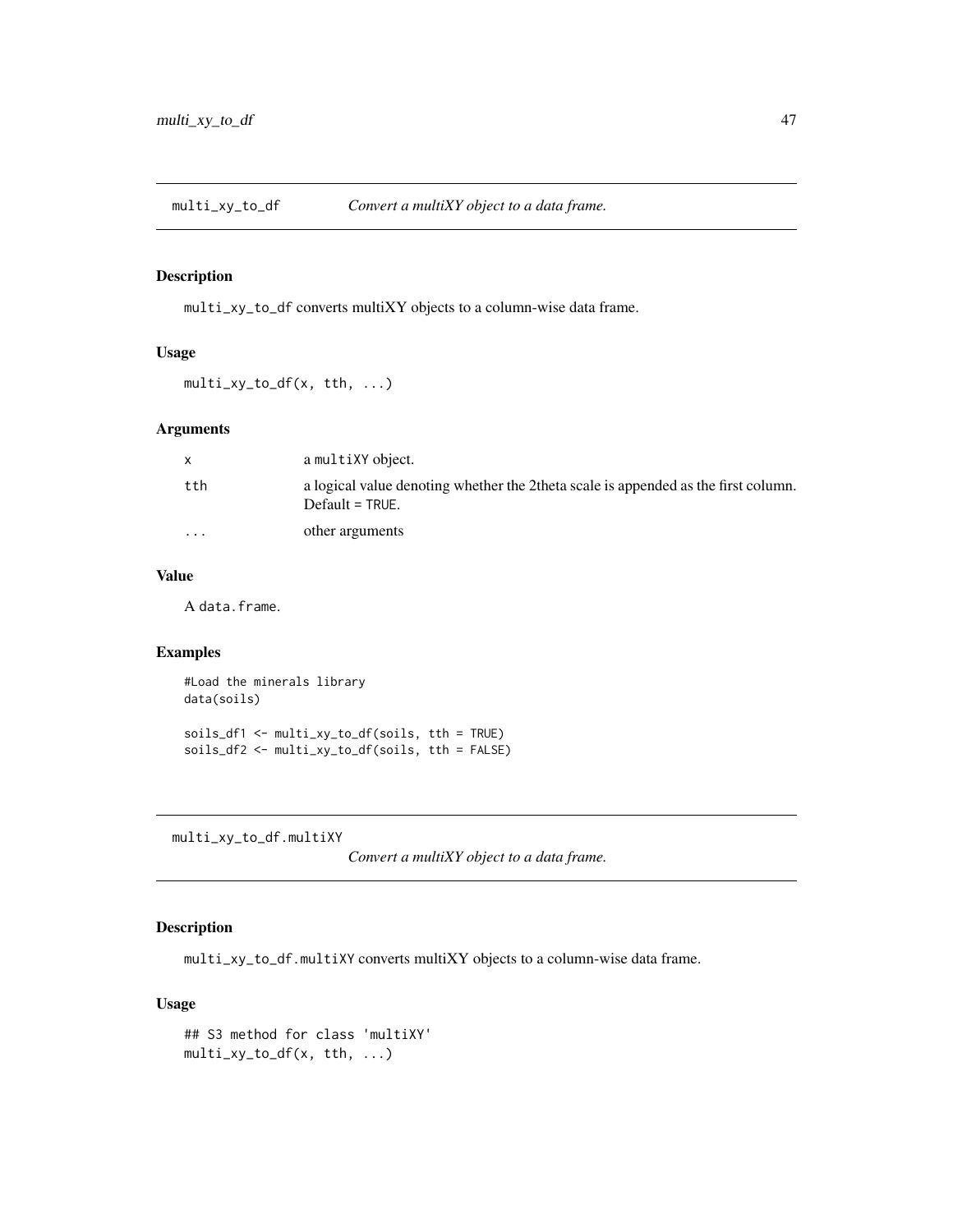48 omit\_std

#### Arguments

| X        | a multiXY object.                                                                                        |
|----------|----------------------------------------------------------------------------------------------------------|
| tth      | a logical value denoting whether the 2theta scale is appended as the first column.<br>$Default = TRUE$ . |
| $\cdots$ | other arguments                                                                                          |

# Value

A data.frame.

## Examples

```
#Load the minerals library
data(soils)
soils_df1 <- multi_xy_to_df(soils, tth = TRUE)
soils_df2 <- multi_xy_to_df(soils, tth = FALSE)
```

| omit std | Omit the internal standard from phase concentration data within a |
|----------|-------------------------------------------------------------------|
|          | powdRfps $or$ powdRafps $object$                                  |

## Description

omit\_std adjusts phase concentrations in a powdRfps or powdRafps object (derived from fps() and afps(), respectively) by removing the concentrations of the internal standard. Relevant information for the calculation is automatically extracted from x\$inputs\$std and x\$inputs\$std\_conc. For more information see ?omit\_std.powdRfps and omit\_std.powdRafps.

# Usage

 $omit\_std(x, \ldots)$ 

#### Arguments

| X | A powdRfps or powdRafps object |
|---|--------------------------------|
| . | other arguments                |

#### Value

a powdRfps or powdRafps object with components:

| tth       | a vector of the 2theta scale of the fitted data                    |
|-----------|--------------------------------------------------------------------|
| fitted    | a vector of the fitted XRPD pattern                                |
| measured  | a vector of the original XRPD measurement (aligned and harmonised) |
| residuals | a vector of the residuals (measured minus fitted)                  |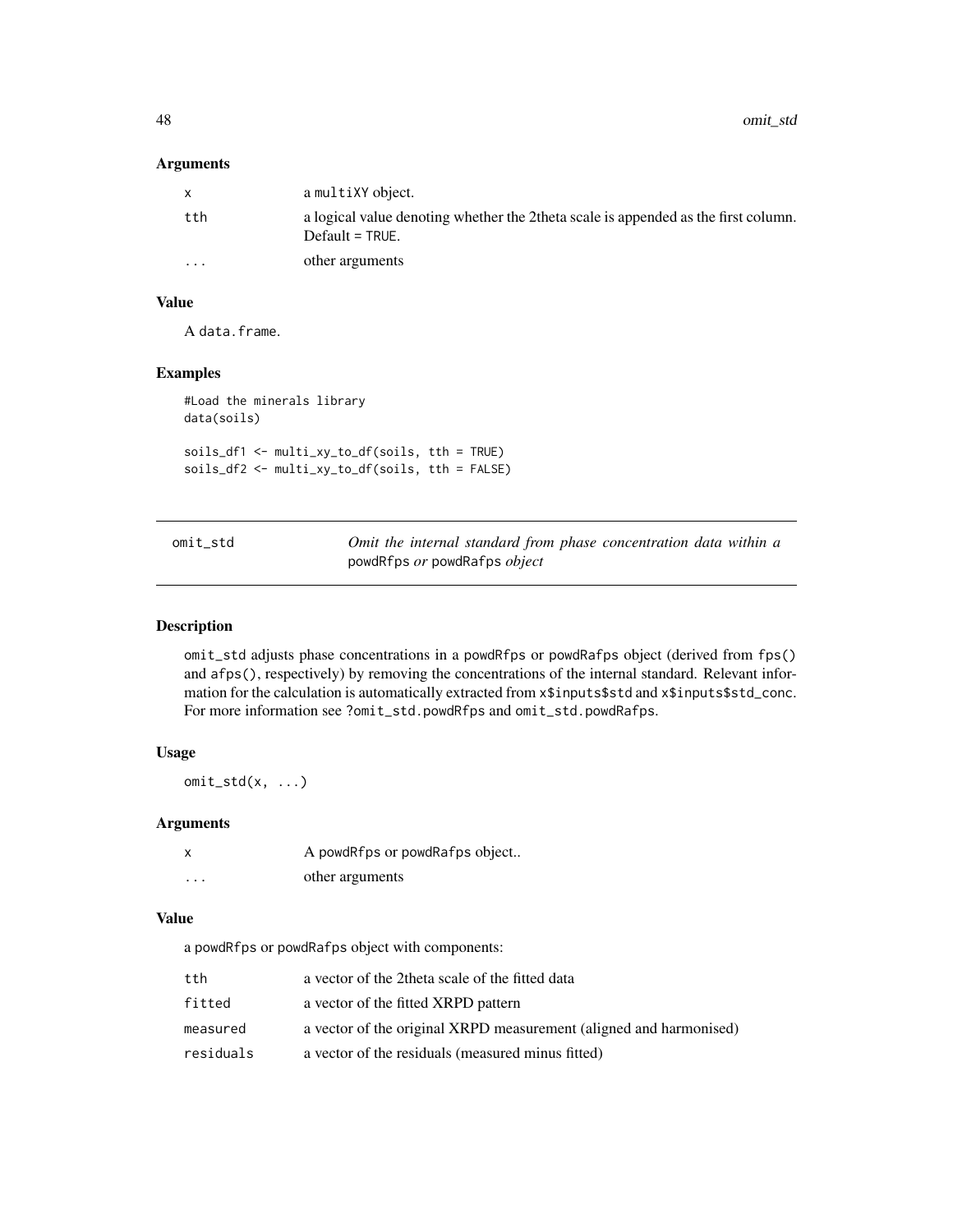## omit\_std.powdRafps 49

| phases                 | a data frame of the phases used to produce the fitted pattern and their concentra-<br>tions                                                             |
|------------------------|---------------------------------------------------------------------------------------------------------------------------------------------------------|
|                        | phases_grouped the phases dataframe grouped by phase_name and concentrations summed                                                                     |
| obi                    | named vector of the objective parameters summarising the quality of the fit                                                                             |
| weighted_pure_patterns | a data frame of reference patterns used to produce the fitted pattern. All patterns<br>have been weighted according to the coefficients used in the fit |
| coefficients           | a named vector of coefficients used to produce the fitted pattern                                                                                       |
| inputs                 | a list of input arguments used in the function call                                                                                                     |

## Examples

```
## Not run:
data(rockjock)
data(rockjock_mixtures)
rockjock_1 <- fps(lib = rockjock,
                  smpl = rockjock_mixtures$Mix1,
                  refs = c("ORDERED_MICROCLINE",
                            "LABRADORITE",
                            "KAOLINITE_DRY_BRANCH",
                            "MONTMORILLONITE_WYO",
                            "ILLITE_1M_RM30",
                            "CORUNDUM"),
                 std = "CORUNDUM",
                 align = 0.3,
                 std\_conc = 20rockjock_1o <- omit_std(rockjock_1)
rockjock_a1 <- afps(lib = rockjock,
                    smpl = rockjock_mixtures$Mix1,
                    std = "CORUNDUM",
                    align = 0.3,
                    \text{lod} = 1,
                    std\_conc = 20rockjock_a1o <- omit_std(rockjock_a1)
## End(Not run)
```
omit\_std.powdRafps *Omit the internal standard from phase concentration data within a* powdRafps *object*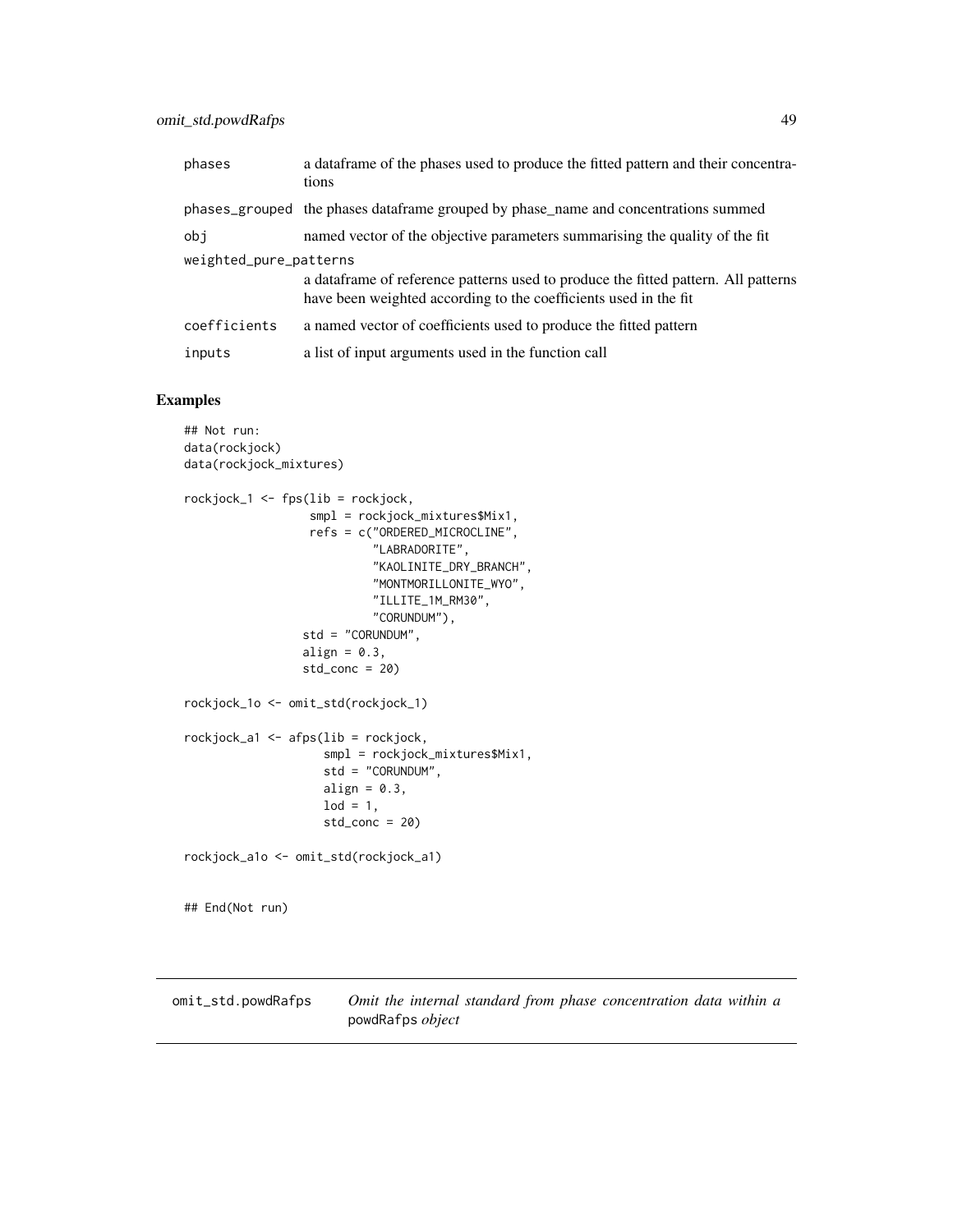#### Description

omit\_std.powdRafps adjusts phase concentrations in a powdRafps object by removing the concentrations of the internal standard. Relevant information for the calculation is automatically extracted from x\$inputs\$std and x\$inputs\$std\_conc.

#### Usage

## S3 method for class 'powdRafps'  $omit\_std(x, \ldots)$ 

#### Arguments

|                      | A powdRafps object derived from afps(). |
|----------------------|-----------------------------------------|
| $\ddot{\phantom{0}}$ | other arguments                         |

#### Value

a powdRafps object with components:

| tth.                   | a vector of the 2theta scale of the fitted data                                                                                                         |  |
|------------------------|---------------------------------------------------------------------------------------------------------------------------------------------------------|--|
| fitted                 | a vector of the fitted XRPD pattern                                                                                                                     |  |
| measured               | a vector of the original XRPD measurement (aligned and harmonised)                                                                                      |  |
| residuals              | a vector of the residuals (measured minus fitted)                                                                                                       |  |
| phases                 | a data frame of the phases used to produce the fitted pattern and their concentra-<br>tions                                                             |  |
|                        | phases_grouped the phases dataframe grouped by phase_name and concentrations summed                                                                     |  |
| obi                    | named vector of the objective parameters summarising the quality of the fit                                                                             |  |
| weighted_pure_patterns |                                                                                                                                                         |  |
|                        | a data frame of reference patterns used to produce the fitted pattern. All patterns<br>have been weighted according to the coefficients used in the fit |  |
| coefficients           | a named vector of coefficients used to produce the fitted pattern                                                                                       |  |
| inputs                 | a list of input arguments used in the function call                                                                                                     |  |

## Examples

```
## Not run:
data(rockjock)
data(rockjock_mixtures)
rockjock_a1 <- afps(lib = rockjock,
                     smpl = rockjock_mixtures$Mix1,
                     std = "CORUNDUM",
                     align = 0.3,
                     \text{lod} = 1,
                     std_conc = 20)
```
rockjock\_a1o <- omit\_std(rockjock\_a1)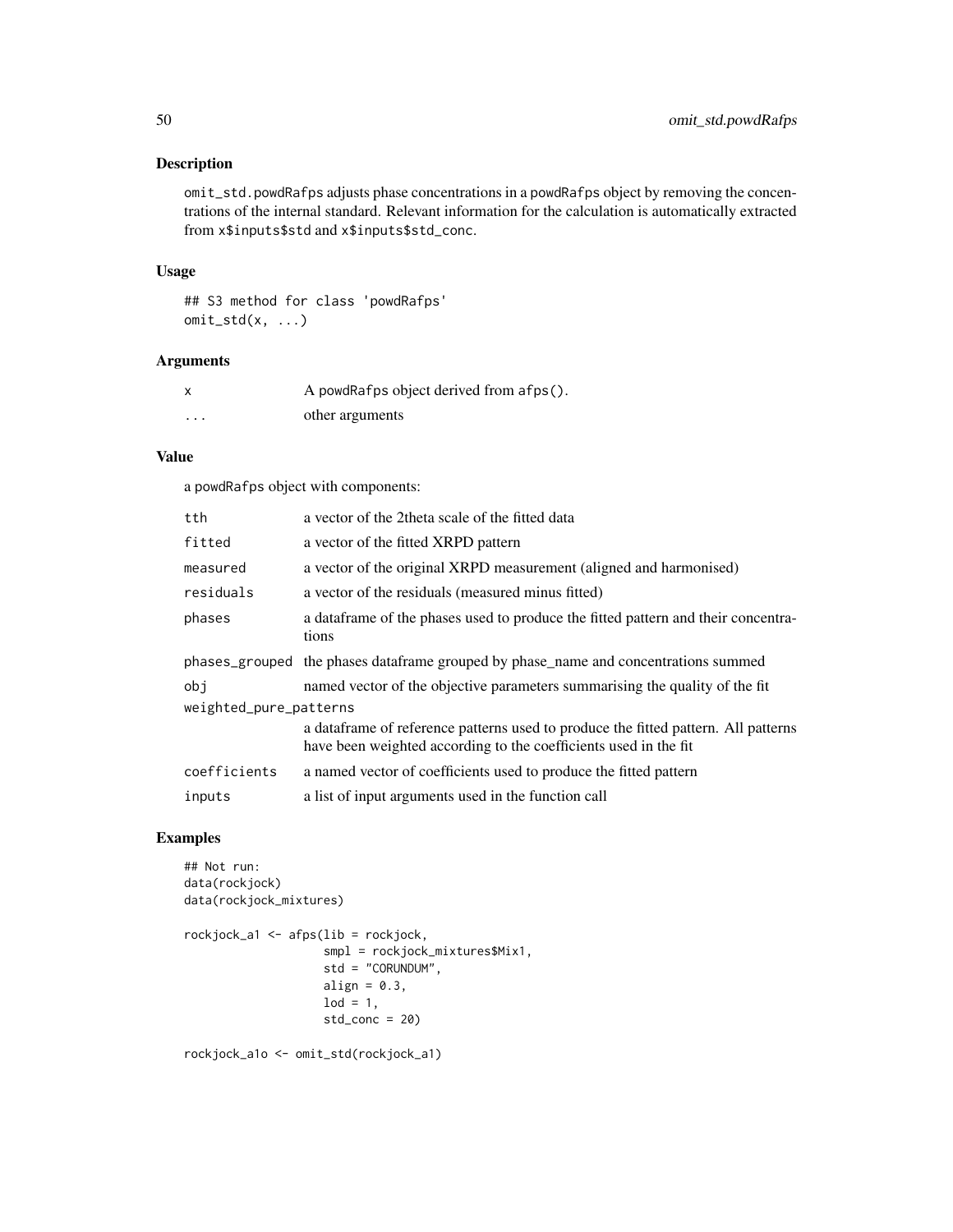## End(Not run)

omit\_std.powdRfps *Omit the internal standard from phase concentration data within a* powdRfps *object*

# Description

omit\_std.powdRfps adjusts phase concentrations in a powdRfps object by removing the concentrations of the internal standard. Relevant information for the calculation is automatically extracted from x\$inputs\$std and x\$inputs\$std\_conc.

#### Usage

## S3 method for class 'powdRfps' omit\_std(x, ...)

## Arguments

| x        | A powdRfps object derived from fps(). |
|----------|---------------------------------------|
| $\cdots$ | other arguments                       |

## Value

a powdRfps object with components:

| tth                    | a vector of the 2theta scale of the fitted data                                                                                                         |
|------------------------|---------------------------------------------------------------------------------------------------------------------------------------------------------|
| fitted                 | a vector of the fitted XRPD pattern                                                                                                                     |
| measured               | a vector of the original XRPD measurement (aligned and harmonised)                                                                                      |
| residuals              | a vector of the residuals (measured minus fitted)                                                                                                       |
| phases                 | a data frame of the phases used to produce the fitted pattern and their concentra-<br>tions                                                             |
|                        | phases_grouped the phases data frame grouped by phase_name and concentrations summed                                                                    |
| obi                    | named vector of the objective parameters summarising the quality of the fit                                                                             |
| weighted_pure_patterns |                                                                                                                                                         |
|                        | a data frame of reference patterns used to produce the fitted pattern. All patterns<br>have been weighted according to the coefficients used in the fit |
| coefficients           | a named vector of coefficients used to produce the fitted pattern                                                                                       |
| inputs                 | a list of input arguments used in the function call                                                                                                     |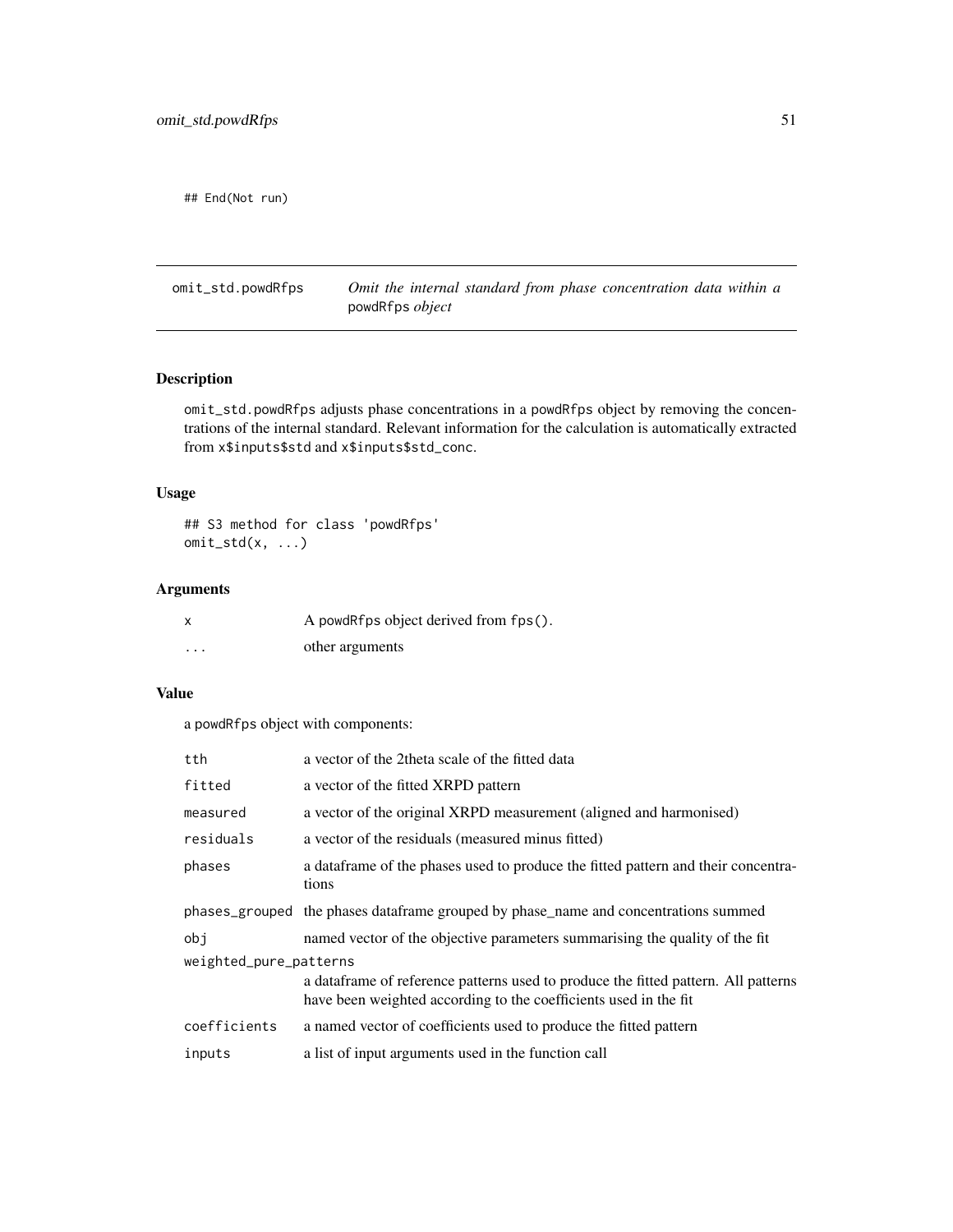## Examples

```
## Not run:
data(rockjock)
data(rockjock_mixtures)
rockjock_1 <- fps(lib = rockjock,
                  smpl = rockjock_mixtures$Mix1,
                  refs = c("ORDERED_MICROCLINE",
                           "LABRADORITE",
                           "KAOLINITE_DRY_BRANCH",
                           "MONTMORILLONITE_WYO",
                           "ILLITE_1M_RM30",
                           "CORUNDUM"),
                 std = "CORUNDUM",
                 align = 0.3,
                 std_conc = 20)
rockjock_1o <- omit_std(rockjock_1)
## End(Not run)
```
plot.multiXY *Plotting a multiXY object*

# Description

plot.multiXY is designed to provide easy, adaptable plots of multiple XRPD patterns.

# Usage

```
## S3 method for class 'multiXY'
plot(x, wavelength, xlim, normalise, interactive, ...)
```

| $\mathsf{x}$ | a multiXY object                                                                                                                                                                                                |
|--------------|-----------------------------------------------------------------------------------------------------------------------------------------------------------------------------------------------------------------|
| wavelength   | One of "Cu", "Co" or a custom numeric value defining the wavelength (in Angstroms).<br>Used to compute d-spacings. When "Cu" or "Co" are supplied, wavelengths of<br>1.54056 or 1.78897 are used, respectively. |
| xlim         | A numeric vector providing limits of the x-axis (E.g. $c(10, 60)$ ). Defaults to<br>full x-axis unless specified.                                                                                               |
| normalise    | Logical. If TRUE then count intensities will be normalised to a minimum of<br>zero and maximum of 1. Default = FALSE.                                                                                           |
| interactive  | Logical. If TRUE then the output will be an interactive ggplotly object. If<br>FALSE then the output will be a ggplot object.                                                                                   |
| $\cdots$     | other arguments                                                                                                                                                                                                 |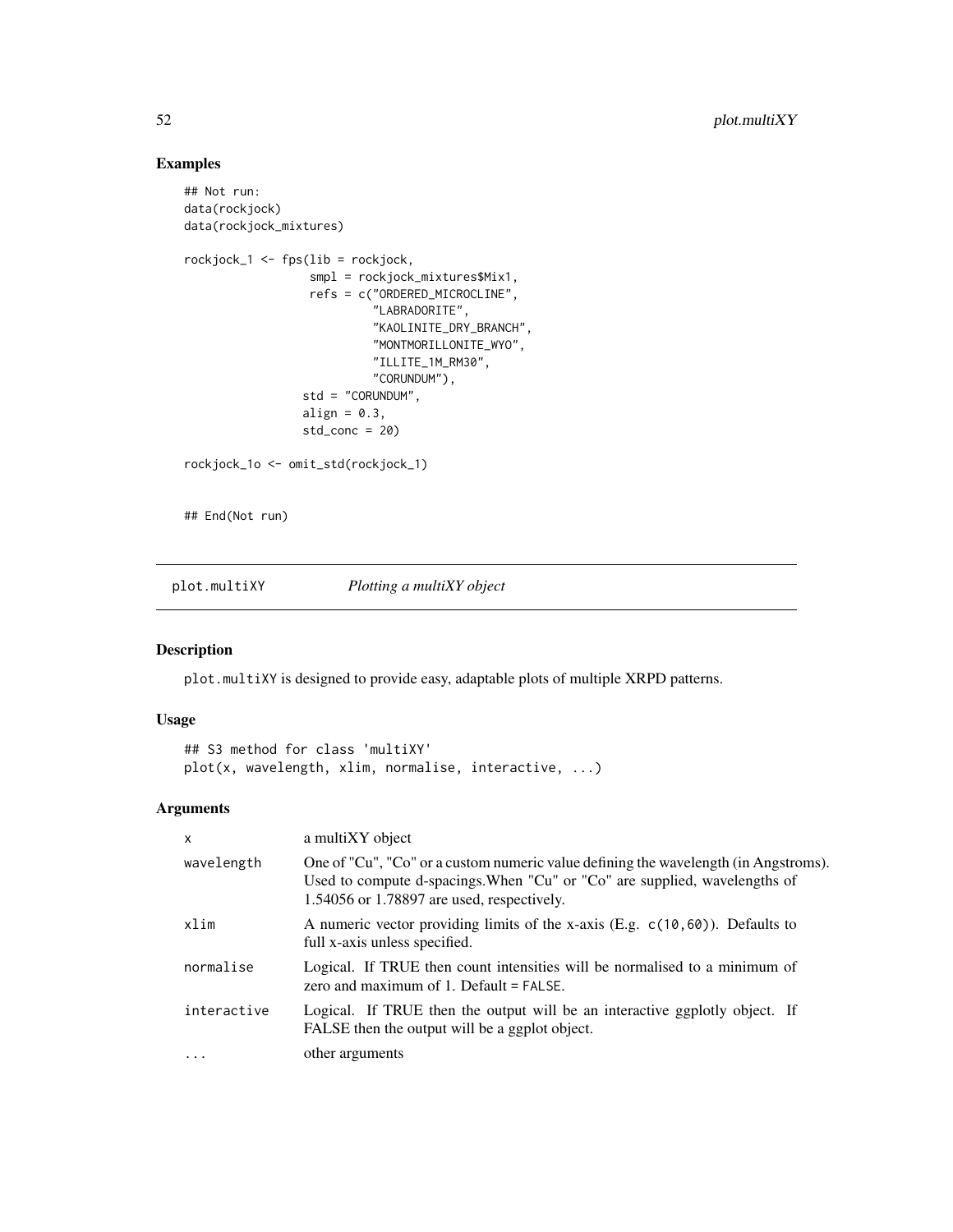## plot.powdRafps 53

# Details

Plots can be made interactive using the logical interactive argument.

## Examples

```
# Load the minerals library
data(rockjock_mixtures)
## Not run:
plot(as_multi_xy(rockjock_mixtures), wavelength = "Cu")
plot(as_multi_xy(rockjock_mixtures), wavelength = "Cu", interactive = TRUE)
```
## End(Not run)

plot.powdRafps *Plotting elements of a powdRafps object*

## Description

plot.powdRafps is designed to provide easy, adaptable plots of full pattern summation outputs produced from [afps](#page-2-0).

# Usage

## S3 method for class 'powdRafps' plot(x, wavelength, mode, group, xlim, show\_excluded, interactive, ...)

| $\times$      | a powdRafps object                                                                                                                                                                                                |
|---------------|-------------------------------------------------------------------------------------------------------------------------------------------------------------------------------------------------------------------|
| wavelength    | One of "Cu", "Co" or a custom numeric value defining the wavelength (in Angstroms).<br>Used to compute d-spacings. When "Cu" or "Co" are supplied, wavelengths of<br>$1.54056$ or 1.78897 are used, respectively. |
| mode          | One of "fit", "residuals" or "both" defining whether to plot the fitted patterns, the<br>residuals of the fit, or both, respectively. Default = "fit".                                                            |
| group         | A logical parameter used to specify whether the plotted data are grouped ac-<br>cording to the phase name. Default $=$ FALSE.                                                                                     |
| xlim          | A numeric vector providing limits of the x-axis (E.g. $c(10, 60)$ ). Defaults to<br>full x-axis unless specified.                                                                                                 |
| show_excluded | A logical value specifying whether the areas excluded from the fitting are iden-<br>tified in the plot as grey rectangles. Default = TRUE.                                                                        |
| interactive   | logical. If TRUE then the output will be an interactive ggplotly object. If FALSE<br>then the output will be a ggplot object.                                                                                     |
| $\cdots$      | other arguments                                                                                                                                                                                                   |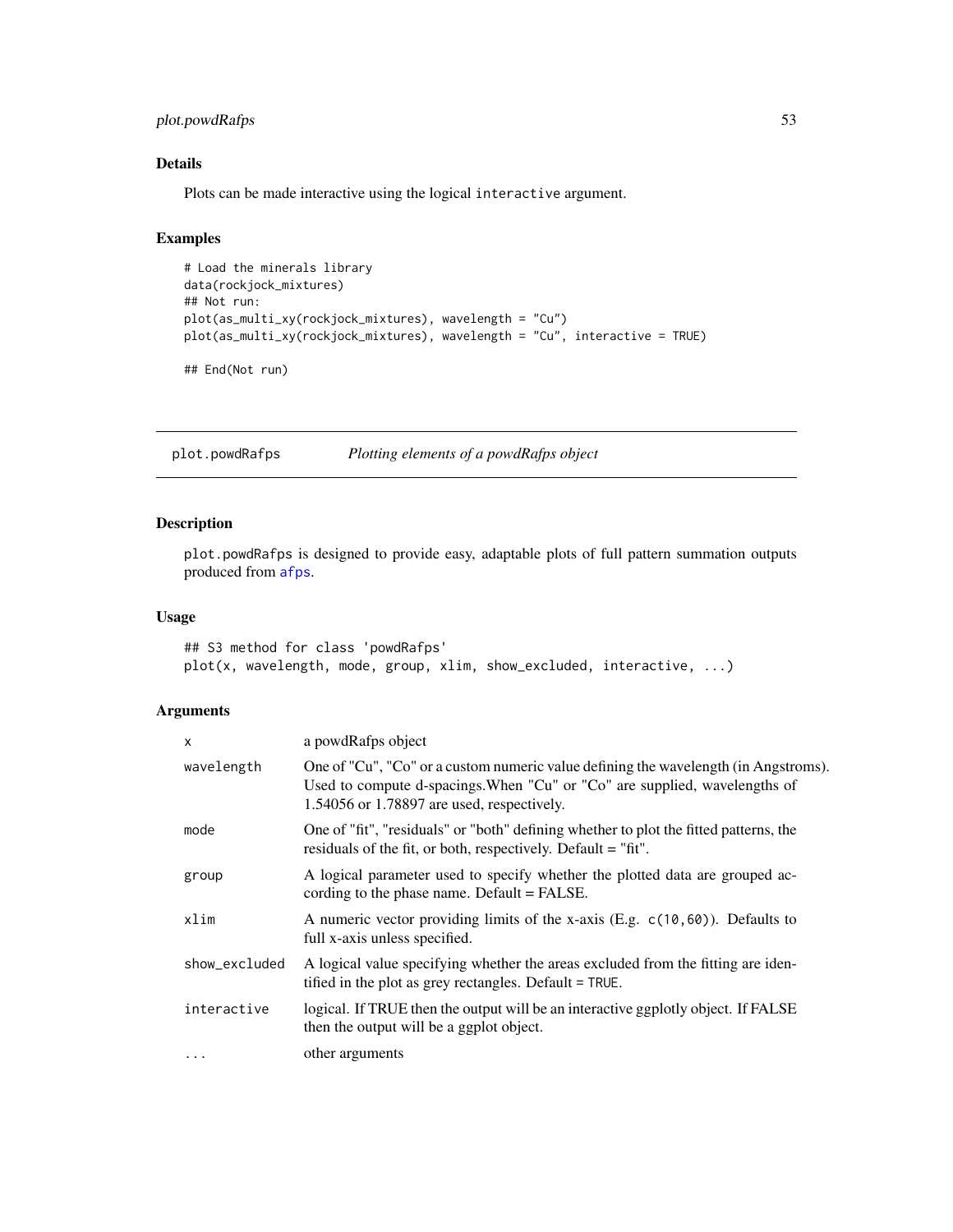## Details

When seeking to inspect the results from full pattern summation, interactive plots are particularly useful and can be specified with the interactive argument.

#### Examples

```
#Load the minerals library
data(minerals)
# Load the soils data
data(soils)
## Not run:
afps_sand <- afps(lib = minerals,
                   smpl = soils$sandstone,
                   std = "QUA.1",amorphous = "ORG",
                   align = 0.2,
                  1od = 0.1plot(afps_sand, wavelength = "Cu")
plot(afps_sand, wavelength = "Cu", interactive = TRUE)
```

```
## End(Not run)
```
plot.powdRbkg *Plotting a powdRbkg object*

# Description

plot.powdRbkg is designed to provide quick plots to inspect the fitted backgrounds obtained from bkg.

## Usage

```
## S3 method for class 'powdRbkg'
plot(x, interactive, ...)
```

|                      | a powdRbkg object                                                                                                             |  |
|----------------------|-------------------------------------------------------------------------------------------------------------------------------|--|
| interactive          | Logical. If TRUE then the output will be an interactive ggplotly object. If<br>FALSE then the output will be a ggplot object. |  |
| $\ddot{\phantom{0}}$ | other arguments                                                                                                               |  |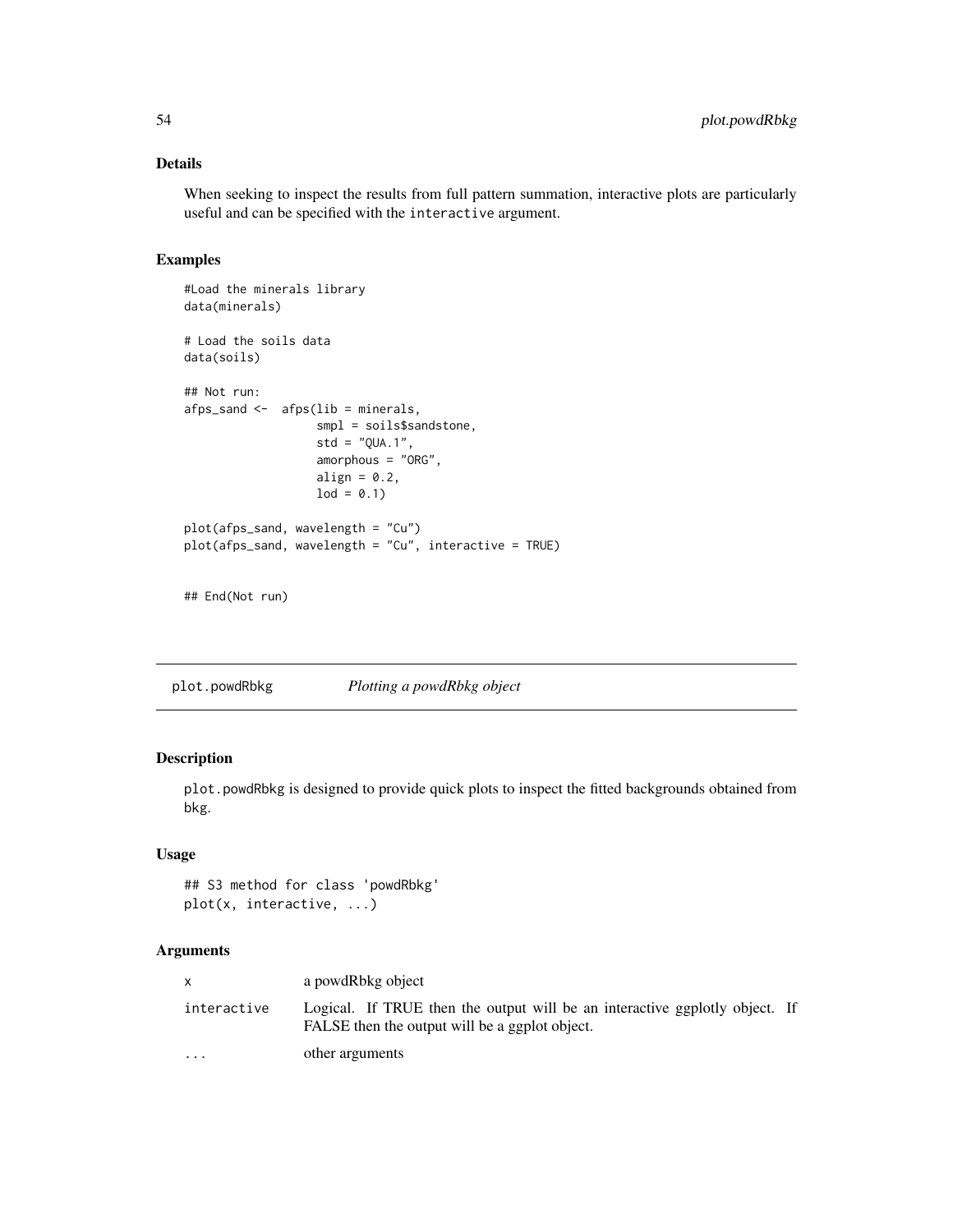## plot.powdRfps 55

# Details

The only mandatory argument is x, which must be a powdRbkg object. Plots can be made interactive using the logical interactive argument.

## Examples

```
# Load the minerals library
data(minerals)
## Not run:
plot(minerals, interactive = TRUE)
```
## End(Not run)

## plot.powdRfps *Plotting elements of a powdRfps object*

#### Description

plot.powdRfps is designed to provide easy, adaptable plots of full pattern summation outputs produced from [fps](#page-27-0).

#### Usage

## S3 method for class 'powdRfps' plot(x, wavelength, mode, group, xlim, show\_excluded, interactive, ...)

| X             | a powdRfps object                                                                                                                                                                                                 |
|---------------|-------------------------------------------------------------------------------------------------------------------------------------------------------------------------------------------------------------------|
| wavelength    | One of "Cu", "Co" or a custom numeric value defining the wavelength (in Angstroms).<br>Used to compute d-spacings. When "Cu" or "Co" are supplied, wavelengths of<br>$1.54056$ or 1.78897 are used, respectively. |
| mode          | One of "fit", "residuals" or "both" defining whether to plot the fitted patterns, the<br>residuals of the fit, or both, respectively. Default = "fit".                                                            |
| group         | A logical parameter used to specify whether the plotted data are grouped ac-<br>cording to the phase name. Default $=$ FALSE.                                                                                     |
| xlim          | A numeric vector providing limits of the x-axis (E.g. $c(10, 60)$ ). Defaults to<br>full x-axis unless specified.                                                                                                 |
| show_excluded | A logical value specifying whether the areas excluded from the fitting are iden-<br>tified in the plot as grey rectangles. Default = TRUE.                                                                        |
| interactive   | logical. If TRUE then the output will be an interactive ggplotly object. If FALSE<br>then the output will be a ggplot object.                                                                                     |
| $\cdots$      | other arguments                                                                                                                                                                                                   |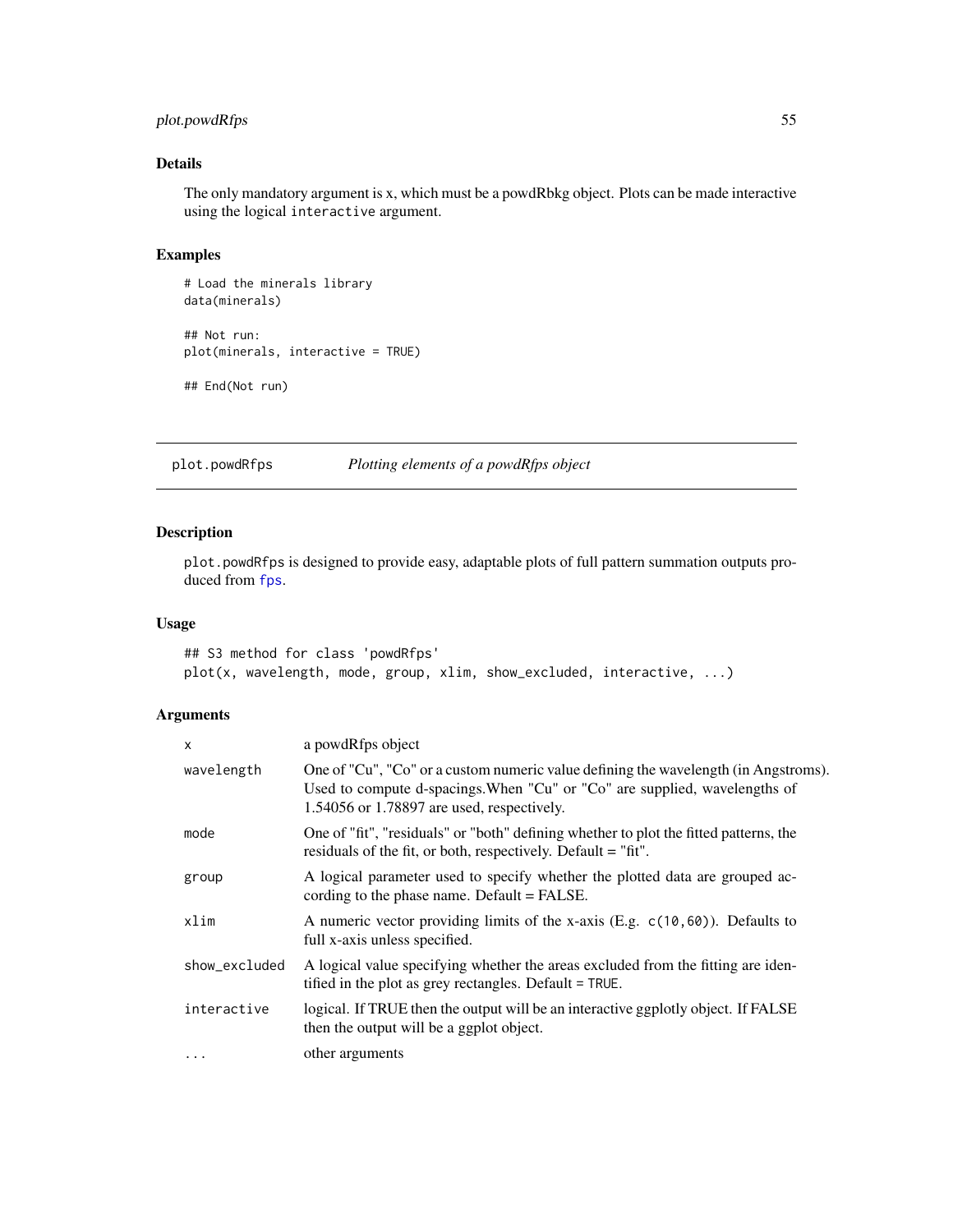## Details

When seeking to inspect the results from full pattern summation, interactive plots are particularly useful and can be specified with the interactive argument.

# Examples

```
#Load the minerals library
data(minerals)
# Load the soils data
data(soils)
## Not run:
fps\_sand \leftarrow fps(lib = minerals,smpl = soils$sandstone,
                refs = minerals$phases$phase_id,
                std = "QUA.1",align = 0.2)
plot(fps_sand, wavelength = "Cu")
plot(fps_sand, wavelength = "Cu", interactive = TRUE)
## End(Not run)
```
plot.powdRlib *Plotting elements of a powdRlib object*

# Description

plot.powdRlib is designed to provide easy, adaptable plots of an XRPD reference library built using the powdRlib constructor function.

#### Usage

```
## S3 method for class 'powdRlib'
plot(x, wavelength, refs, interactive, ...)
```

| $\mathsf{x}$ | a powdRlib object                                                                                                                                                                                               |
|--------------|-----------------------------------------------------------------------------------------------------------------------------------------------------------------------------------------------------------------|
| wavelength   | One of "Cu", "Co" or a custom numeric value defining the wavelength (in Angstroms).<br>Used to compute d-spacings. When "Cu" or "Co" are supplied, wavelengths of<br>1.54056 or 1.78897 are used, respectively. |
| refs         | a character string of reference pattern id's to be plotted                                                                                                                                                      |
| interactive  | Logical. If TRUE then the output will be an interactive ggplotly object. If<br>FALSE then the output will be a ggplot object.                                                                                   |
| $\cdots$     | other arguments                                                                                                                                                                                                 |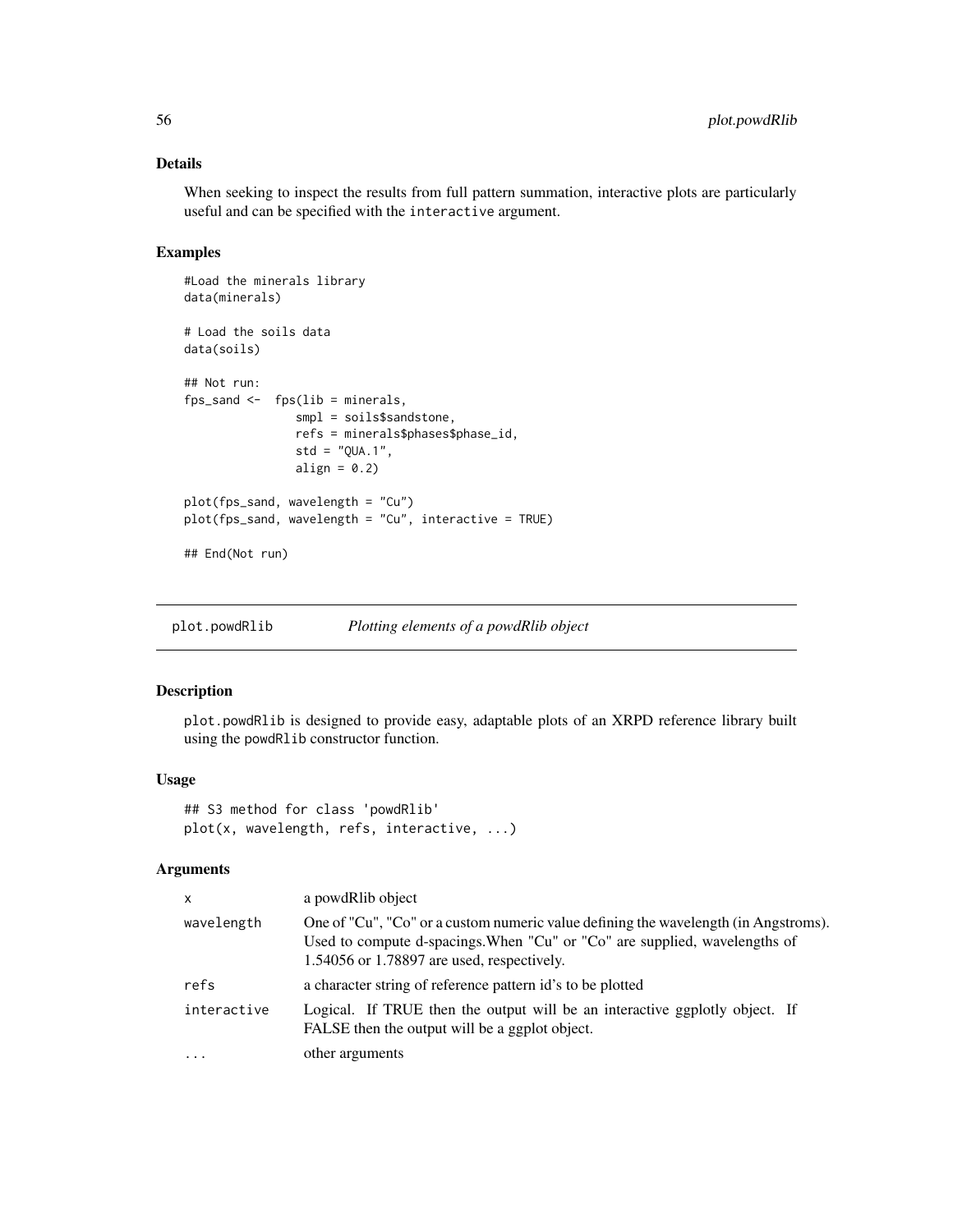## plot.powdRlm 57

# Details

Plots can be made interactive using the logical interactive argument.

## Examples

```
# Load the minerals library
data(minerals)
## Not run:
plot(minerals, wavelength = "Cu", refs = "ALB")
plot(minerals, wavelength = "Cu", refs = "ALB", interactive = TRUE)
## End(Not run)
```
plot.powdRlm *Plotting elements of a powdRlm object*

#### Description

plot.powdRlm is designed to provide easy, adaptable plots of full pattern summation outputs produced from [fps\\_lm](#page-35-0).

## Usage

## S3 method for class 'powdRlm' plot(x, wavelength, mode, xlim, group, show\_excluded, interactive, ...)

| $\mathsf{x}$  | a powdRlm object                                                                                                                                                                                                  |
|---------------|-------------------------------------------------------------------------------------------------------------------------------------------------------------------------------------------------------------------|
| wavelength    | One of "Cu", "Co" or a custom numeric value defining the wavelength (in Angstroms).<br>Used to compute d-spacings. When "Cu" or "Co" are supplied, wavelengths of<br>$1.54056$ or 1.78897 are used, respectively. |
| mode          | One of "fit", "residuals" or "both" defining whether to plot the fitted patterns, the<br>residuals of the fit, or both, respectively. Default = "fit".                                                            |
| xlim          | A numeric vector providing limits of the x-axis (E.g. $c(10, 60)$ ). Defaults to<br>full x-axis unless specified.                                                                                                 |
| group         | A logical parameter used to specify whether the plotted data are grouped ac-<br>cording to the phase name. Default $=$ FALSE.                                                                                     |
| show_excluded | A logical value specifying whether the areas excluded from the fitting are iden-<br>tified in the plot as grey rectangles. Default = TRUE.                                                                        |
| interactive   | logical. If TRUE then the output will be an interactive ggplotly object. If FALSE<br>then the output will be a ggplot object.                                                                                     |
| $\cdots$      | other arguments                                                                                                                                                                                                   |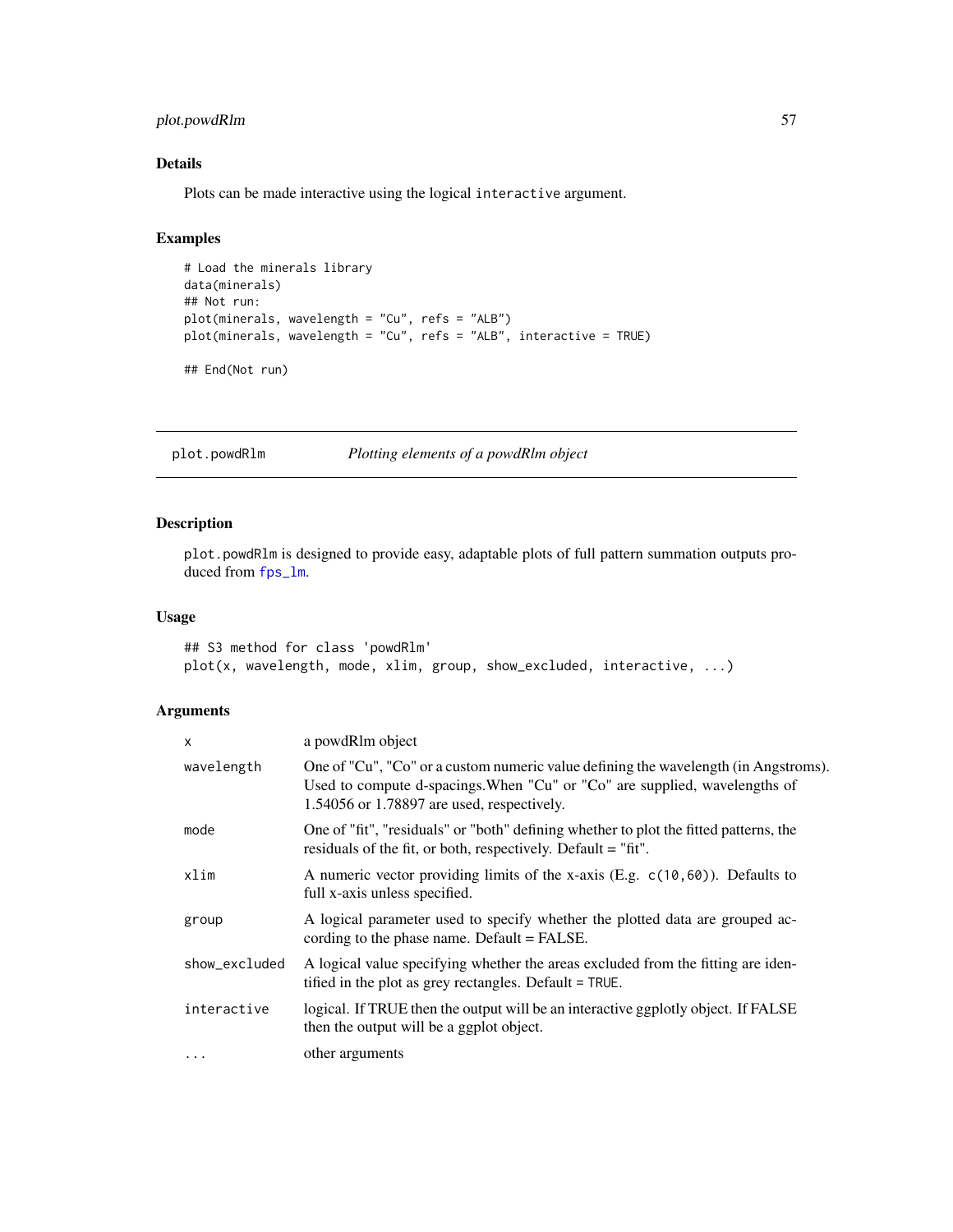#### Details

When seeking to inspect the results from full pattern summation, interactive plots are particularly useful and can be specified with the interactive argument.

## Examples

```
data(rockjock)
data(rockjock_mixtures)
#Compute the PCA and loadings
x1 <- xrpd_pca(rockjock_mixtures,
              mean_center = TRUE,
               bin\_size = 1,
               root_transform = 1)
## Not run:
fps_lm_out <- fps_lm(rockjock,
                     smpl = data.frame("x" = x1$loadings$tth,"y'' = x1$loadings$Dim.1),
                     refs = rockjock$phases$phase_id,
                     std = "QUARTZ",
                     align = 0.3,
                     p = 0.01plot(fps_lm_out,
    wavelength = "Cu",
    interactive = TRUE,
    group = TRUE)
```
## End(Not run)

plot.XY *Plotting an XY object*

#### Description

plot.XY is designed to provide easy, adaptable plots of an XRPD pattern.

#### Usage

```
## S3 method for class 'XY'
plot(x, wavelength, xlim, normalise, interactive, ...)
```
#### Arguments

x an XY object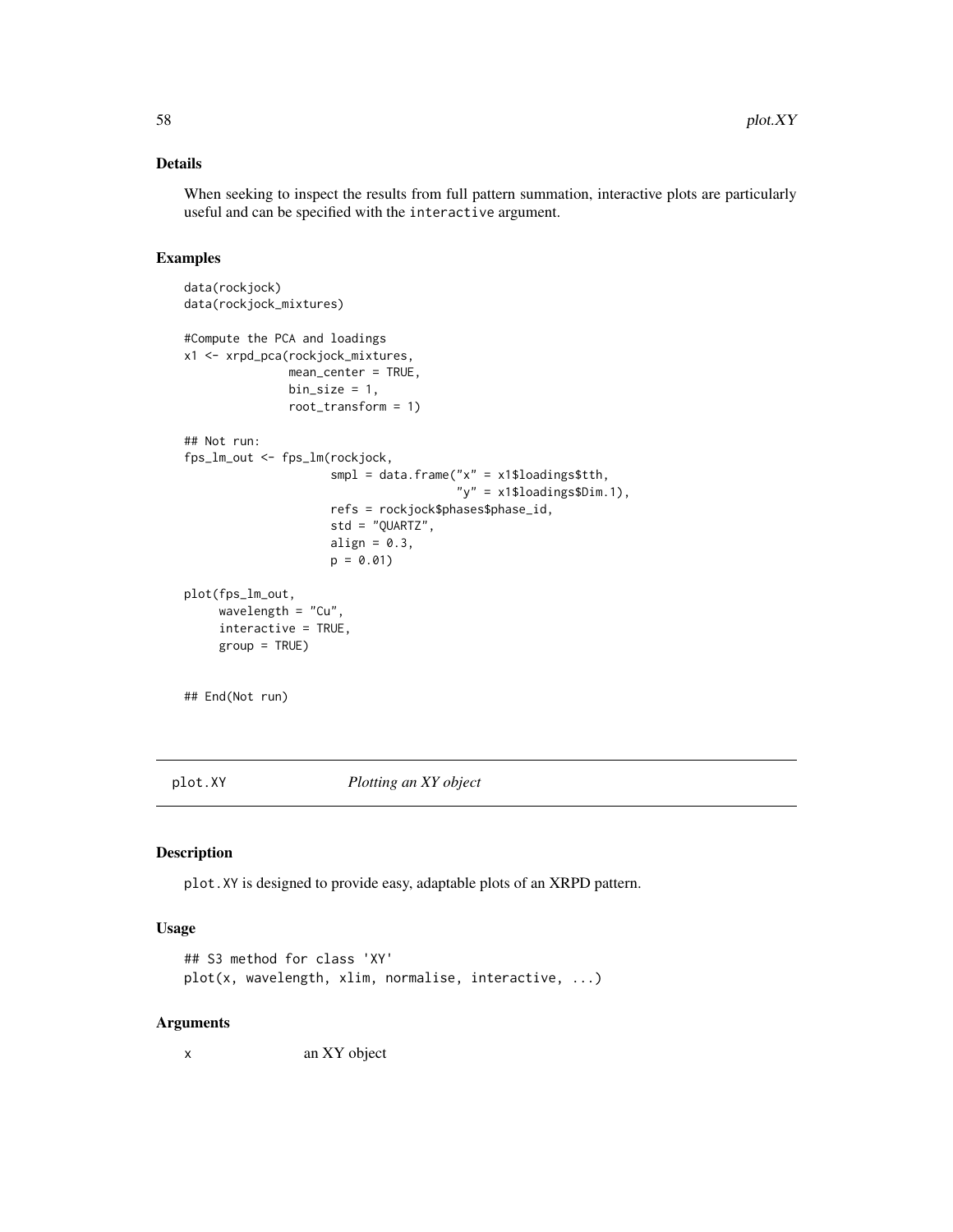#### powdR 59

| wavelength  | One of "Cu", "Co" or a custom numeric value defining the wavelength (in Angstroms).<br>Used to compute d-spacings. When "Cu" or "Co" are supplied, wavelengths of<br>$1.54056$ or 1.78897 are used, respectively. |
|-------------|-------------------------------------------------------------------------------------------------------------------------------------------------------------------------------------------------------------------|
| xlim        | A numeric vector providing limits of the x-axis (E.g. $c(10, 60)$ ). Defaults to<br>full x-axis unless specified.                                                                                                 |
| normalise   | Logical. If TRUE then count intensities will be normalised to a minimum of<br>zero and maximum of $1$ . Default = FALSE.                                                                                          |
| interactive | Logical. If TRUE then the output will be an interactive ggplotly object. If<br>FALSE then the output will be a ggplot object.                                                                                     |
| $\ddots$    | other arguments                                                                                                                                                                                                   |

# Details

Plots can be made interactive using the logical interactive argument.

#### Examples

```
# Load the minerals library
data(rockjock_mixtures)
## Not run:
plot(rockjock_mixtures$Mix1, wavelength = "Cu")
plot(rockjock_mixtures$Mix1, wavelength = "Cu", interactive = TRUE)
```
## End(Not run)

powdR *powdR: Full Pattern Summation of X-Ray Powder Diffraction Data*

#### Description

An implementation of the full pattern summation approach to quantitative mineralogy from X-ray powder diffraction data (Chipera & Bish, 2002, 2013; Eberl, 2003; Butler & Hillier 2021).

#### Author(s)

Benjamin Butler, The James Hutton Institute, Aberdeen, UK

#### References

Butler, B. M., Hillier, S., 2021.powdR: An R package for quantitative mineralogy using full pattern summation of X-ray powder diffraction data. Comp. Geo. 147, 104662. doi:10.1016/j.cageo.2020.104662

Chipera, S.J., Bish, D.L., 2013. Fitting Full X-Ray Diffraction Patterns for Quantitative Analysis: A Method for Readily Quantifying Crystalline and Disordered Phases. Adv. Mater. Phys. Chem. 03, 47-53. doi:10.4236/ampc.2013.31A007

Chipera, S.J., Bish, D.L., 2002. FULLPAT: A full-pattern quantitative analysis program for X-ray powder diffraction using measured and calculated patterns. J. Appl. Crystallogr. 35, 744-749. doi:10.1107/S0021889802017405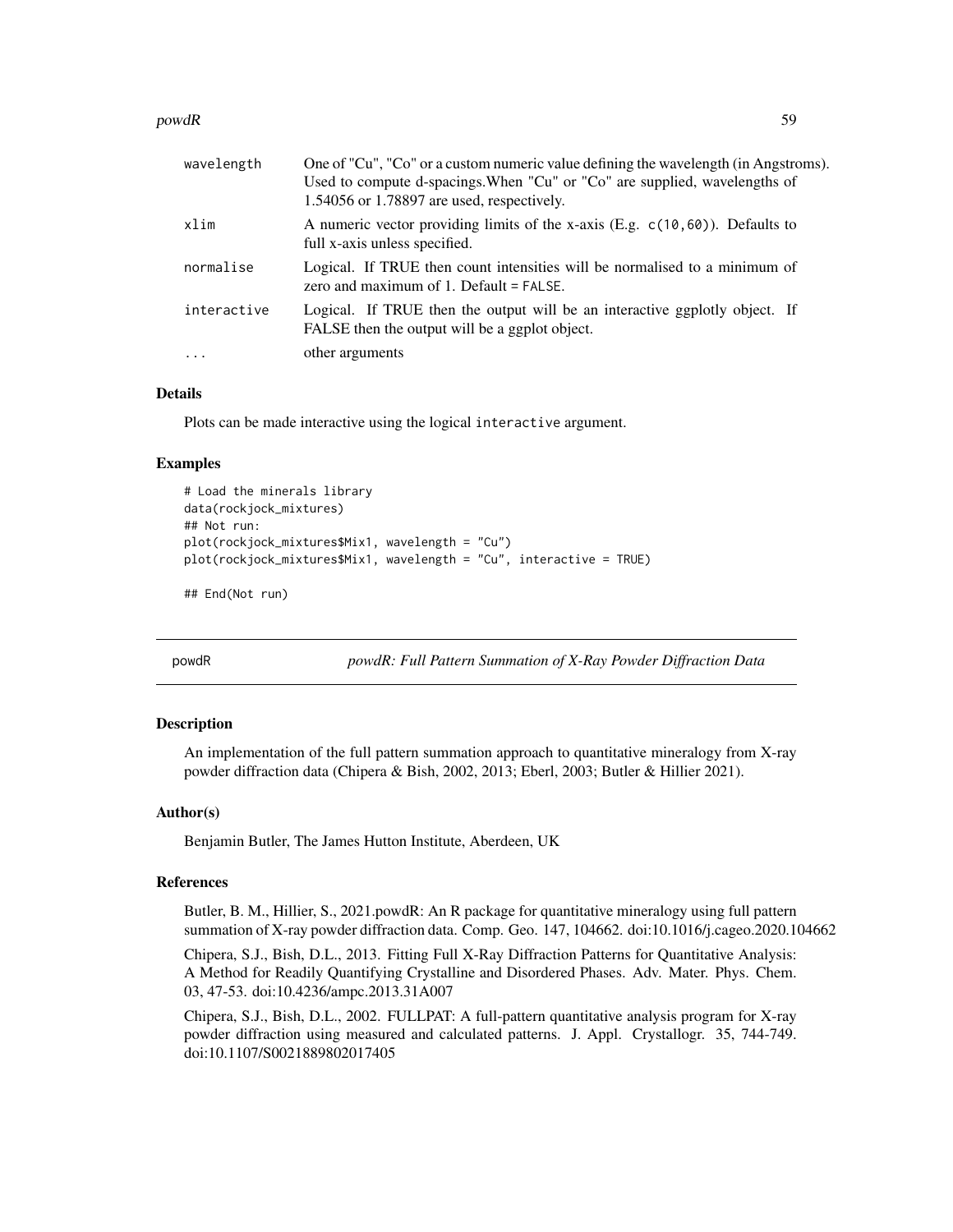Eberl, D.D., 2003. User's guide to ROCKJOCK - A program for determining quantitative mineralogy from powder X-ray diffraction data. Boulder, CA.

powdRlib *Create an XRPD reference library*

## Description

A constructor function for creating a powdRlib object from two tables of data. The resulting powdRlib object is required when using [fps](#page-27-0) or [afps](#page-2-0).

#### Usage

powdRlib(xrd\_table, phases\_table, check\_names)

## Arguments

| xrd_table    | A data frame of the count intensities of the XRPD reference patterns, all scaled<br>to same maximum intensity, with their 2 theta axis as the first column.                      |
|--------------|----------------------------------------------------------------------------------------------------------------------------------------------------------------------------------|
| phases_table | A data frame of the required data (phase ID, phase name, and reference intensity<br>ratio) for each reference pattern.                                                           |
| check_names  | A logical argument defining whether the column names in the data supplied in<br>xrd_table are syntactically valid variable names and are not duplicated. De-<br>$fault = TRUE$ . |

## Value

a powdRlib object with components:

| xrd    | a data frame of the count intensities of the reference patterns                                    |
|--------|----------------------------------------------------------------------------------------------------|
| tth    | a vector of the 2theta axis                                                                        |
| phases | a 3 column data frame of the IDs, names and reference intensity ratios of the<br>reference pattern |

#### Examples

#load an example xrd\_table data(minerals\_xrd) #load an example phases\_table data(minerals\_phases)

```
#Create a reference library object
xrd_lib <- powdRlib(xrd_table = minerals_xrd,
                   phases_table = minerals_phases)
```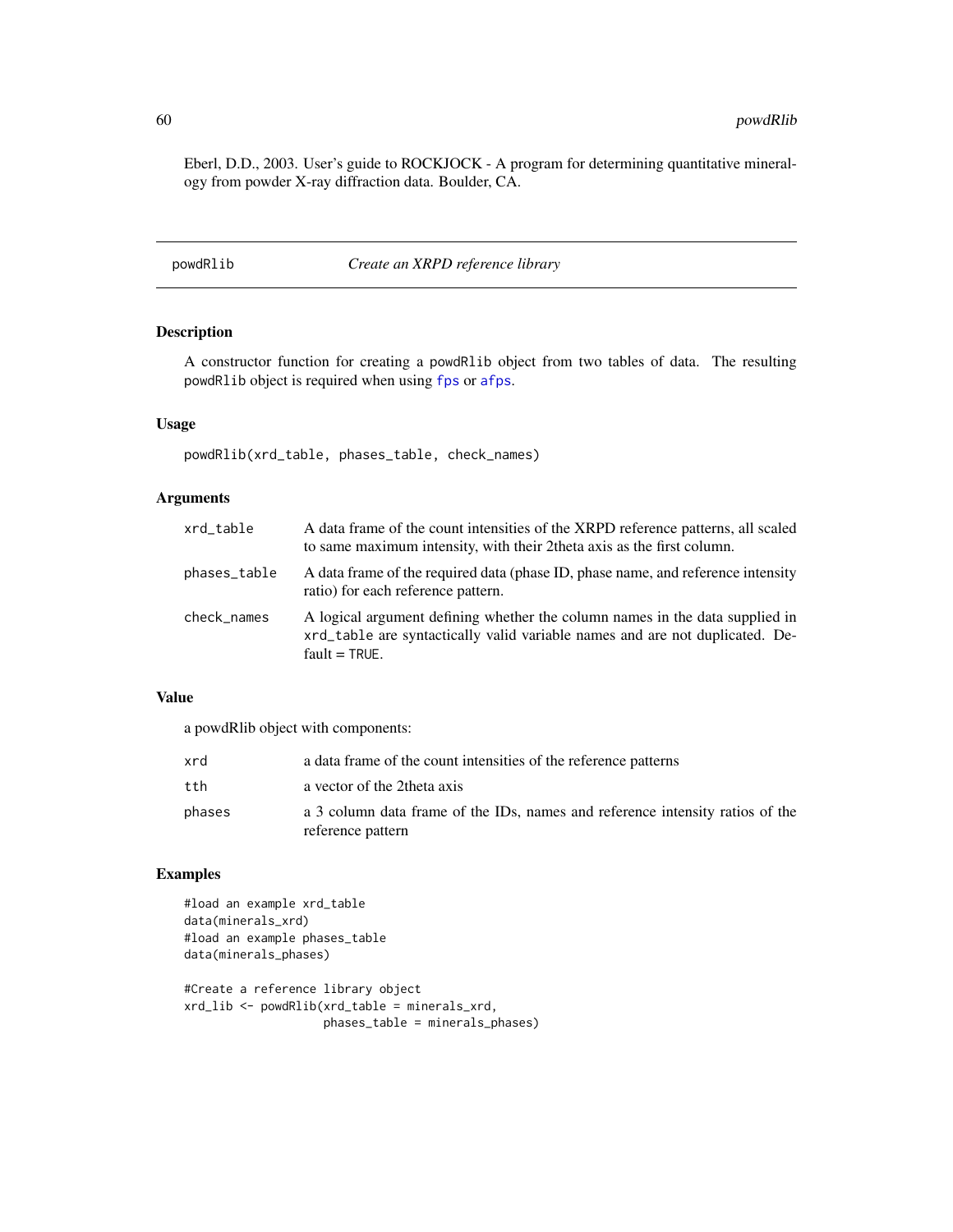## Description

r computes the difference between a measured and fitted pattern. See equation for R in section 2.1 of Butler and Hillier (2021).

## Usage

r(measured, fitted, weighting)

#### Arguments

| measured  | a vector of count intensities for a measured pattern                                                                                                                                                                                                                                                                                                       |
|-----------|------------------------------------------------------------------------------------------------------------------------------------------------------------------------------------------------------------------------------------------------------------------------------------------------------------------------------------------------------------|
| fitted    | a vector of count intensities for a fitted pattern                                                                                                                                                                                                                                                                                                         |
| weighting | an optional weighting vector of the same length as those specified in measured<br>and fitted, which specifies areas of the pattern to either emphasise (values ><br>1) or omit (values $= 0$ ) from the calculation. Use with caution. Default is simply<br>a weighting vector where all values are 1, which hence has no effect on the<br>computed value. |

#### Value

a single numeric value

## References

Butler, B.M., Hillier, S., 2021. powdR: An R package for quantitative mineralogy using full pattern summation of X-ray powder diffraction data. Computers and Geosciences. 147, 104662. doi:10.1016/j.cageo.2020.104662

#### Examples

```
# Load soils xrd data
data(soils)
```
#Load minerals library data(minerals)

```
## Not run:
#Produce a fit
fps_sand \leq fps(lib = minerals,
                 smpl = soils$sandstone,
                 refs = minerals$phases$phase_id,
                 std = "QUA.1",align = 0.2)
```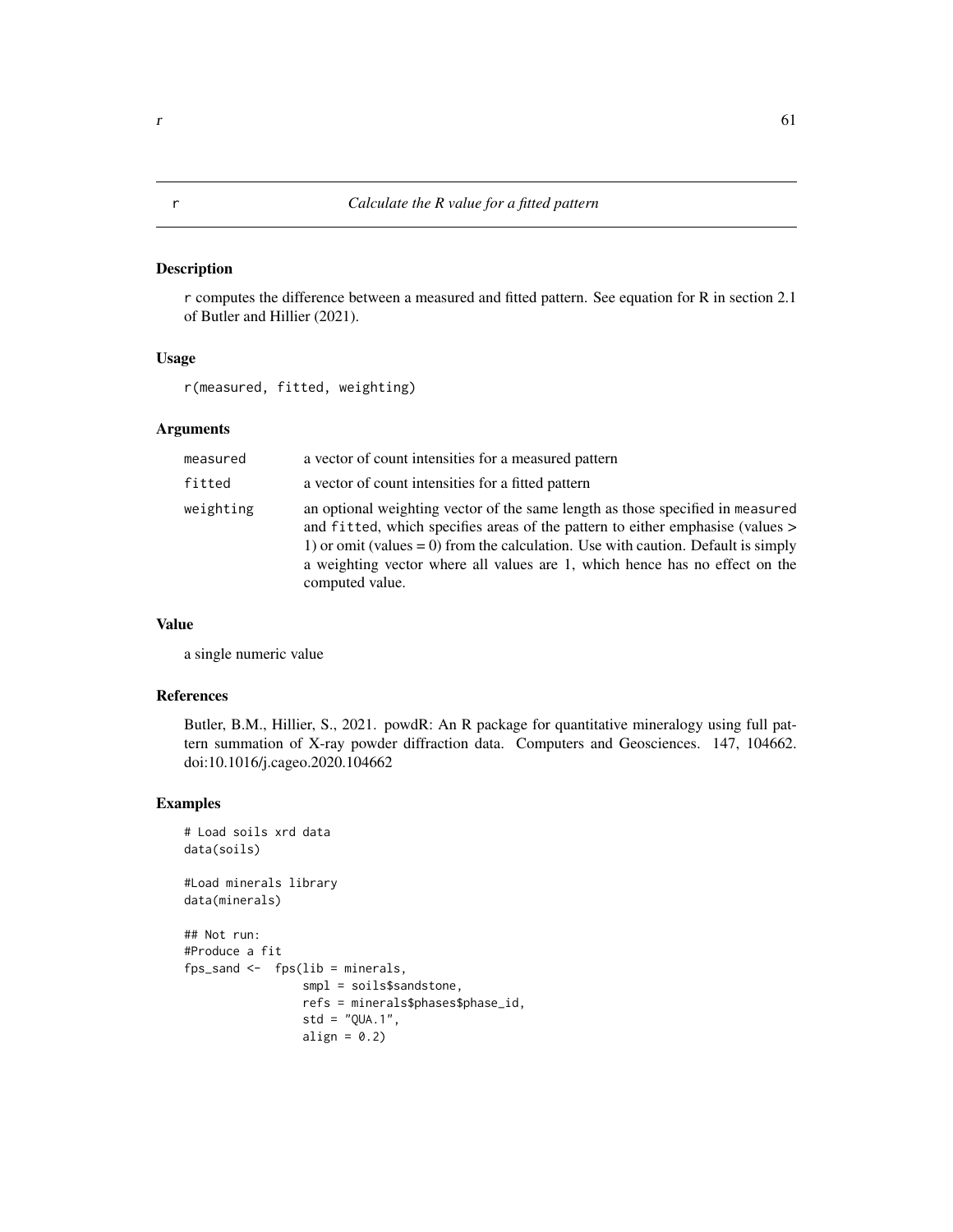```
r(measured = fps_sand$measured,
 fitted = fps_sand$fitted)
## End(Not run)
```
#### read\_xy *Read ASCII XY data*

#### Description

read\_xy is a wrapper for read.csv that is designed for space separated XRPD data.

## Usage

read\_xy(files, header, sep)

## Arguments

| files  | path of the file(s) to be imported.                                                                                                                     |
|--------|---------------------------------------------------------------------------------------------------------------------------------------------------------|
| header | a logical value indicating whether the file contains the names of the variables as<br>its first line. Default $=$ FALSE.                                |
| sep    | the field separator character. Values on each line of the file are separated by this<br>character. Default $=$ $"$ , indicating space separated format. |

## Value

If only one path is supplied then an XY data frame with 2 columns is returned, the first being the 2theta axis and the second being the count intensities. If more than one path is supplied then a multiXY list is returned, with each item in the list being an XY data frame as already described.

#### Examples

```
#load example XY file
file <- system.file("extdata/D5000/xy/D5000_1.xy", package = "powdR")
xy <- read_xy(file)
#Load multiple XY files
files <- dir(system.file("extdata/D5000/xy", package = "powdR"),
            full.names = TRUE)
xy_list <- read_xy(files)
## Not run:
plot(xy_list, wavelength = "Cu")
plot(xy_list, wavelength = "Cu", interactive = TRUE)
## End(Not run)
```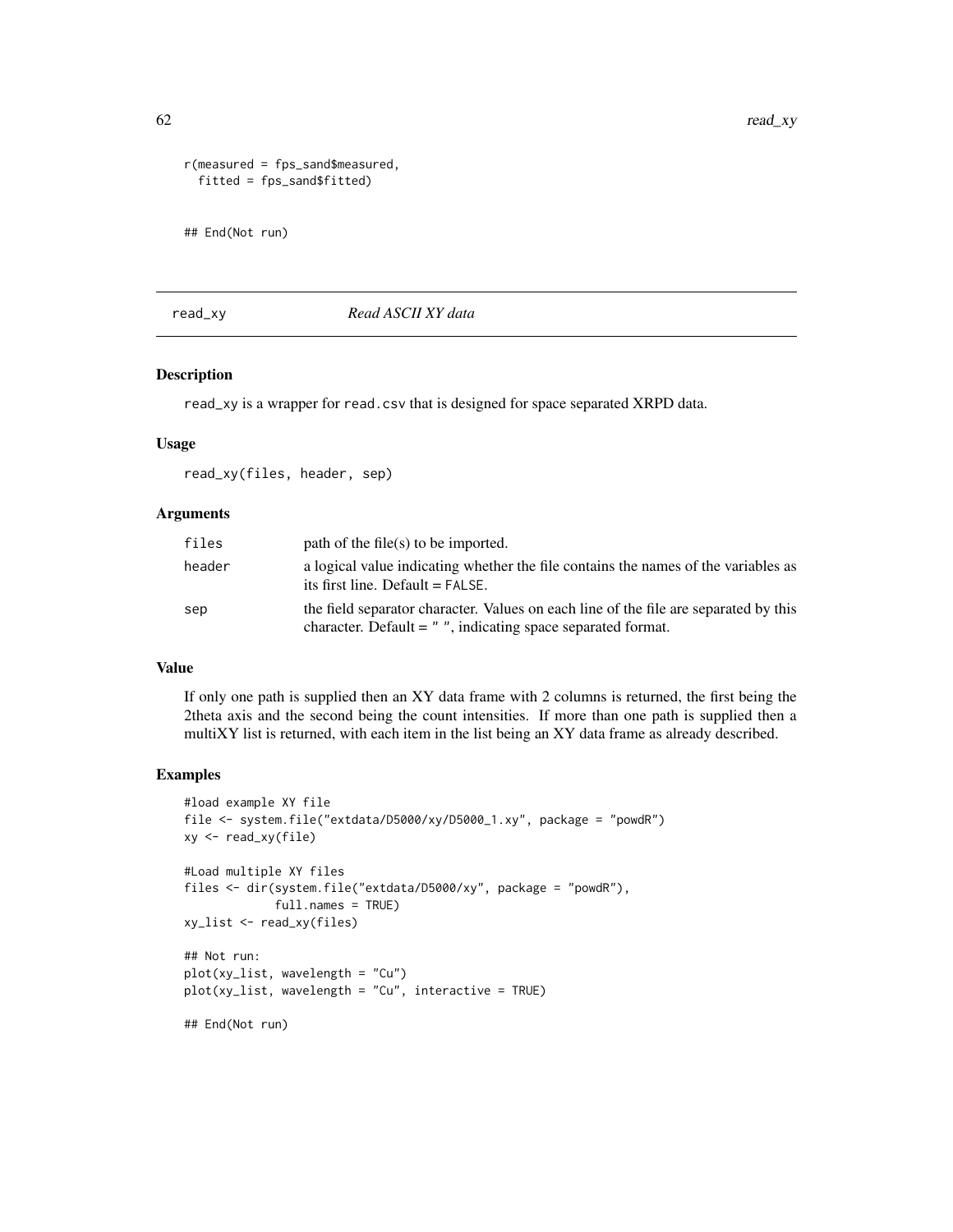regroup *regroup*

## Description

regroup allows an alternative grouping structure to be applied to powdRfps and powdRafps objects. For more details see ?regroup.powdRfps or ?regroup.powdRafps.

#### Usage

regroup(x, ...)

#### Arguments

|          | A powdRfps or powdRafps object                        |
|----------|-------------------------------------------------------|
| $\cdots$ | Other parameters passed to methods e.g. fps. powdRlib |

# Details

powdRfps and powdRafps objects contain a data frame called phases\_grouped that summarises phase concentrations based on defined mineral groups from the powdRlib reference library. regroup allows you to change this grouping structure by supplying new group identities.

# Value

a powdRfps or powdRafps object with components:

| tth                    | a vector of the 2theta scale of the fitted data                                                                                                         |  |
|------------------------|---------------------------------------------------------------------------------------------------------------------------------------------------------|--|
| fitted                 | a vector of the count intensities of fitted XRPD pattern                                                                                                |  |
| measured               | a vector of the count intensities of original XRPD measurement (aligned)                                                                                |  |
| residuals              | a vector of the residuals (measured minus fitted)                                                                                                       |  |
| phases                 | a data frame of the phases used to produce the fitted pattern                                                                                           |  |
|                        | phases_grouped the phases dataframe grouped and summed by phase_name                                                                                    |  |
| obi                    | named vector of the objective parameters summarising the quality of the fit                                                                             |  |
| weighted_pure_patterns |                                                                                                                                                         |  |
|                        | a data frame of reference patterns used to produce the fitted pattern. All patterns<br>have been weighted according to the coefficients used in the fit |  |
| coefficients           | a named vector of coefficients used to produce the fitted pattern                                                                                       |  |
| inputs                 | a list of input arguments used in the function call                                                                                                     |  |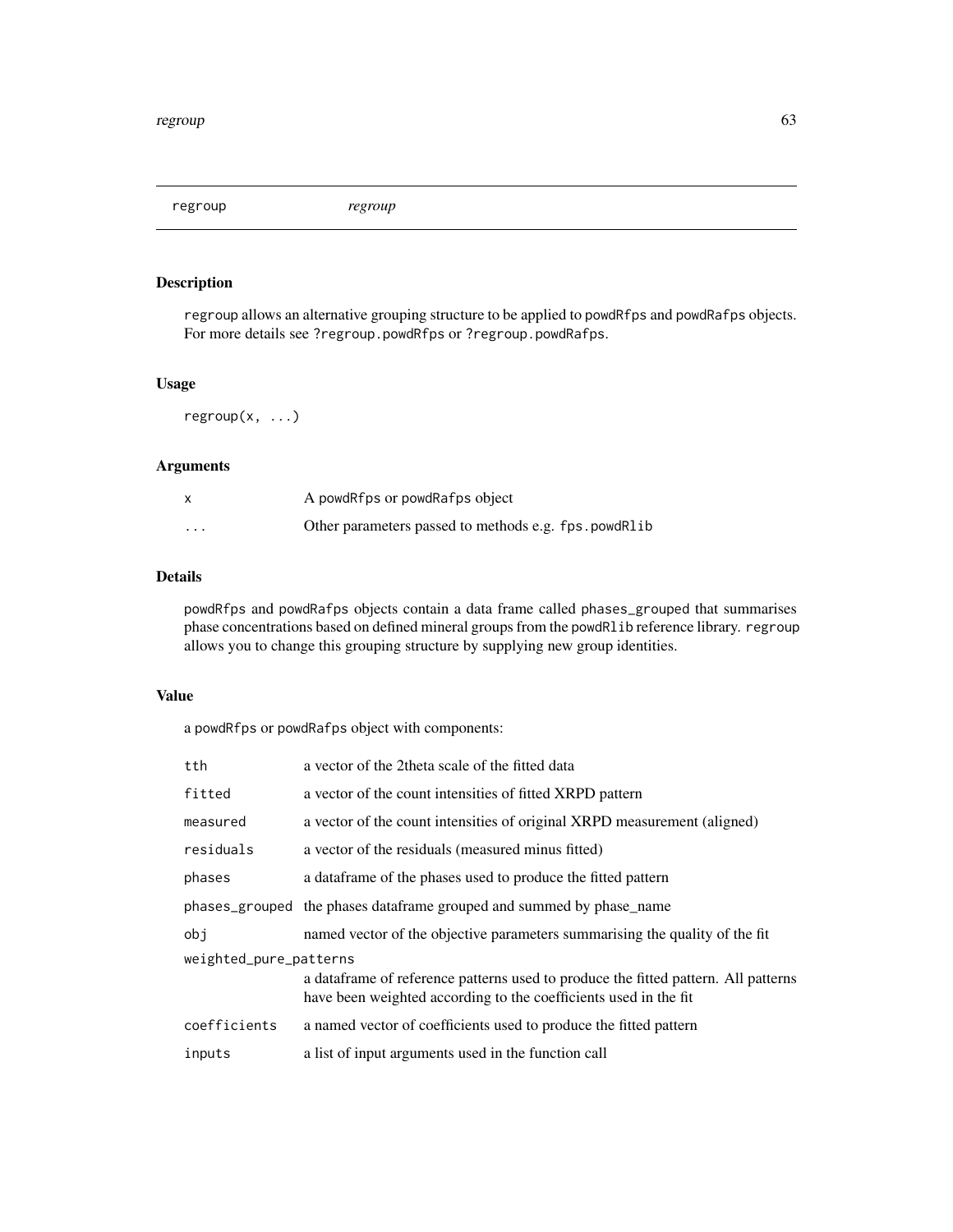#### Examples

```
#Load the minerals library
data(minerals)
#Load the soils data
data(soils)
#Load the regrouping structure
data(minerals_regroup)
## Not run:
fps_sandstone <- fps(lib = minerals,
                     smpl = soils$sandstone,
                     refs = minerals$phases$phase_id,
                     std = "QUA.1",align = 0.2)
fps_sandstone_regrouped <- regroup(fps_sandstone,
                                   minerals_regroup)
fps_sandstone_regrouped$phases_grouped
## End(Not run)
```
regroup.powdRafps *regroup*

#### Description

regroup.powdRafps allows an alternative grouping structure to be applied to powdRafps objects.

#### Usage

```
## S3 method for class 'powdRafps'
regroup(x, y, ...)
```
#### **Arguments**

| $\mathsf{x}$            | A powdRafps object                                                                                                                                                    |
|-------------------------|-----------------------------------------------------------------------------------------------------------------------------------------------------------------------|
| y                       | A data frame. First column contains the phase IDs covering all those present<br>in x\$phases\$phase_id. Second column contains the desired grouping of each<br>phase. |
| $\cdot$ $\cdot$ $\cdot$ | other arguments                                                                                                                                                       |

## Details

powdRafps objects contain a data frame called phases\_grouped that summarises phase concentrations based on defined mineral groups from the powdRlib reference library. regroup allows you to change this grouping structure by supplying new group identities.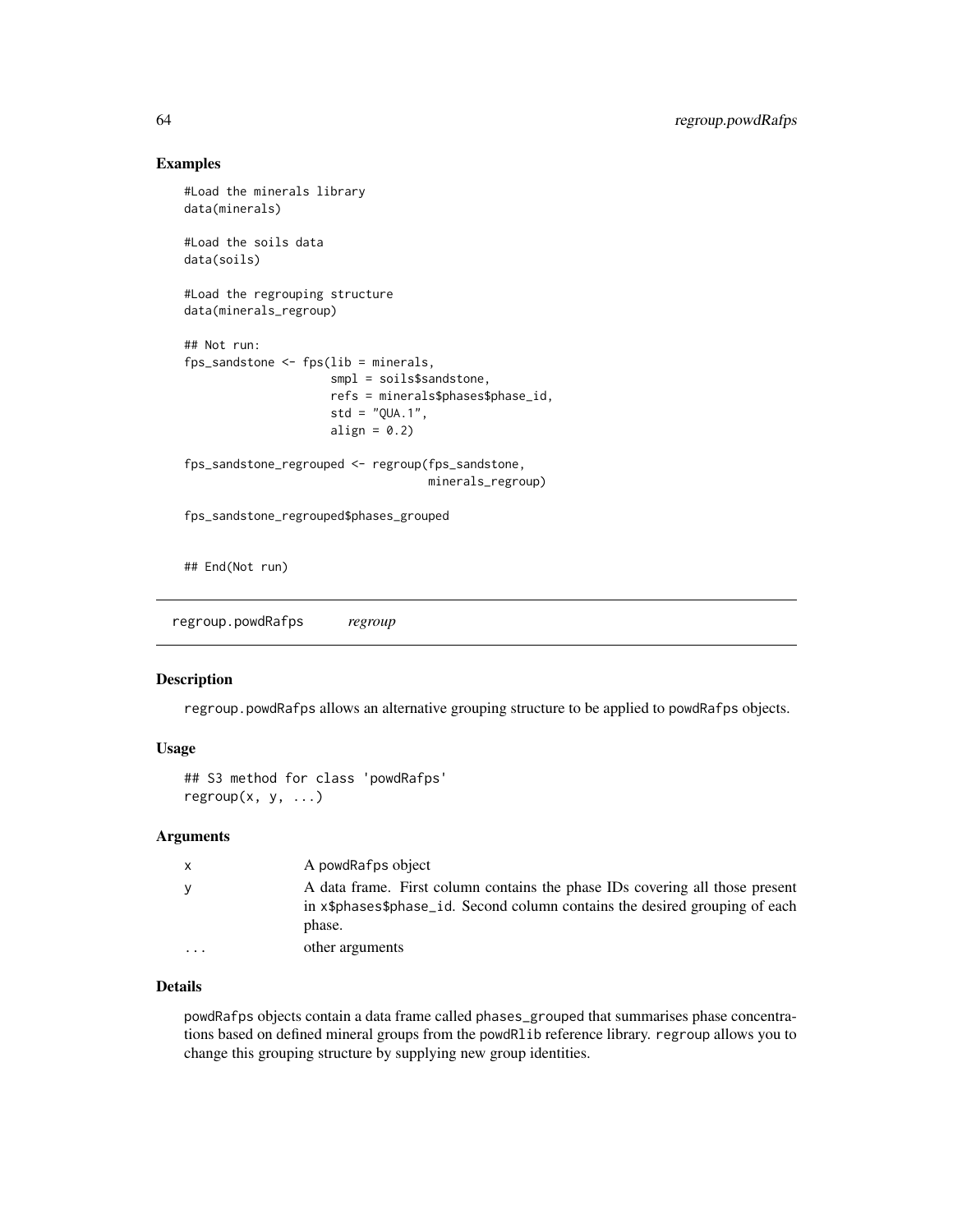# Value

a powdRafps object with components:

| tth                    | a vector of the 2theta scale of the fitted data                                                                                                         |  |
|------------------------|---------------------------------------------------------------------------------------------------------------------------------------------------------|--|
| fitted                 | a vector of the count intensities of fitted XRPD pattern                                                                                                |  |
| measured               | a vector of the count intensities of original XRPD measurement (aligned)                                                                                |  |
| residuals              | a vector of the residuals (measured minus fitted)                                                                                                       |  |
| phases                 | a data frame of the phases used to produce the fitted pattern                                                                                           |  |
|                        | phases_grouped the phases dataframe grouped and summed by phase_name                                                                                    |  |
| obi                    | named vector of the objective parameters summarising the quality of the fit                                                                             |  |
| weighted_pure_patterns |                                                                                                                                                         |  |
|                        | a data frame of reference patterns used to produce the fitted pattern. All patterns<br>have been weighted according to the coefficients used in the fit |  |
| coefficients           | a named vector of coefficients used to produce the fitted pattern                                                                                       |  |
| inputs                 | a list of input arguments used in the function call                                                                                                     |  |

## Examples

#Load the minerals library data(minerals) # Load the soils data data(soils) #Load the regrouping structure

data(minerals\_regroup)

```
## Not run:
afps_sandstone <- afps(lib = minerals,
                      smpl = soils$sandstone,
                      std = "QUA.2",align = 0.2,
                      lod = 0.2,amorphous = "ORG".amorphous_lod = 1)
```
afps\_sandstone\_regrouped <- regroup(afps\_sandstone, minerals\_regroup)

afps\_sandstone\_regrouped\$phases\_grouped

## End(Not run)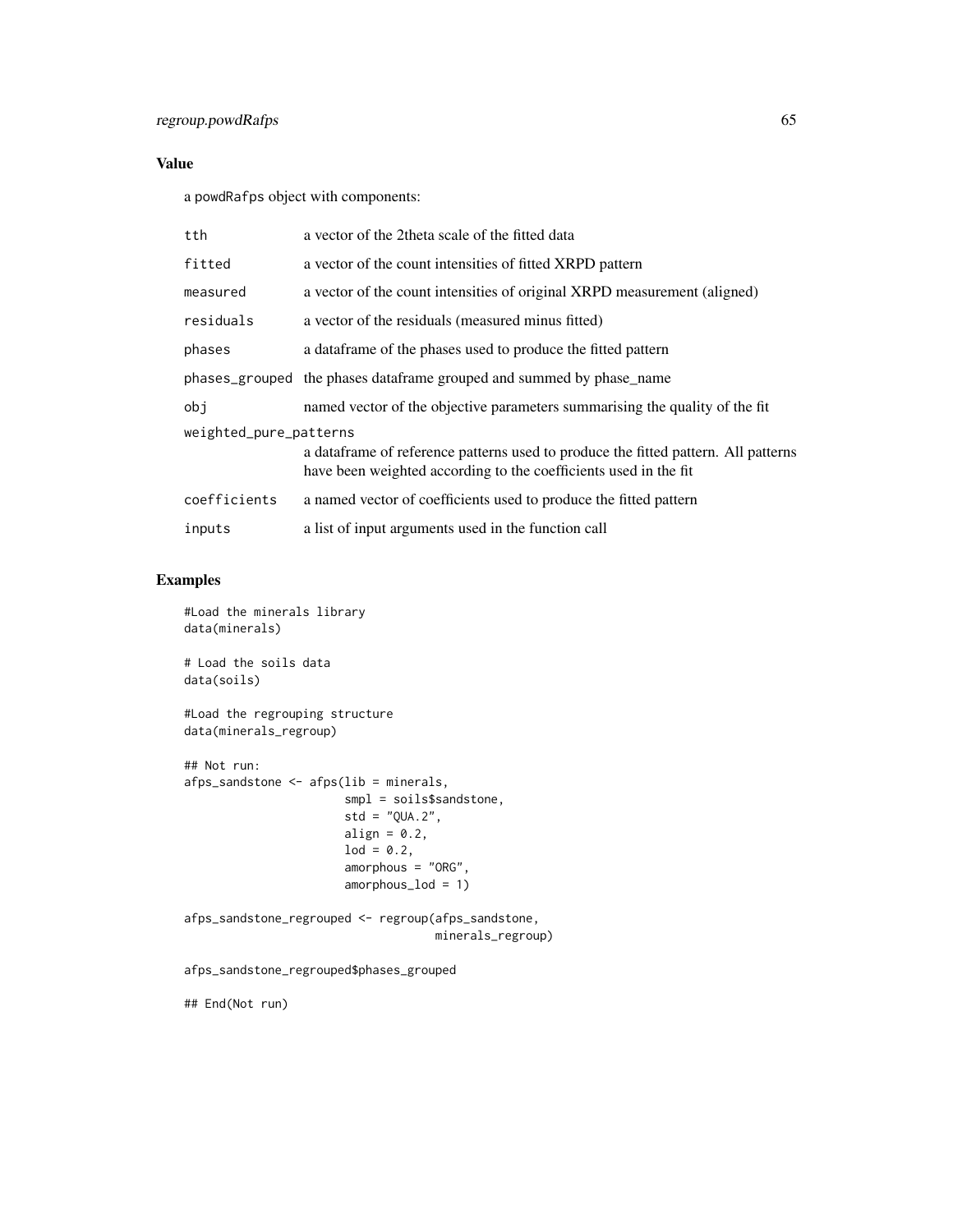regroup.powdRfps *regroup*

#### Description

regroup.powdRfps allows an alternative grouping structure to be applied to powdRfps objects.

## Usage

## S3 method for class 'powdRfps'  $regroup(x, y, ...)$ 

#### Arguments

| $\mathsf{x}$         | A powdRfps object                                                                                                                                                     |
|----------------------|-----------------------------------------------------------------------------------------------------------------------------------------------------------------------|
| <b>V</b>             | A data frame. First column contains the phase IDs covering all those present<br>in x\$phases\$phase_id. Second column contains the desired grouping of each<br>phase. |
| $\ddot{\phantom{0}}$ | other arguments                                                                                                                                                       |

# Details

powdRfps objects contain a data frame called phases\_grouped that summarises phase concentrations based on defined mineral groups from the powdRlib reference library. regroup allows you to change this grouping structure by supplying new group identities.

## Value

a powdRfps object with components:

| tth                    | a vector of the 2theta scale of the fitted data                                                                                                         |  |
|------------------------|---------------------------------------------------------------------------------------------------------------------------------------------------------|--|
| fitted                 | a vector of the count intensities of fitted XRPD pattern                                                                                                |  |
| measured               | a vector of the count intensities of original XRPD measurement (aligned)                                                                                |  |
| residuals              | a vector of the residuals (measured minus fitted)                                                                                                       |  |
| phases                 | a dataframe of the phases used to produce the fitted pattern                                                                                            |  |
|                        | phases_grouped the phases dataframe grouped and summed by phase_name                                                                                    |  |
| obi                    | named vector of the objective parameters summarising the quality of the fit                                                                             |  |
| weighted_pure_patterns |                                                                                                                                                         |  |
|                        | a data frame of reference patterns used to produce the fitted pattern. All patterns<br>have been weighted according to the coefficients used in the fit |  |
| coefficients           | a named vector of coefficients used to produce the fitted pattern                                                                                       |  |
| inputs                 | a list of input arguments used in the function call                                                                                                     |  |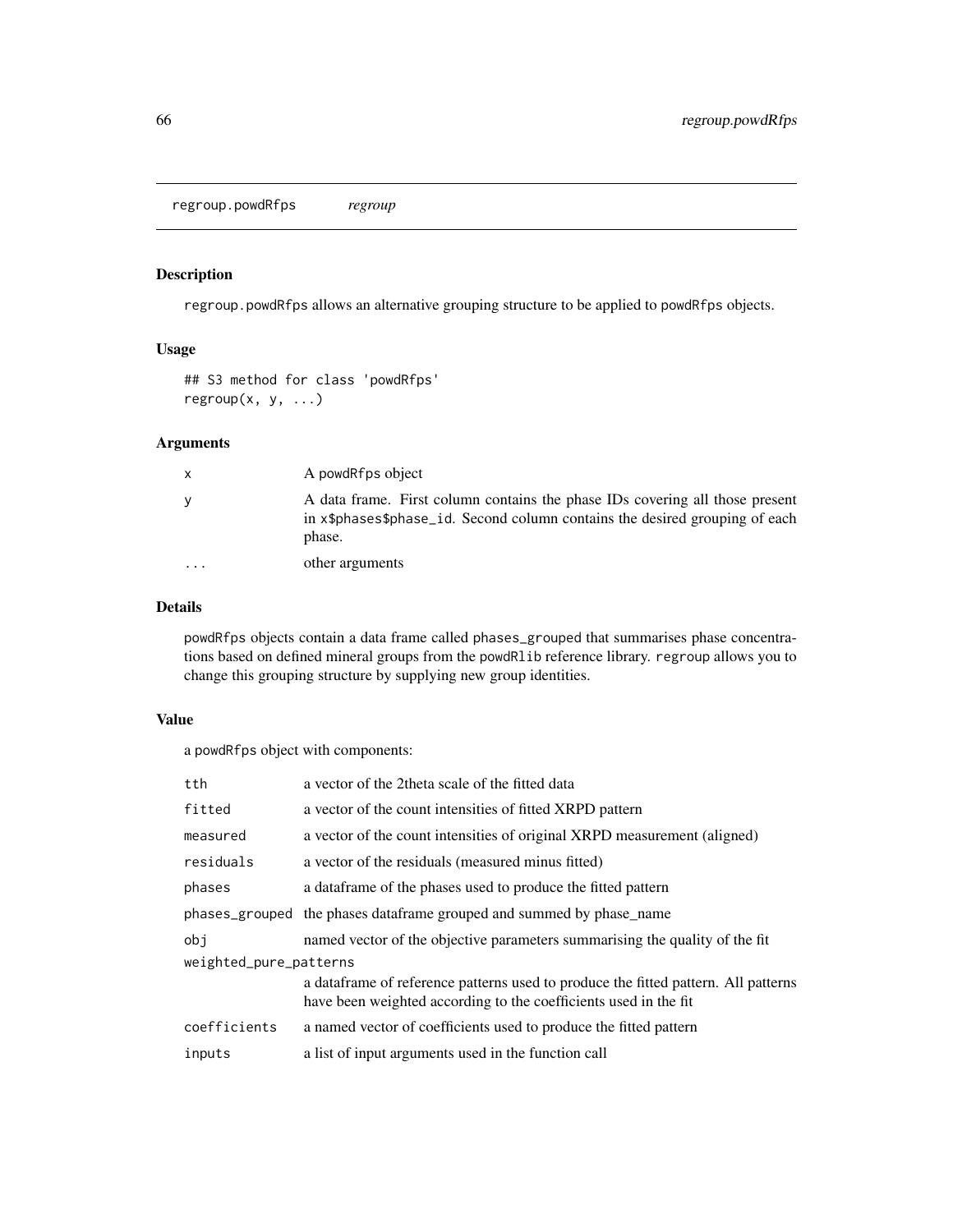#### rockjock 67

#### Examples

```
#Load the minerals library
data(minerals)
#Load the soils data
data(soils)
#Load the regrouping structure
data(minerals_regroup)
## Not run:
fps_sandstone <- fps(lib = minerals,
                     smpl = soils$sandstone,
                     refs = minerals$phases$phase_id,
                     std = "QUA.1",align = 0.2)
fps_sandstone_regrouped <- regroup(fps_sandstone,
                                   minerals_regroup)
fps_sandstone_regrouped$phases_grouped
## End(Not run)
```
rockjock *RockJock reference library*

#### **Description**

A powdRlib object of 168 pure reference patterns from the RockJock library (Cu K-alpha radiation) along with reference intensity ratios. Note that compared to same library supplied with RockJock the powdR patterns have been normalised to 10,000 counts and reference intensity ratios transformed so that all are relative to that of corundum, which has been set to a value of 1.0. Can be used with the fps() and afps() functions for quantitative analysis. Example mixtures for testing the rockjock library with known concentrations are available in the rockjock\_mixtures data. See ?rockjock\_mixtures.

#### Usage

rockjock

#### Format

A powdRlib object of 3 components

xrd A dataframe of all the count intensities of all reference patterns. Column names denote the unique phase ID of each reference pattern

tth A vector of the 2theta scale for all reference patterns in the library

phases A dataframe the phase IDs, names and reference intensity ratios (RIR)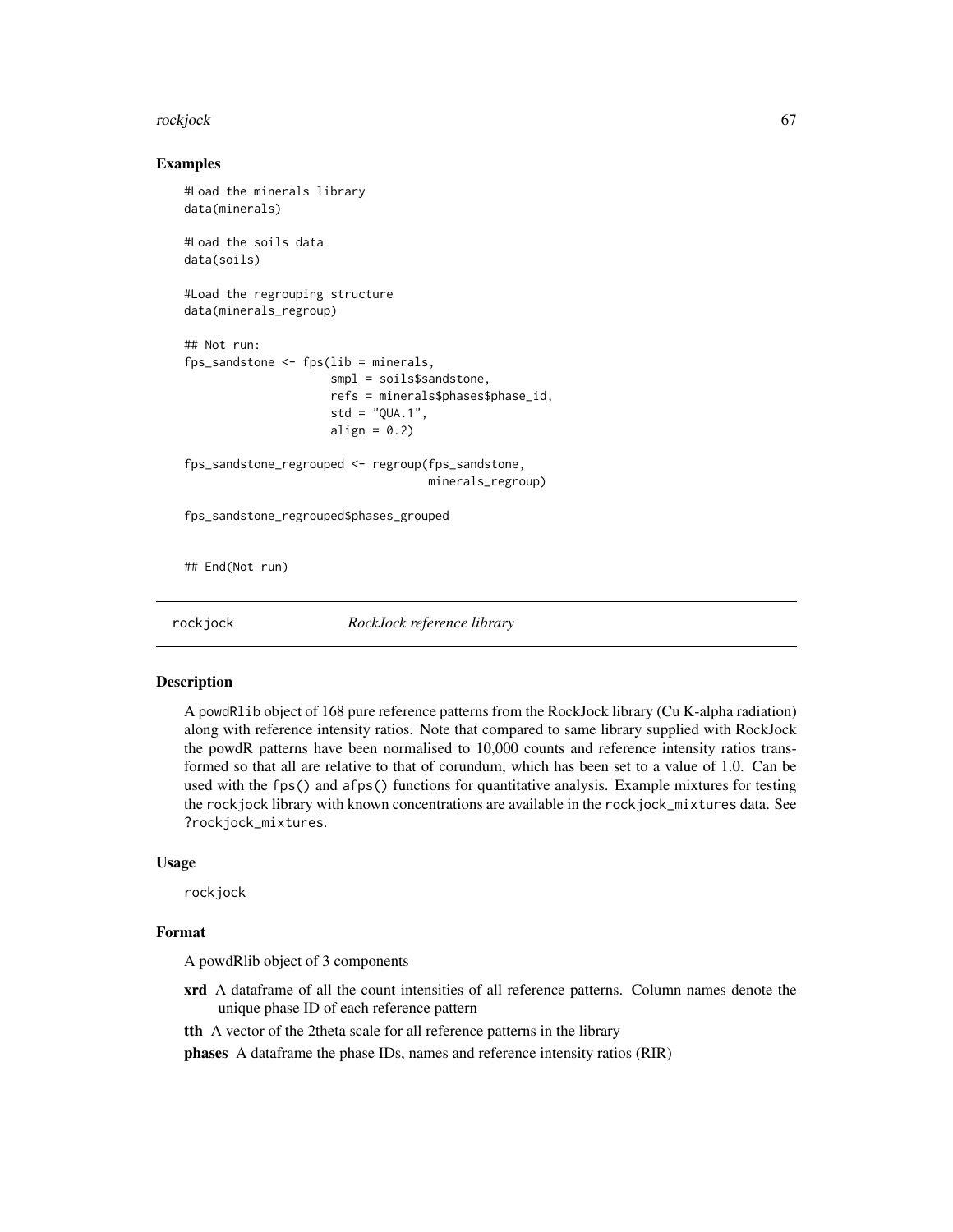#### Author(s)

Dennis Eberl

#### References

Eberl, D.D., 2003. User's guide to RockJock - A program for determining quantitative mineralogy from powder X-ray diffraction data. Boulder, CA.

rockjock\_mixtures *RockJock synthetic mixtures*

#### Description

A multiXY list containing 8 XRPD measurements (Cu K-alpha radiation) of synthetic mixtures that can be used to assess accuracy of quantitative analysis from the fps() and afps() functions. The mixtures contain various amounts of quartz (QUARTZ standard of the rockjock library), Kfeldspar (ORDERED\_MICROCLINE), plagioclase (LABRADORITE), kaolinite (KAOLINITE\_DRY\_BRANCH), dioctahedral smectite (MONTMORILLIONITE\_WYO), illite (ILLITE\_1M\_RM30) and corundum (CORUNDUM).

#### Usage

rockjock\_mixtures

#### Format

A multiXY list of 8 components, each comprised of two columns. Column tth specifies the 2theta axis and counts specifies the count intensities. The mixtures have to following compositions that are also tabulated in the rockjock\_weights data.

- **Mix1** Contains: 4 % K-feldspar, 20 % plagioclase, 12 % kaolinite, 36 % dioctahedral smectite, 8 % illite and 20 % corundum.
- Mix2 Contains:  $4\%$  quartz,  $8\%$  K-feldspar,  $36\%$  plagioclase,  $20\%$  kaolinite,  $12\%$  illite and  $20$ % corundum.
- Mix3 Contains: 8 % quartz, 12 % K-feldspar, 36 % kaolinite, 4 % dioctahedral smectite, 20 % illite and 20 % corundum.
- Mix4 Contains: 12 % quartz, 20 % K-feldspar, 4 % plagioclase, 8 % dioctahedral smectite, 36 % illite and 20 % corundum.
- Mix5 Contains: 20 % quartz, 36 % K-feldspar, 8 % plagioclase, 4 % kaolinite, 12 % dioctahedral smectite and 20 % corundum.
- **Mix6** Contains: 36 % quartz, 12 % plagioclase, 8 % kaolinite, 20 % dioctahedral smectite, 4 % illite and 20 % corundum.
- Mix7 Contains: 8 % K-feldspar, 40 % plagioclase, 4 % kaolinite, 12 % dioctahedral smectite, 16 % illite and 20 % corundum.
- Mix8 Contains: 8 % quartz, 4 % K-feldspar, 4 % plagioclase, 24 % dioctahedral smectite, 40 % illite and 20 % corundum.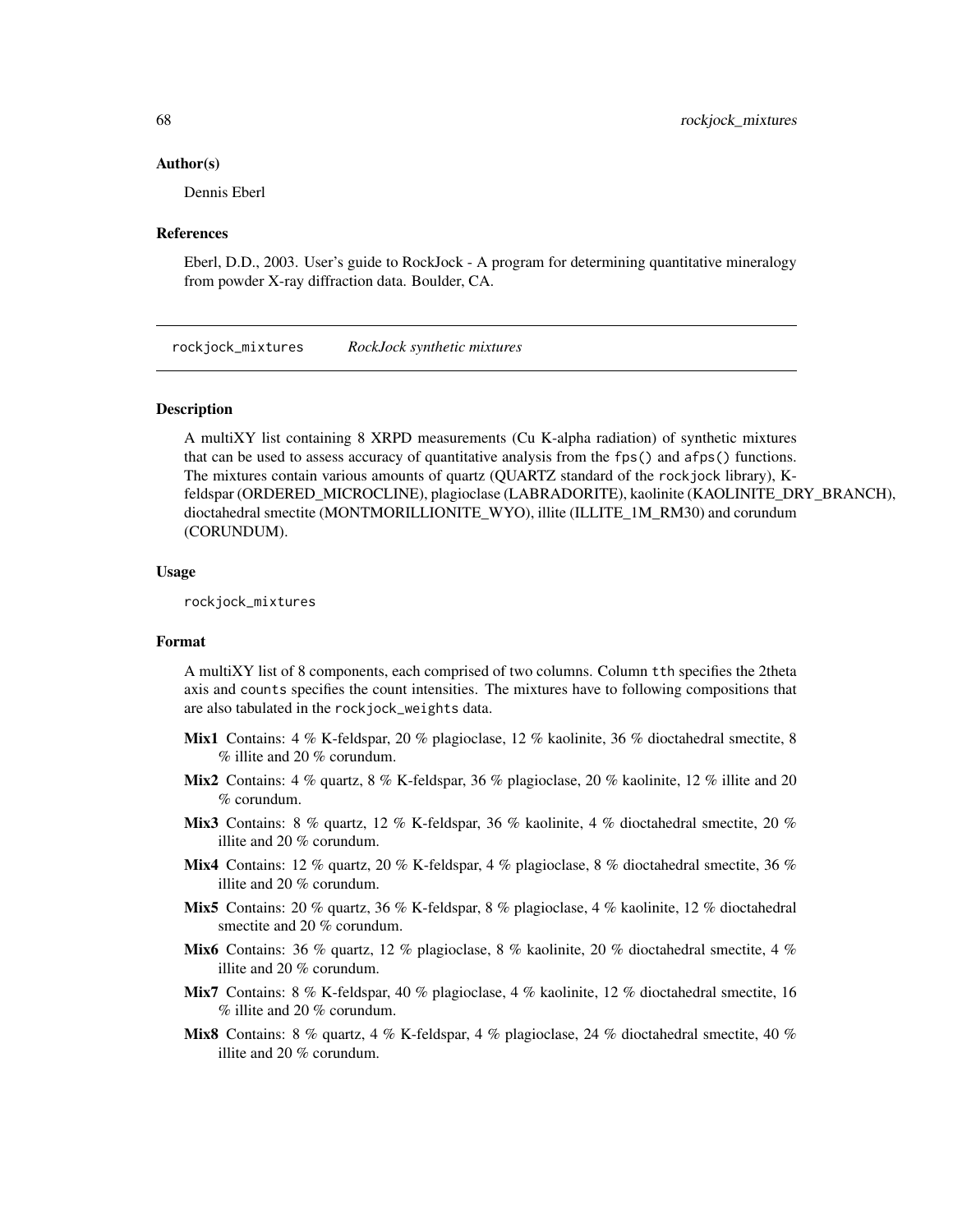## rockjock\_regroup 69

#### Author(s)

Dennis Eberl

## References

Eberl, D.D., 2003. User's guide to RockJock - A program for determining quantitative mineralogy from powder X-ray diffraction data. Boulder, CA.

rockjock\_regroup *Regrouping structure for the rockjock reference library*

## Description

A data frame containing an example re-grouping structure for the rockjock reference library, which results in a slightly coarser description of clay minerals and Fe/Ti-(hydr)oxides in powdRfps or powdRafps objects when used with regroup().

#### Usage

rockjock\_regroup

#### Format

A data frame with three columns:

phase\_id the phase IDs present in afsis\$phases\$phase\_id.

phase\_name\_grouped The phase names that constitute the first regrouping structure.

phase\_name\_grouped2 The phase names that constitute the second regrouping structure

rockjock\_weights *Mineral concentrations of the* rockjock\_mixtures *data*

#### Description

A dataframe summarising the weighed mineral concentrations of the rockjock\_mixtures data, all in units of weight percent.

#### Usage

```
rockjock_weights
```
## Format

An 8 column dataframe, with each row detailing the composition of a sample.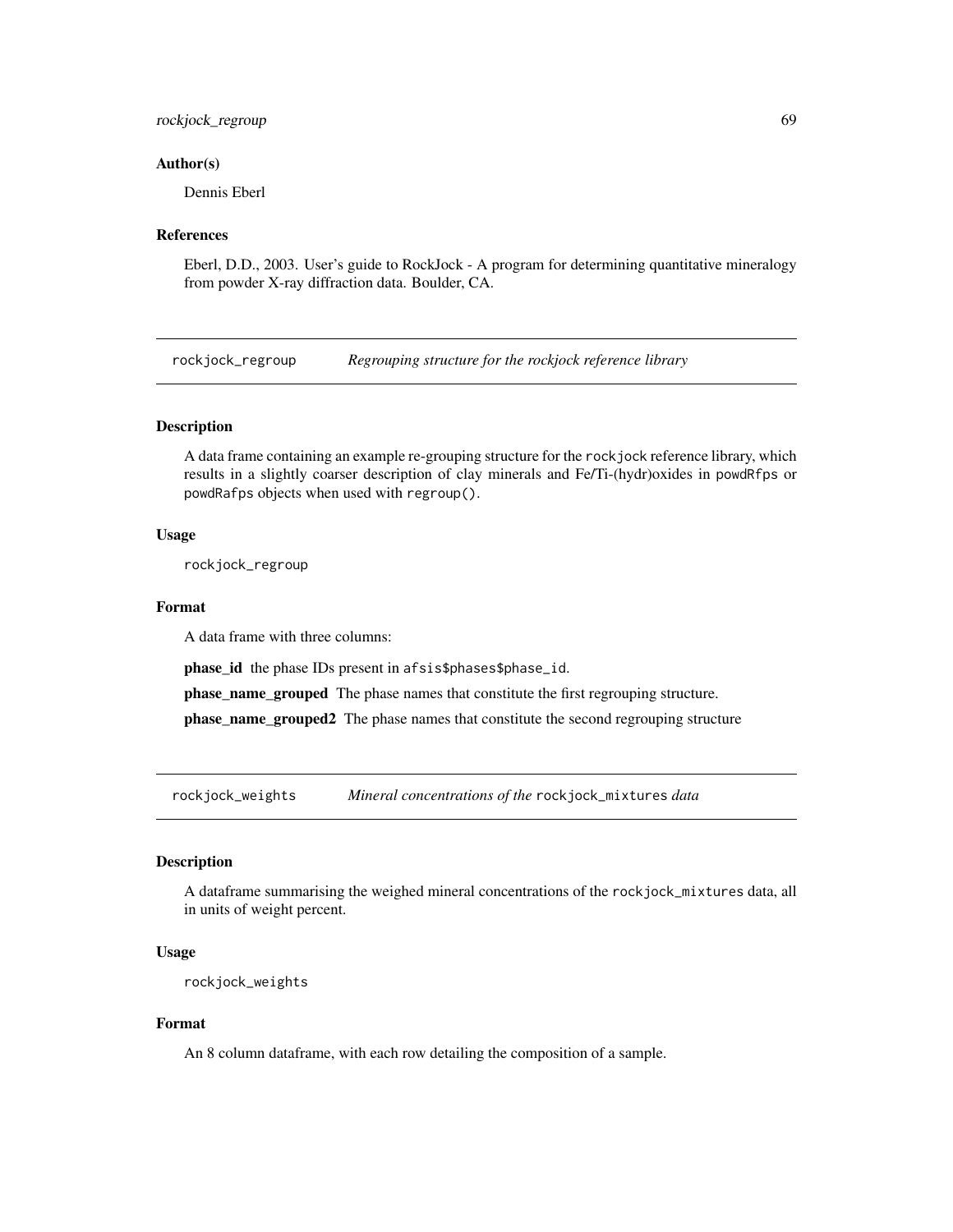#### Author(s)

Dennis Eberl

## References

Eberl, D.D., 2003. User's guide to RockJock - A program for determining quantitative mineralogy from powder X-ray diffraction data. Boulder, CA.

run\_bkg *Run the background fitting shiny app*

## Description

A wrapper for shiny:: runApp to start the powdR background fitting Shiny app.

### Usage

run\_bkg(...)

## Arguments

... further arguments to pass to shiny::runApp

# Examples

## Not run:

run\_powdR()

## End(Not run)

| run_powdR | Run the powdR shiny app |  |
|-----------|-------------------------|--|
|           |                         |  |

# Description

A wrapper for shiny::runApp to start the Shiny app for powdR.

# Usage

run\_powdR(...)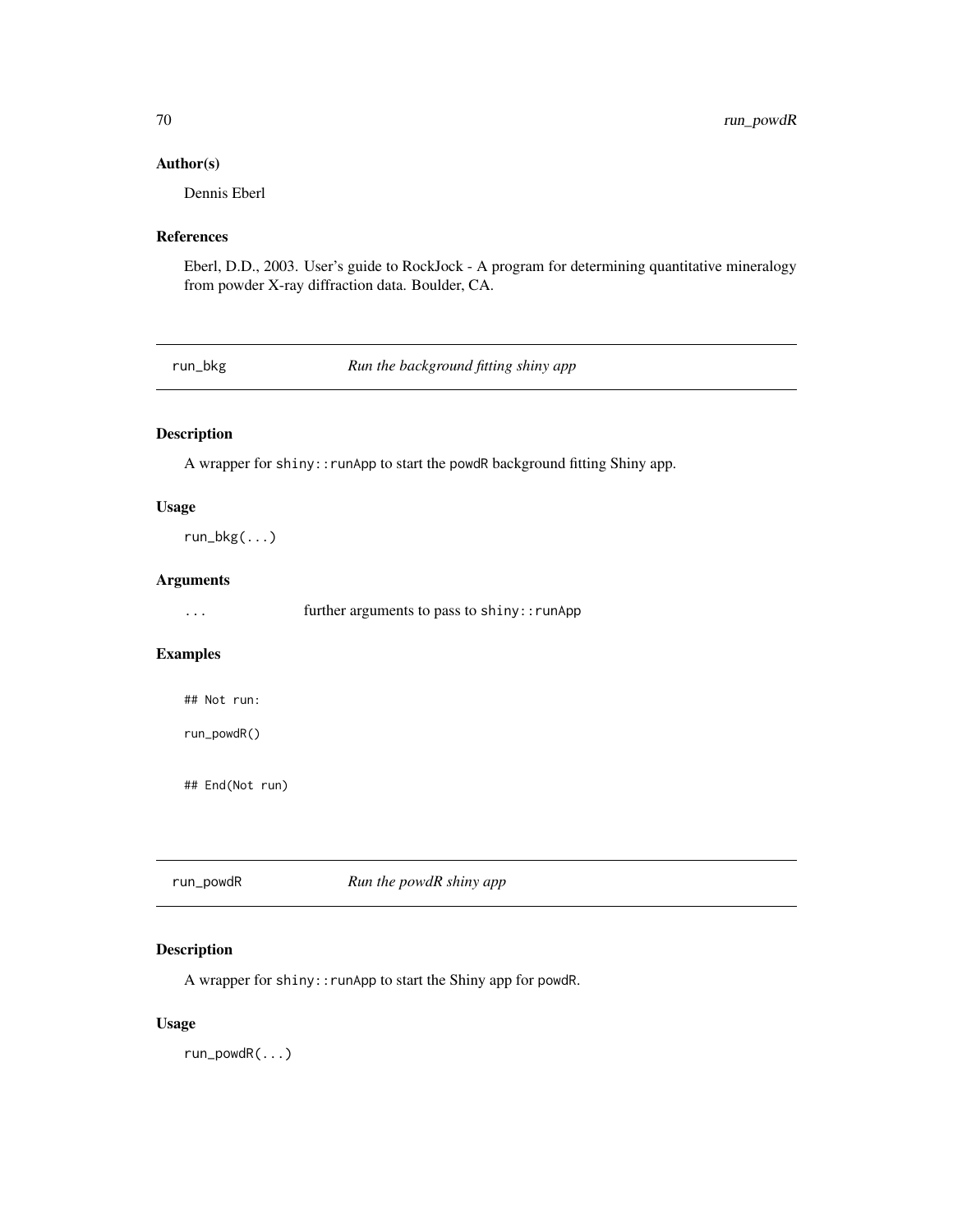#### $rwp$  71

#### Arguments

... further arguments to pass to shiny::runApp

# Examples

## Not run:

run\_powdR()

## End(Not run)

# rwp *Calculate the Rwp value for a fitted pattern*

#### Description

rwp computes the difference between a measured and fitted pattern. See equation for Rwp in section 2.1 of Butler and Hillier (2021).

# Usage

rwp(measured, fitted, weighting)

#### Arguments

| measured  | a vector of count intensities for a measured pattern                                                                                                                                                                                                                                                                                                       |
|-----------|------------------------------------------------------------------------------------------------------------------------------------------------------------------------------------------------------------------------------------------------------------------------------------------------------------------------------------------------------------|
| fitted    | a vector of count intensities for a fitted pattern                                                                                                                                                                                                                                                                                                         |
| weighting | an optional weighting vector of the same length as those specified in measured<br>and fitted, which specifies areas of the pattern to either emphasise (values ><br>1) or omit (values $= 0$ ) from the calculation. Use with caution. Default is simply<br>a weighting vector where all values are 1, which hence has no effect on the<br>computed value. |

#### Value

a single numeric value

# References

Butler, B.M., Hillier, S., 2021. powdR: An R package for quantitative mineralogy using full pattern summation of X-ray powder diffraction data. Computers and Geosciences. 147, 104662. doi:10.1016/j.cageo.2020.104662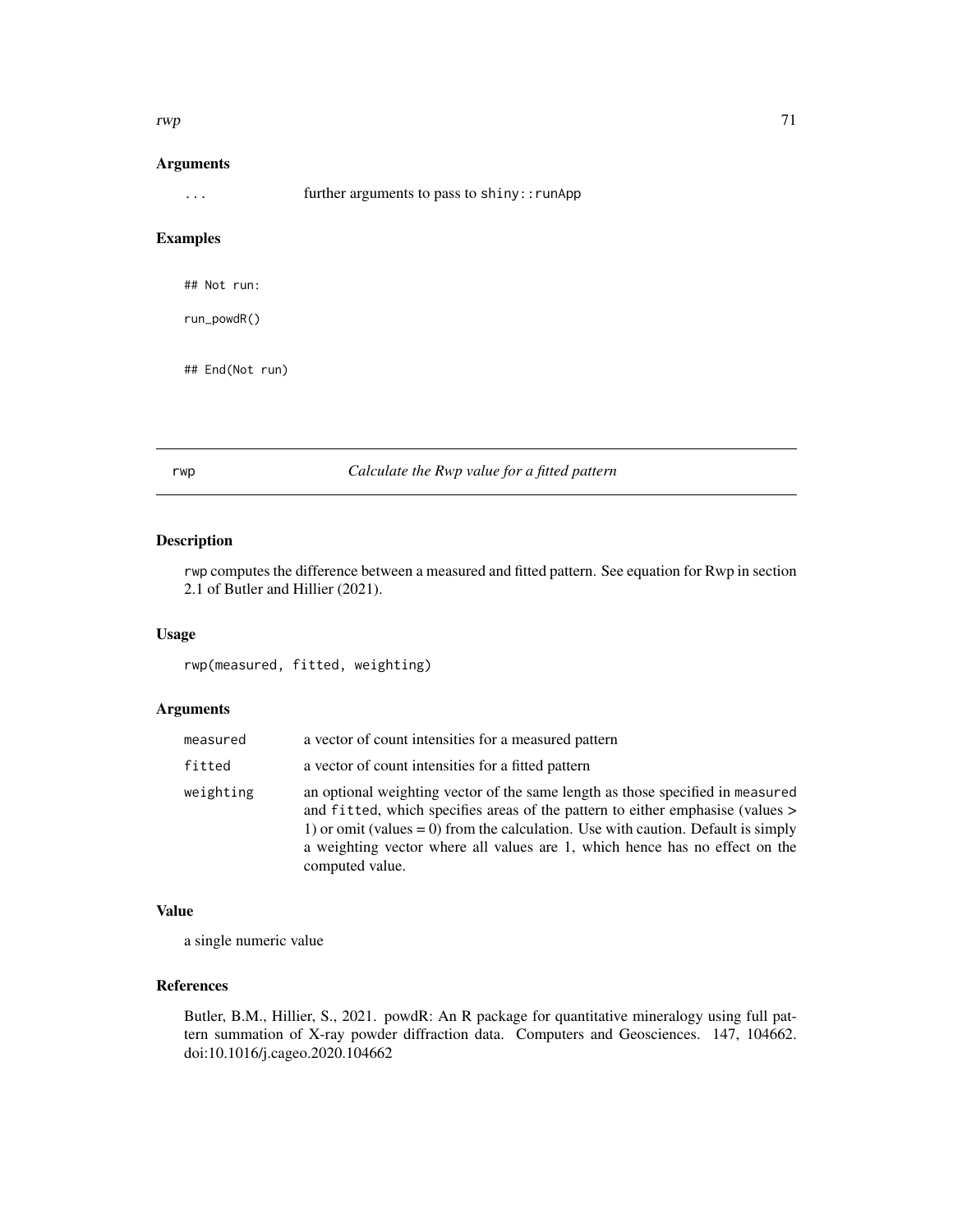## Examples

```
# Load soils xrd data
data(soils)
#Load minerals library
data(minerals)
## Not run:
#Produce a fit
fps_sand \leq fps(lib = minerals,
                 smpl = soils$sandstone,
                 refs = minerals$phases$phase_id,
                 std = "QUA.1",
                 align = 0.2)
rwp(measured = fps_sand$measured,
    fitted = fps_sand$fitted)
## End(Not run)
```
#### soils *Example soil XRPD data*

## Description

3 soil samples from different parent materials measured by XRPD (Cu K-alpha radiation)

## Usage

soils

## Format

A multiXY list of 3 XY dataframes (named according to parent material type), with each XY dataframe containing two columns of:

tth The 2theta measurement intervals

counts The count intensities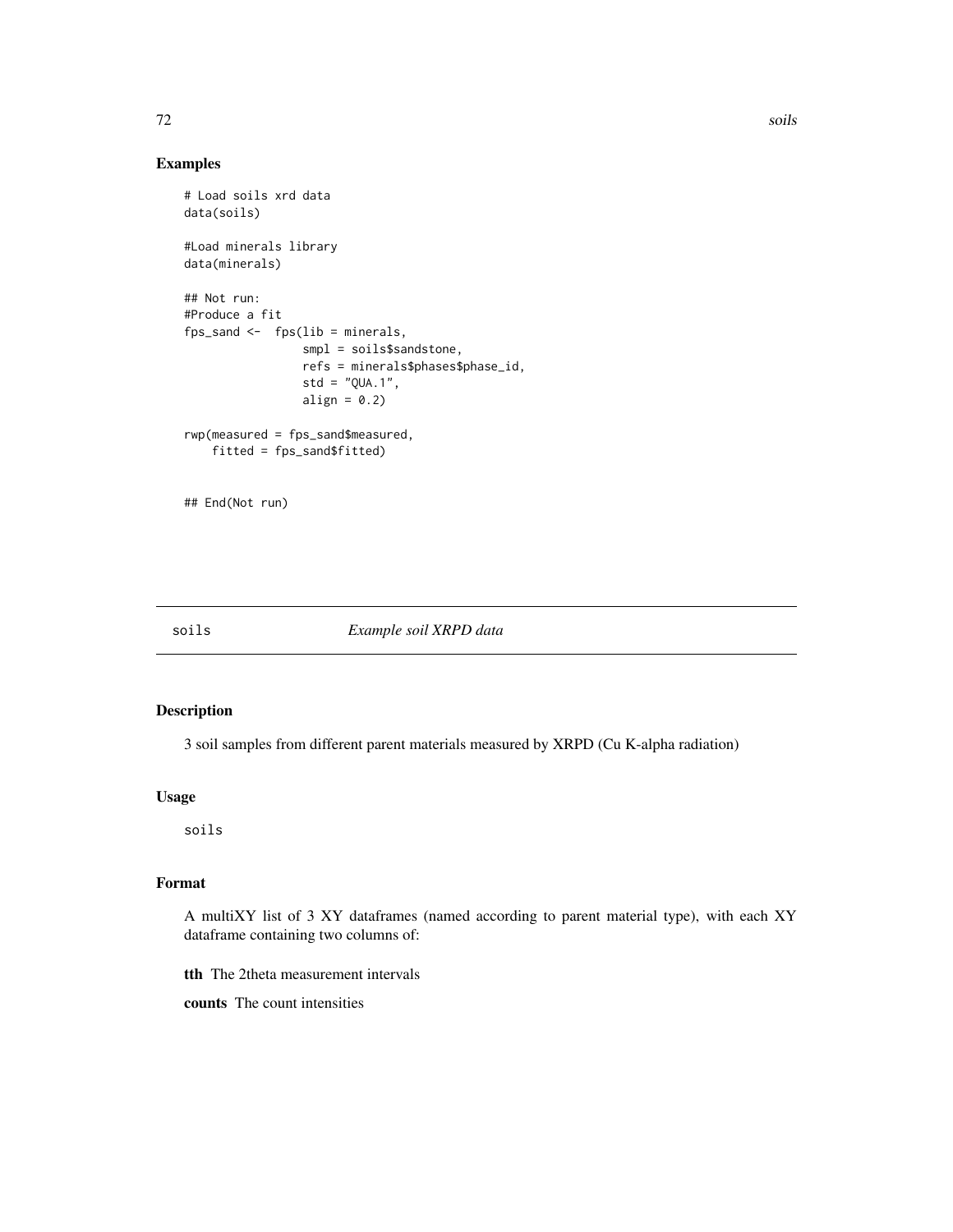### <span id="page-72-0"></span>Description

subset.powdRlib is designed to provide an easy way of subsetting a powdRlib object by defining the phase ID's that the user wishes to either keep or remove.

#### Usage

## S3 method for class 'powdRlib' subset(x, refs, mode, ...)

# Arguments

| X       | a powdRlib object.                                                                                                                                                                           |
|---------|----------------------------------------------------------------------------------------------------------------------------------------------------------------------------------------------|
| refs    | a string of the phase IDs or names of reference patterns to be subset. The<br>ID's or names supplied must be present within the lib\$phases\$phase_id or<br>lib\$phases\$phase_name columns. |
| mode    | denotes whether the phase IDs or names defined in the refs argument are re-<br>tained ("keep") or removed ("remove").                                                                        |
| $\cdot$ | other arguments                                                                                                                                                                              |

# Value

A powdRlib object.

## Examples

```
#Load the minerals library
data(minerals)
minerals_keep <- subset(minerals,
                       refs = c("QUA.1", "QUA.2"),
                       mode = "keep")
minerals_remove <- subset(minerals,
                          refs = c("QUA.1", "QUA.2"),
                          mode = "remove")
```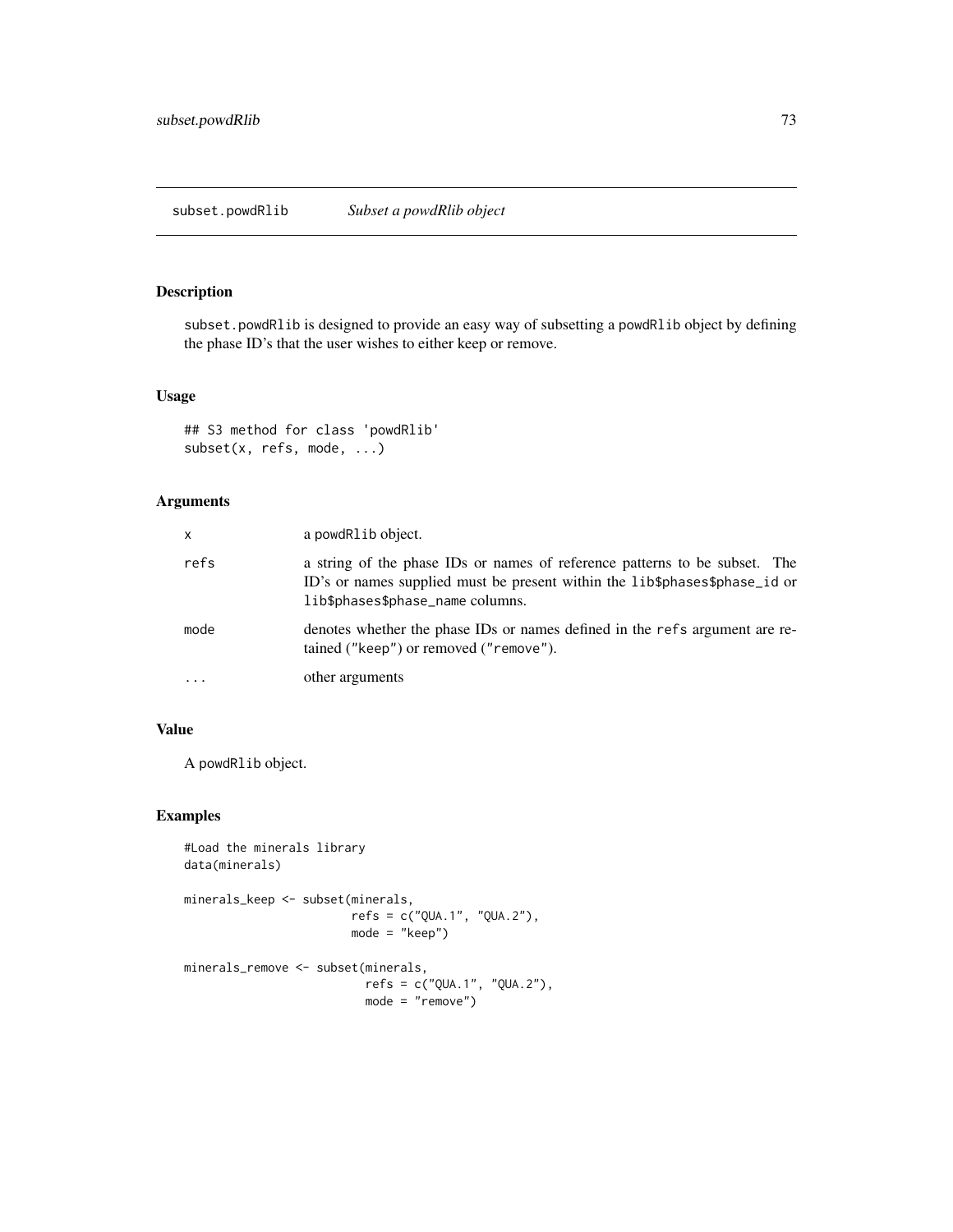<span id="page-73-0"></span>summarise\_mineralogy *Summarise the mineralogy from multiple powdRfps and powdRafps outputs*

# Description

summarise\_mineralogy creates a summary table of quantified mineral concentrations across a given dataset using a list of multiple powdRfps or powdRafps derived from fps() and afps(), respectively.

#### Usage

```
summarise_mineralogy(x, type, order, rwp, r, delta)
```
# Arguments

| $\mathsf{x}$ | a list of powdRfps or powdRafps objects.                                                                                                                                                               |
|--------------|--------------------------------------------------------------------------------------------------------------------------------------------------------------------------------------------------------|
| type         | a string specifying whether the table uses all phase ID's, or summarises them<br>according to the phase name. One of "all" or "grouped".                                                               |
| order        | a logical operator denoting whether the columns of the resulting summary table<br>are ordered in descending order according to the summed abundance of each<br>phase across the dataset.               |
| rwp          | a logical operator denoting whether to include the Rwp value as the final column<br>in the output. This provides an objective measure of the difference between the<br>fitted and measured patterns.   |
| r            | a logical operator denoting whether to include the R value as the final column<br>in the output. This provides an objective measure of the difference between the<br>fitted and measured patterns.     |
| delta        | a logical operator denoting whether to include the Delta value as the final column<br>in the output. This provides an objective measure of the difference between the<br>fitted and measured patterns. |

#### Value

A data frame

# Examples

```
data(minerals)
data(soils)
## Not run:
multiple_afps <- lapply(soils, afps,
                        lib = minerals,
                        std = "QUA.1",align = 0.2,
```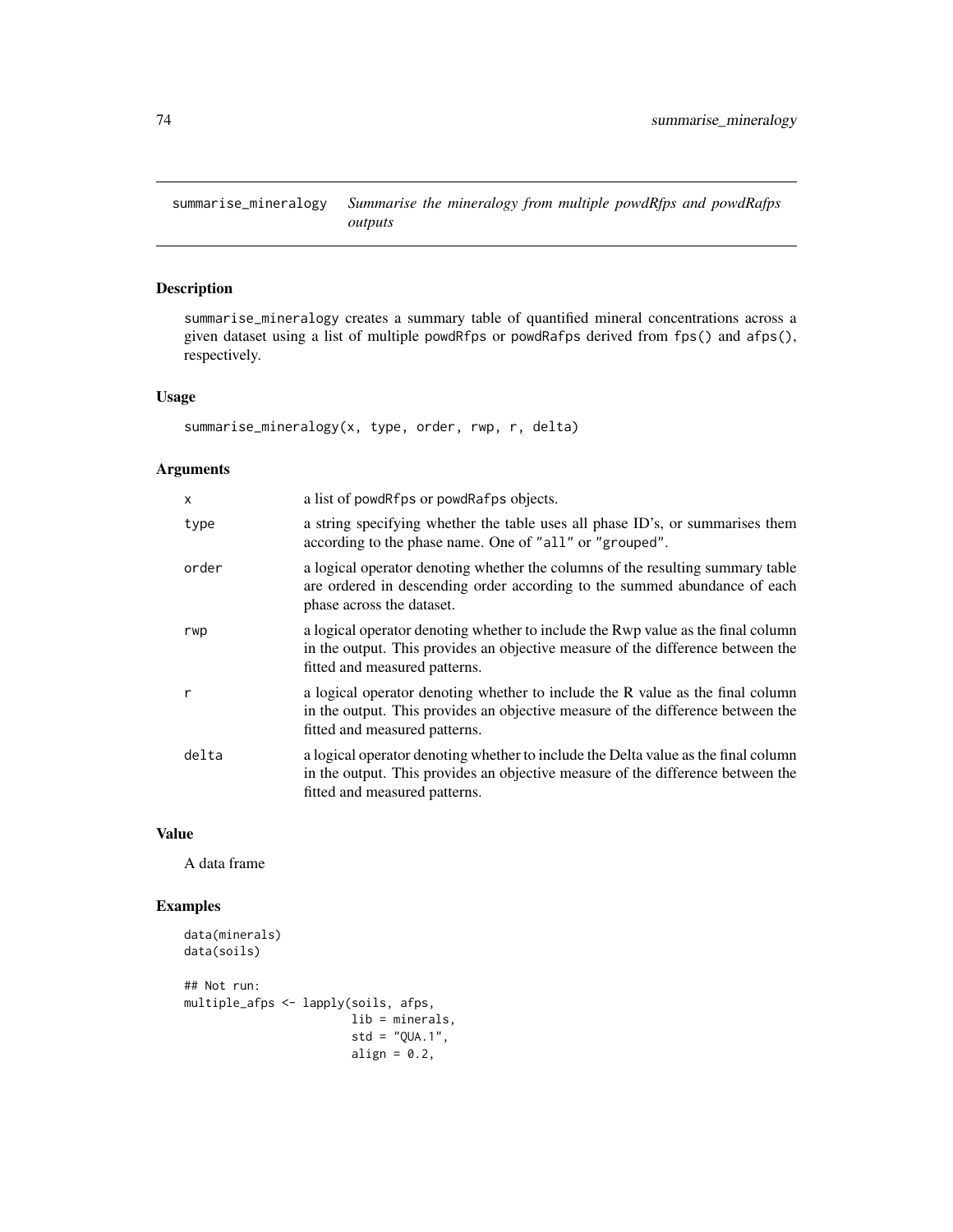# <span id="page-74-0"></span>tth\_transform 75

```
lod = 0.1,amorphous = "ORG",
                        amorphous_lod = 1)
sm1 <- summarise_mineralogy(multiple_afps,
                            type = "all",order = TRUE)
sm2 <- summarise_mineralogy(multiple_afps,
                            type = "grouped",
                            order = TRUE)
sm3 <- summarise_mineralogy(multiple_afps,
                            type = "grouped",
                            order = TRUE,
                            rwp = TRUE)
## End(Not run)
```
tth\_transform *Transform a two theta axis between wavelengths*

# Description

tth\_transform converts the two theta axis from one wavelength to another via Bragg's law. Use this function with caution if intending the apply fps() or afps() to wavelength transformed samples or libraries because background signals can vary with wavelength which may therefore affect the quality of the fit.

#### Usage

tth\_transform(tth, from, to)

#### Arguments

| tth  | the 2 theta vector to be transformed                                |
|------|---------------------------------------------------------------------|
| from | numeric value defining the wavelength (Angstroms) to transform from |
| to   | numeric value defining the wavelength (Angstroms) to transform to   |

## Value

a transformed 2theta vector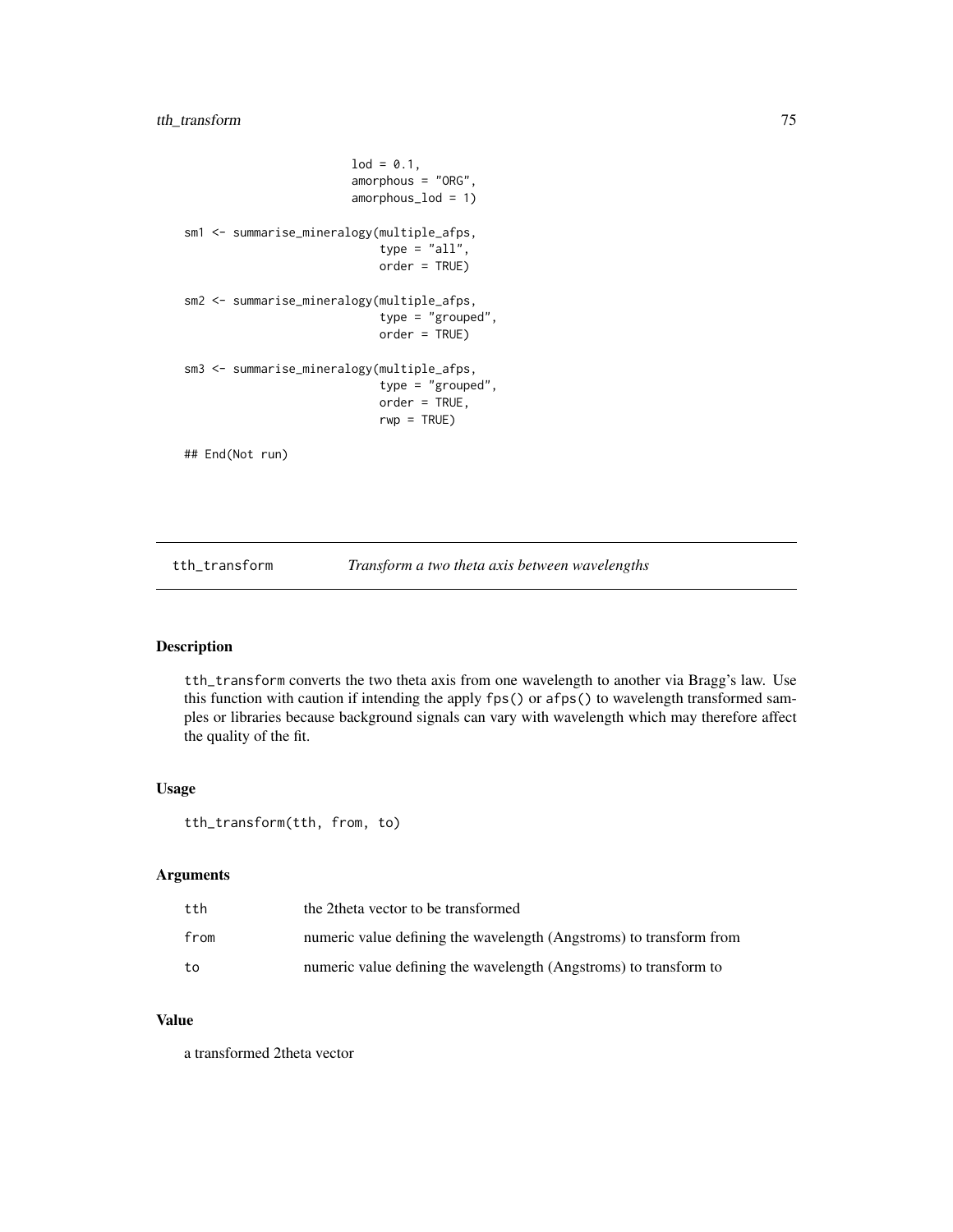# Examples

```
data(soils)
sandstone2 <- soils$sandstone
#Convert from Cu (1.54056 Angstroms) to Co (1.78897 Angstroms)
sandstone2$tth <- tth_transform(sandstone2$tth,
                                from = 1.54056,to = 1.78897)
sandstone_list <- as_multi_xy(list("sandstone" = soils$sandstone,
                                   "sandstone2" = sandstone2))
#plot the change
plot(sandstone_list, wavelength = "Cu")
#Alternatively convert the 2theta axis of a library
data(minerals)
minerals2 <- minerals
minerals2$tth <- tth_transform(minerals2$tth,
                                from = 1.54056,
                                to = 1.78897)
#Plot the difference
plot(x = minerals$tth, y = minerals$xrd$QUA.1,
     type = "l", xlim = c(0, 85))lines(x = minerals2$tth, y = minerals2$xrd$QUA.1,col = "red")
```
xrpd\_pca *PCA of XRPD data*

### Description

xrpd\_pca is used to apply principal component analysis to X-ray powder diffraction data.

#### Usage

```
xrpd_pca(x, mean_center, bin_size, root_transform, components)
```
#### Arguments

| $\mathsf{x}$ | A multiXY list containing the XRPD data, where each item in the list is a 2<br>column XY data frame defining the x (2theta) and y (counts) axes of each mea-<br>surement. Each item in the list must have a name corresponding to a unique<br>sample ID. |
|--------------|----------------------------------------------------------------------------------------------------------------------------------------------------------------------------------------------------------------------------------------------------------|
| mean_center  | A logical argument defining whether mean centering is applied to the XRPD<br>$data$ (default = TRUE).                                                                                                                                                    |
| bin size     | An integer between 1 and 10 defining whether to bin the XRPD data to a lower<br>resolution. This bin_size defines the number of data points used in each bin.                                                                                            |

<span id="page-75-0"></span>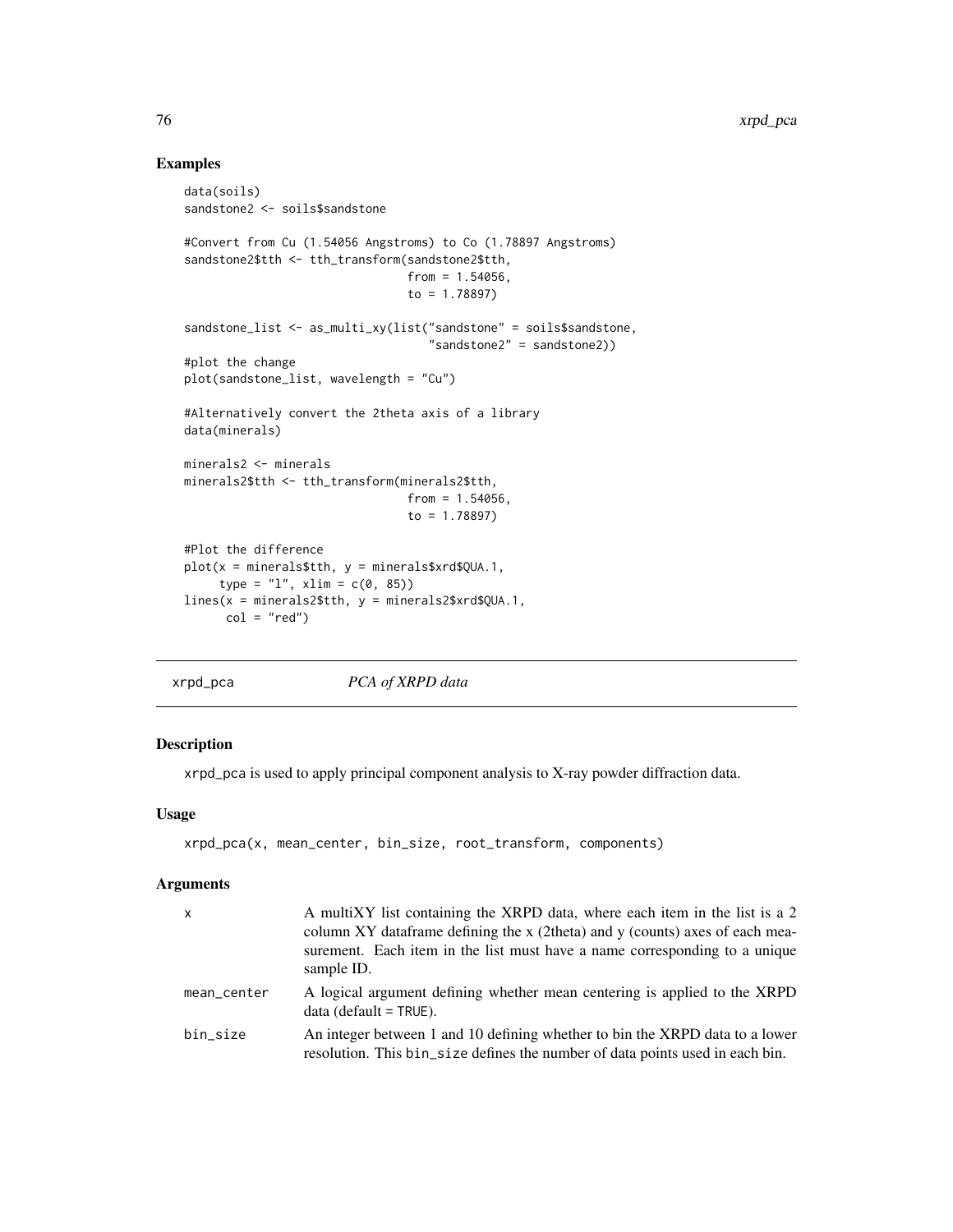#### xrpd\_pca 77

|            | root_transform An integer between 1 and 8 defining the root transform to apply to the XRPD<br>data                                                                            |
|------------|-------------------------------------------------------------------------------------------------------------------------------------------------------------------------------|
| components | An integer defining the number of principal components to include in the output.<br>Must be at least 1 less than the number of XRPD patterns in the dataset (the<br>default). |

## Details

Applies data pre-treatment and principal components analysis to XRPD data based based on the protocols detailed in Butler et al. (2020).

#### Value

a list with components:

| coords   | a data frame containing the sample ID's for each sample and the PCA coordinates<br>for each dimension |
|----------|-------------------------------------------------------------------------------------------------------|
| loadings | a data frame containing the 2theta axis and the loading of each dimension                             |
| eig      | a data frame summarising the variance explained by each dimension                                     |

## References

Butler, B.M., Sila, A.M., Shepherd, K.D., Nyambura, M., Gilmore, C.J., Kourkoumelis, N., Hillier, S., 2019. Pre-treatment of soil X-ray powder diffraction data for cluster analysis. Geoderma 337, 413-424. doi:10.4236/ampc.2013.31A007

# Examples

```
data(rockjock_mixtures)
x1 <- xrpd_pca(rockjock_mixtures,
              mean_center = TRUE,
              bin\_size = 1,
              root_transform = 1)
#Plot the loading of dimension 1
plot(x = x1$loadings$tth,y = x1$loadings$Dim.1,
     type = "1")
## Not run:
#Fit loading 1 to the rockjock library
f1 <- fps_lm(rockjock,
            smpl = data.frame("tth" = x1$loadings$tth,"counts" = x1$loadings$Dim.1),
            refs = rockjock$phases$phase_id,
             std = "QUARTZ",
             align = 0,
             p = 0.05
```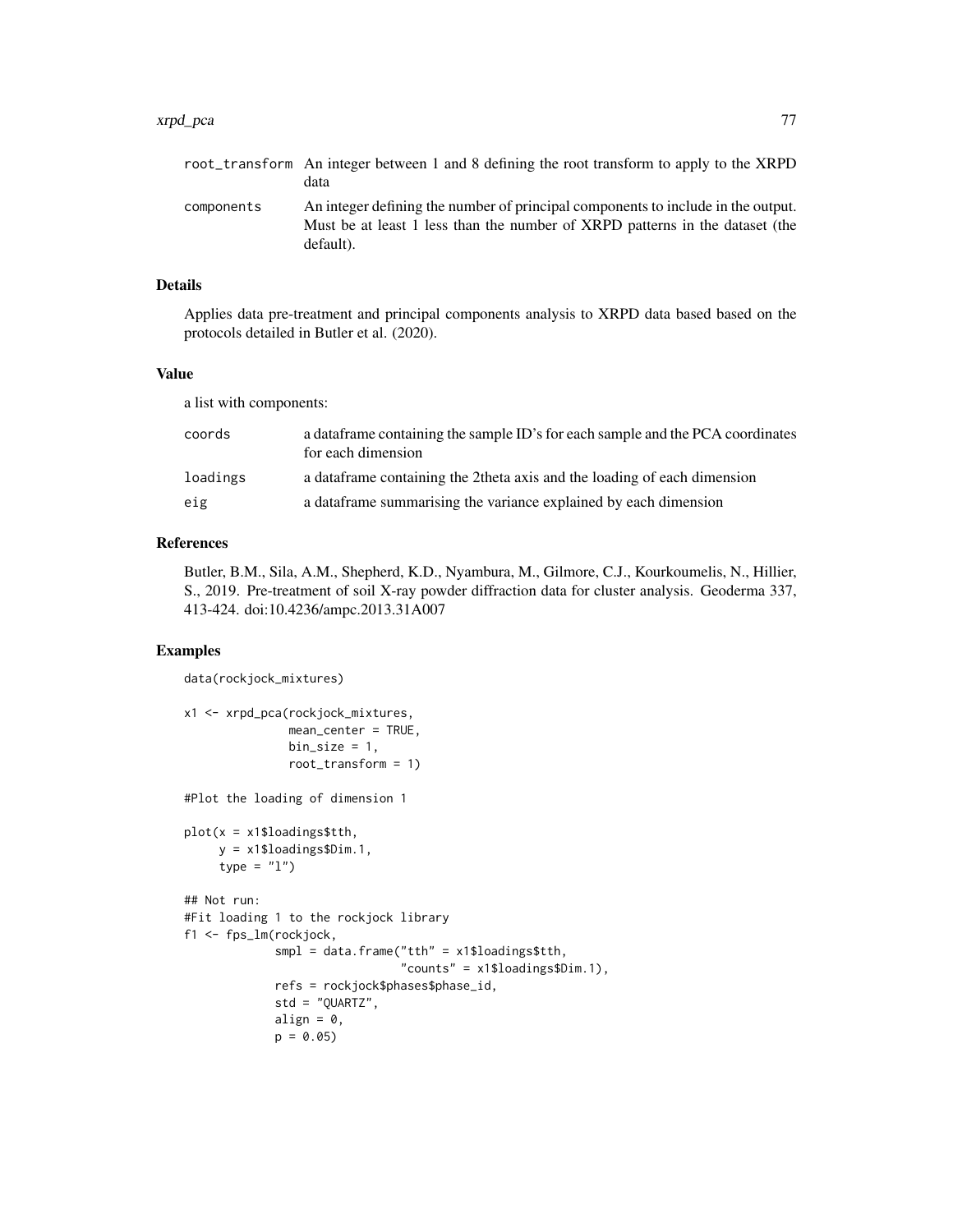```
plot(f1, wavelength = "Cu", interactive = TRUE)
## End(Not run)
```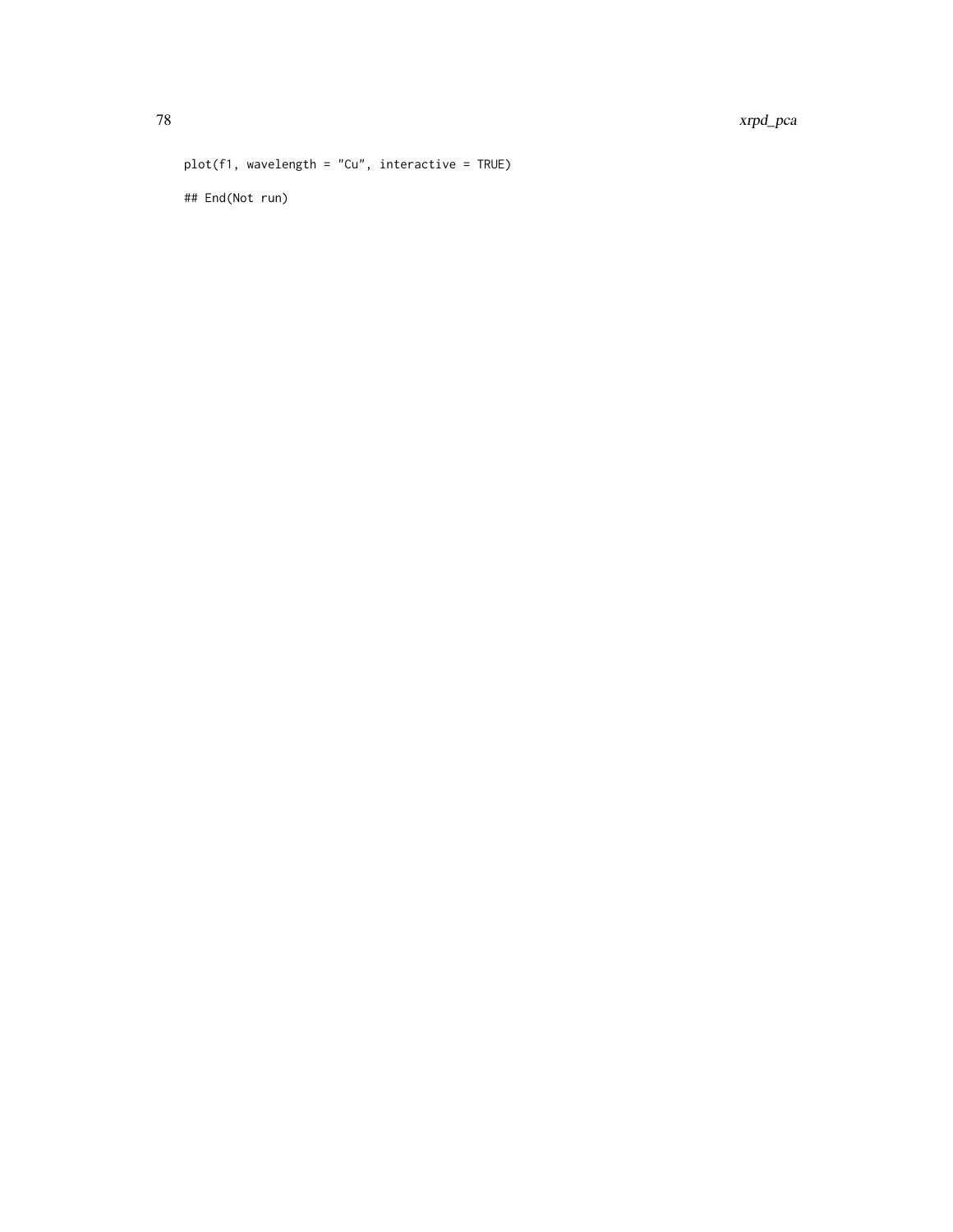# Index

∗ datasets afsis , [12](#page-11-0) afsis\_codes , [12](#page-11-0) afsis\_regroup , [13](#page-12-0) minerals, [45](#page-44-0) minerals\_phases, [45](#page-44-0) minerals\_regroup, [46](#page-45-0) minerals\_xrd,4<mark>6</mark> rockjock , [67](#page-66-0) rockjock\_mixtures , [68](#page-67-0) rockjock\_regroup , [69](#page-68-0) rockjock\_weights , [69](#page-68-0) soils , [72](#page-71-0) afps , [3](#page-2-0) , *[53](#page-52-0)* , *[60](#page-59-0)* afps.powdRlib, [7](#page-6-0) afsis , [12](#page-11-0)

```
afsis_codes
, 12
afsis_regroup
, 13
align_xy
, 13
align_xy.multiXY
, 15
16
as_multi_xy
, 17
18
as_multi_xy.list
, 19
as_xy
, 20
```
#### bkg , [21](#page-20-0)

close\_quant , [22](#page-21-0) close\_quant.powdRafps , [23](#page-22-0) close\_quant.powdRfps , [24](#page-23-0)

### delta , [26](#page-25-0)

extract\_xy , [27](#page-26-0)

fps , [28](#page-27-0) , *[55](#page-54-0)* , *[60](#page-59-0)* fps.powdRlib, [32](#page-31-0) fps\_lm , [36](#page-35-0) , *[57](#page-56-0)* fps\_lm.powdRlib , [39](#page-38-0) interpolate , [41](#page-40-0) interpolate.multiXY , [42](#page-41-0) interpolate.powdRlib , [43](#page-42-0) interpolate.XY , [43](#page-42-0) merge.powdRlib, [44](#page-43-0) minerals, [45](#page-44-0) minerals\_phases , [45](#page-44-0) minerals\_regroup , [46](#page-45-0) minerals\_xrd , [46](#page-45-0) multi\_xy\_to\_df , [47](#page-46-0) multi\_xy\_to\_df.multiXY , [47](#page-46-0) omit\_std , [48](#page-47-0) omit\_std.powdRafps , [49](#page-48-0) omit\_std.powdRfps , [51](#page-50-0) plot.multiXY , [52](#page-51-0) plot.powdRafps , [53](#page-52-0) plot.powdRbkg, [54](#page-53-0) plot.powdRfps, [55](#page-54-0) plot.powdRlib, [56](#page-55-0) plot.powdRlm , [57](#page-56-0) plot.XY , [58](#page-57-0) powdR , [59](#page-58-0) powdRlib, [60](#page-59-0) r , [61](#page-60-0) read\_xy , [62](#page-61-0) regroup , [63](#page-62-0) regroup.powdRafps, [64](#page-63-0) regroup.powdRfps, [66](#page-65-0) rockjock , [67](#page-66-0) rockjock\_mixtures , [68](#page-67-0) rockjock\_regroup , [69](#page-68-0) rockjock\_weights , [69](#page-68-0) run\_bkg , [70](#page-69-0)

soils , [72](#page-71-0)

run\_powdR , [70](#page-69-0) rwp , [71](#page-70-0)